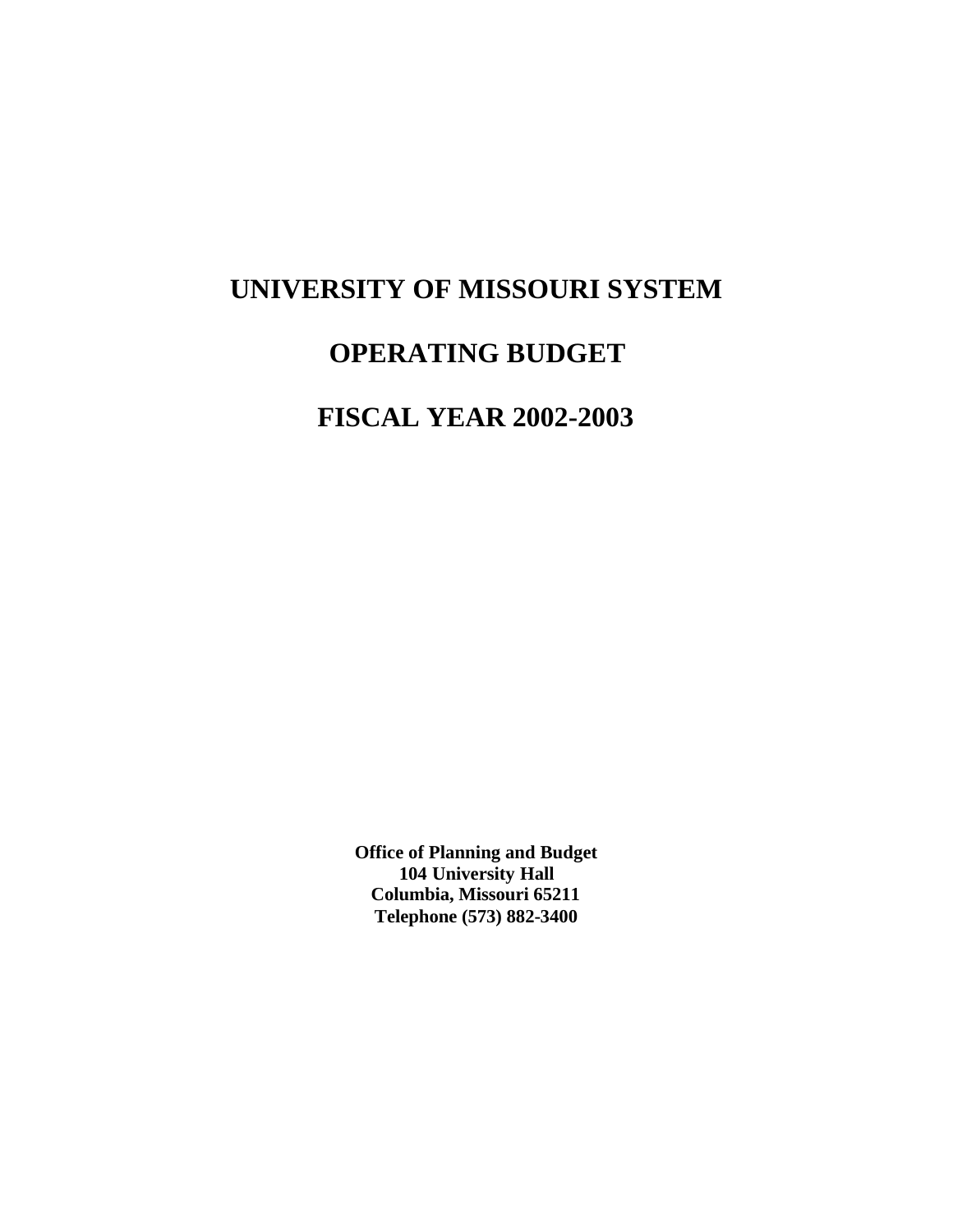# **TABLE OF CONTENTS**

# **PAGE**

| <b>Appendix</b> |  |
|-----------------|--|
|                 |  |

|  | Tables A1-A7 Operations Fund Budget by Administrative Division |      |
|--|----------------------------------------------------------------|------|
|  |                                                                | -22  |
|  | Tables A8-A15 Operations Fund Budget by Program                |      |
|  |                                                                | - 27 |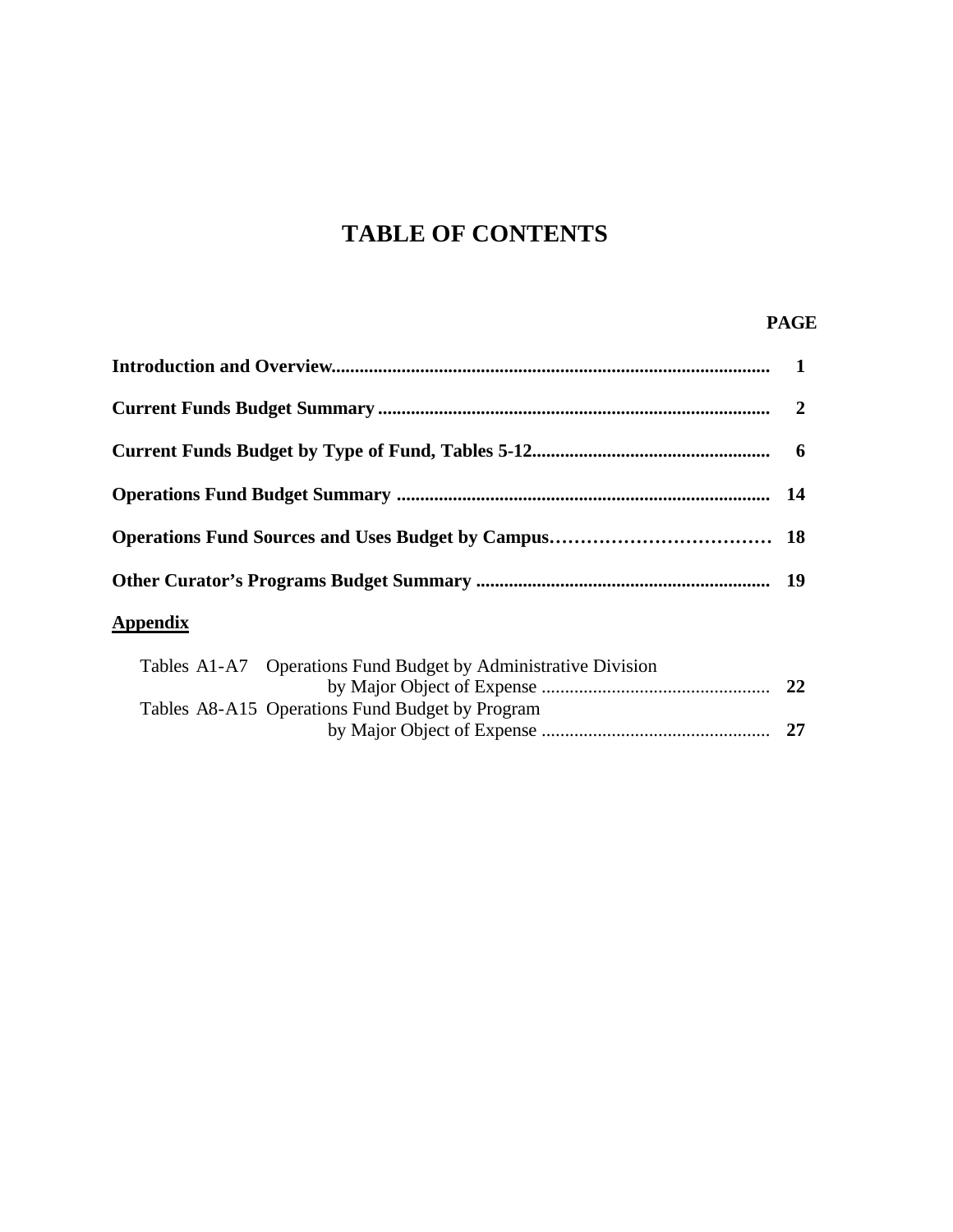# **University of Missouri System FY 2002-2003 Operating Budget**

# **Introduction and Overview**

# **Introduction**

The University of Missouri System Operating Budget Book presents information on total sources and uses of the University's current funds. Sources of funds include estimated beginning balances and anticipated revenues. Uses of funds include expenditures, transfers, and planned ending balances. Current funds include resources of the University that are expendable for any purpose directly related to the primary missions of the University, i.e., instruction, research, and public service, and related support services. Current funds can be divided into restricted and unrestricted funds. Restricted funds are those that are restricted in use by the donor or supporting agency. Excluded from this document are loan funds, plant funds, endowment and similar funds, retirement and similar funds, and agency funds.

# **Context for Budget Planning**

Budget planning and development for fiscal year 2002-2003 was guided by the policy decisions and planning parameters of the Board of Curators as defined in the University's Strategic Plan, and by the program decision items included in the FY 2002-2003 appropriations request for operations. An increase in educational fee rates of 8.4% was approved for academic year 2002-2003. Expenditure assumptions for planning included the following:

- The salary and wage budget pool will not increase.
- The current benefit rate for benefit eligible employees excluding FICA is 14.18%. We are anticipating a 13.30% increase in fixed benefit costs.
- The E&E budget pool will increase 3% to keep up with projected rates of inflation.
- Funds equal to 1.25% of the replacement cost of the physical plant will be budgeted for maintenance and repair.

The budgets reported in this document are based on the original detail budgets for the University as entered into the PeopleSoft General Ledger financial system as of June 30, 2002.

## **Withholding of State Appropriations**

State appropriations for the University of Missouri are subject to a 3.0% withholding by the State of Missouri. The University's FY 2002-2003 budget was developed and entered into the University's financial system based on the assumption that state appropriation revenues would equal 97.0% of state funds appropriated to the University.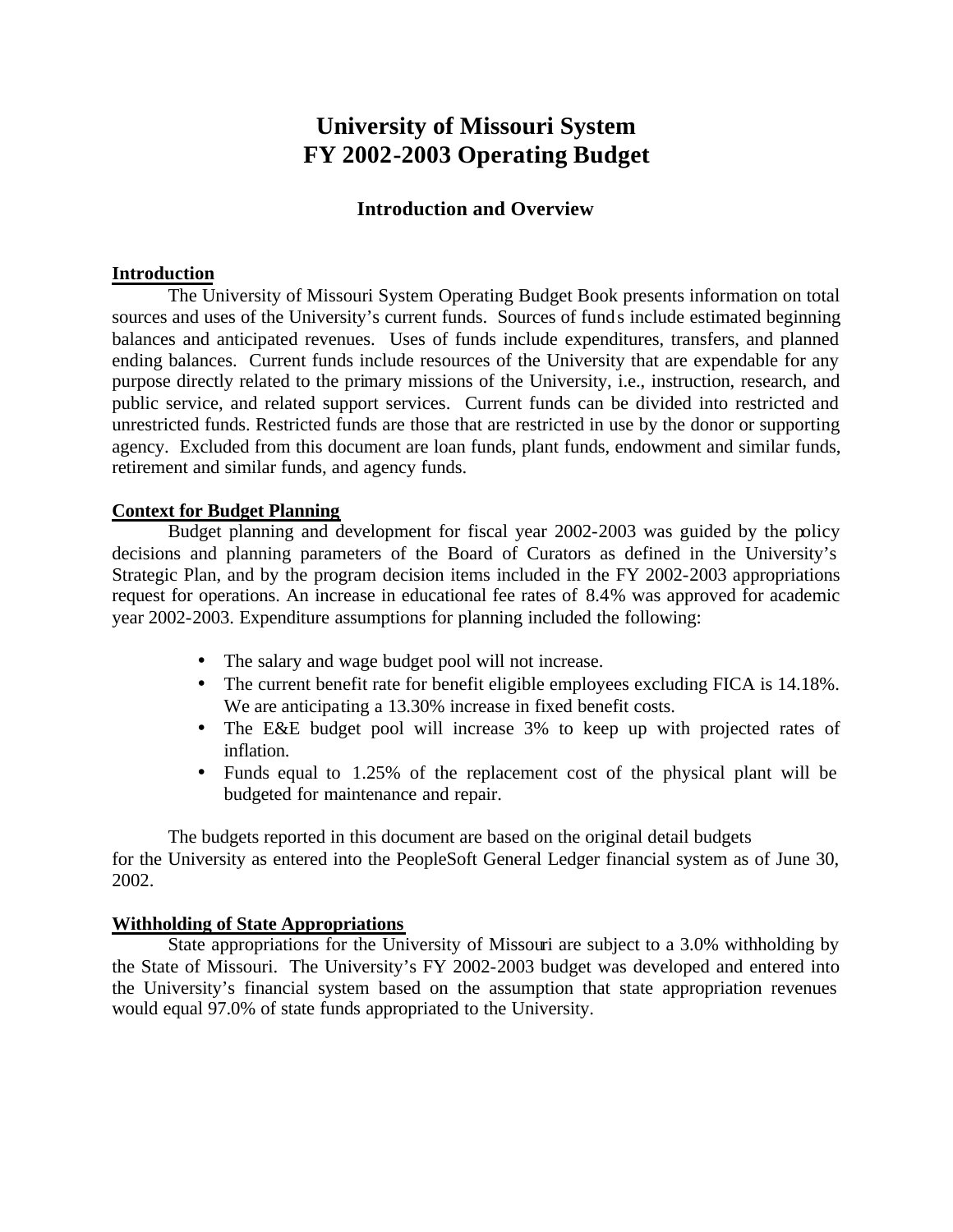### **PeopleSoft Conversion**

The University of Missouri has replaced its legacy systems for finance and HR/Payroll with PeopleSoft administrative systems. In the near future, the student information system will also be replaced with PeopleSoft. This process, known as the Administrative Systems Project, or ASP, has been ongoing for several years. On July 1, 2001 the University of Missouri converted from their legacy financial system to the PeopleSoft General Ledger module. The Accounts Payable, Purchasing and Payroll modules came on-line in FY 2001-2002. As a result of this conversion process there have been and will continue to be many changes in the way the University records and reports financial data.

# **FY 2002-2003 Current Funds Budget Summary**

For fiscal year 2002-2003, the University of Missouri's current funds expenditure budget totals \$1.9 billion. Of the total current funds budget, 81.73% is unrestricted and 18.27% is restricted. The operations fund makes up 45.76% of the total current funds budget for the University. Table 1 below shows the distribution of the total current funds budget for each campus and administrative unit broken down by major type of fund.

| Type of Fund                       | <b>UMC</b> | UMKC    | UMR     | UMSL    | <b>UM</b><br>Outreach &<br>Extension | UM<br>System<br>Admin. | U-Wide<br>Resources | System<br>Total |
|------------------------------------|------------|---------|---------|---------|--------------------------------------|------------------------|---------------------|-----------------|
| Operations                         | 32.90%     | 68.87%  | 67.86%  | 62.07%  | 83.07%                               | 54.96%                 | 128.78%             | 45.76%          |
| <b>Service Operations</b>          | 0.31%      | 0.63%   | 0.36%   | 0.57%   | 0.00%                                | 0.25%                  | 0.00%               | 0.37%           |
| Self Insurance Funds               | 0.00%      | 0.00%   | 0.00%   | 0.00%   | 0.00%                                | 0.00%                  | $-29.19%$           | $-0.08%$        |
| Other Unrestricted E&G             | 9.77%      | 3.13%   | 2.29%   | 4.17%   | $0.00\%$                             | 2.33%                  | 0.00%               | 7.20%           |
| <b>Auxiliaries-State Reporting</b> | 9.11%      | 5.12%   | 4.90%   | 14.64%  | 0.00%                                | 0.00%                  | 0.41%               | 8.18%           |
| <b>Hospital Operating Funds</b>    | 32.48%     | 0.00%   | 0.00%   | 0.00%   | 0.00%                                | 0.00%                  | 0.00%               | 20.30%          |
| <b>Total Unrestricted</b>          | 84.57%     | 77.75%  | 75.42%  | 81.45%  | 83.07%                               | 57.54%                 | 100.00%             | 81.73%          |
| Restricted State Appropriations    |            |         |         |         |                                      |                        |                     |                 |
| Gifts and Endowment Income         | 3.13%      | 6.75%   | 4.84%   | 4.41%   | 0.25%                                | 17.98%                 | 0.00%               | 4.30%           |
| Grants and Contracts               | 12.30%     | 15.50%  | 19.75%  | 14.14%  | 16.67%                               | 24.48%                 | $0.00\%$            | 13.97%          |
| <b>Total Restricted</b>            | 15.43%     | 22.25%  | 24.58%  | 18.55%  | 16.93%                               | 42.46%                 | $0.00\%$            | 18.27%          |
| <b>Total Current Funds</b>         | 100.00%    | 100.00% | 100.00% | 100.00% | 100.00%                              | 100.00%                | 100.00%             | 100.00%         |

**Table 1. Percentage Distribution of FY 2002-2003 Current Funds Budgets by Type of Fund, by Campus**

The total FY 2002-2003 current funds budget includes an estimated beginning balance of \$340.2 million and anticipated revenues of \$1.9 billion, for a total source of funds of \$2.2 billion. Planned expenditures of \$1.9 billion and transfers of \$532,962 combine for a total planned use of funds of \$1.9 billion. The FY 2002-2003 current funds budget includes a planned increase in ending balances of \$8 million to replace part of the reserves spent in FY02 as a result of the extraordinary state withholdings.

## **Revenues**

State appropriations at \$437.9 million, is the largest source of current funds revenue, contributing 23.40% of the total revenue budget. State appropriations include \$398.8 million in operating funds for the general mission of the University, \$22.6 million for University Hospitals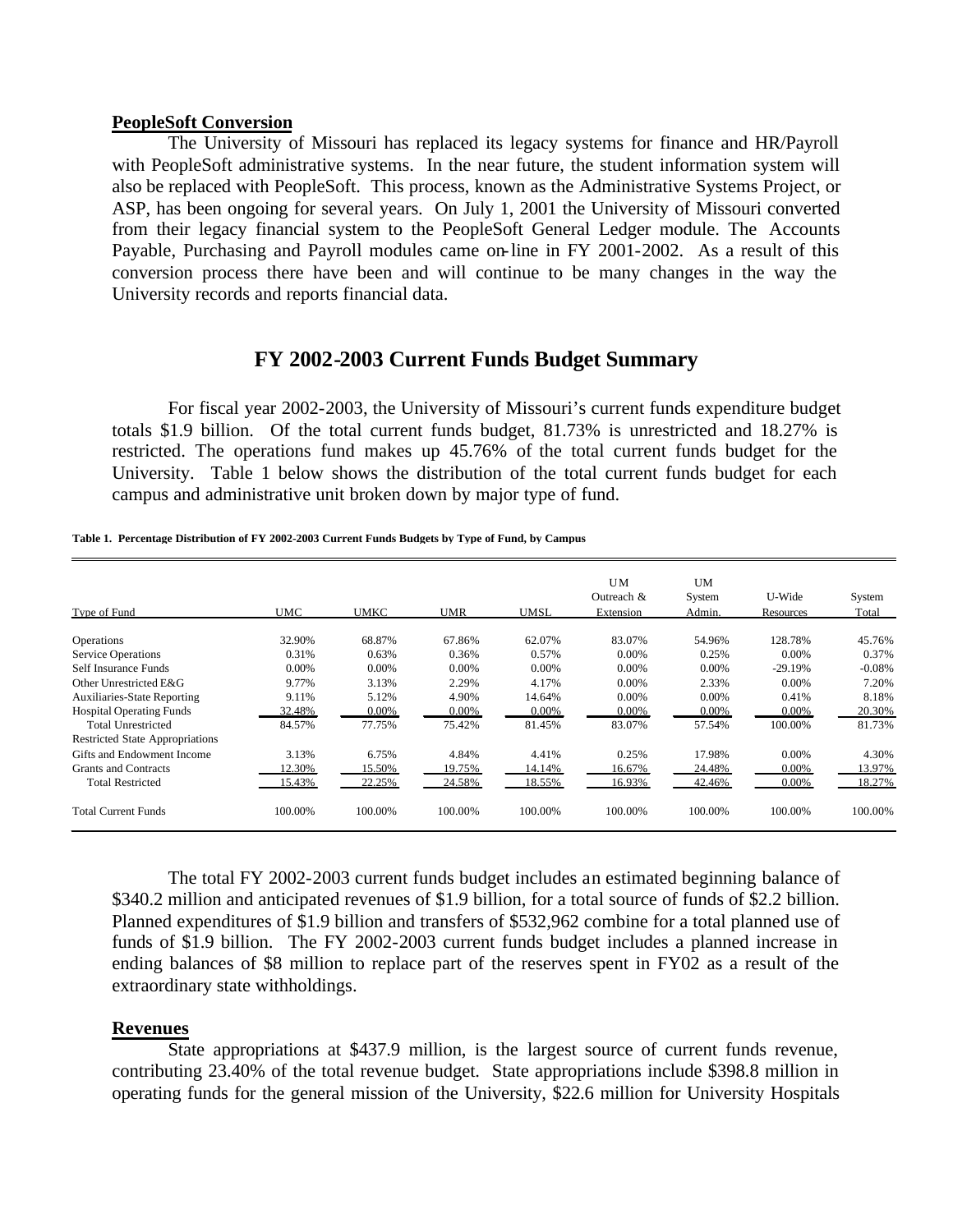& Clinics, and restricted appropriations for the Missouri Institute of Mental Health, Missouri Kidney Program, Alzheimer's Research, the Missouri Research and Education Network (MOREnet) and the five year Telemedicine grant totaling approximately \$16.5 million.

Student fee revenues of \$379.3 are the second largest source of revenue and contribute 20.27% of the total current funds revenue budget. Educational and related enrollment fees of \$341.5 million are recorded in the Operations fund. Student fees of \$26.0 million, related to Continuing Education are recorded in a separate fund. The \$11.7 million in student fees in the Auxiliary Enterprises fund group are primarily for housing, dining, parking, and specially designated activity and facility fees.

Sales and services of Hospitals & Clinics, totaling \$360.3 million, is the third largest source of current fund revenues contributing 19.26% of the total. These are funds primarily derived from the combined clinical operations of the University of Missouri-Columbia Hospital & Clinics, Ellis Fischel Cancer Center, Columbia Regional Hospital, and the Missouri Rehabilitation Center. Not included in this category are funds generated from the University Physicians' clinical operations, which are part of the University of Missouri-Columbia Medical School's physicians' practice plan.

Sales and services of auxiliary enterprises of \$129.2 million include revenues from essentially self-supporting activities which provide services and sales to students, faculty, and staff. These include housing and dining halls, intercollegiate athletics, bookstores, parking operations, student unions, recreational facilities, the television station, and other miscellaneous activities.

Sales and services of educational activities, totaling \$133.5 million, include the operations of the medical, dental, optometry, and veterinary clinics, as well as activities related to the agricultural experiment station, cooperative extension, the research reactor, and other activities.

Federal, state, and other grants and contracts combine for total projected revenues of \$258.0 million, or 13.78% of the total current funds revenue budget. These revenues are an estimate of the funds that will be received during FY 2002-2003. Grants and contracts are restricted funds and are budgeted on a project basis for management purposes.

Other sources include federal appropriations (primarily for the agricultural experiment station and cooperative extension), investment income, gift income and endowment income (primarily for student aid and professorships), and recovery of facilities and administrative costs (Recovery of F&A), which is related to sponsored grants and contracts.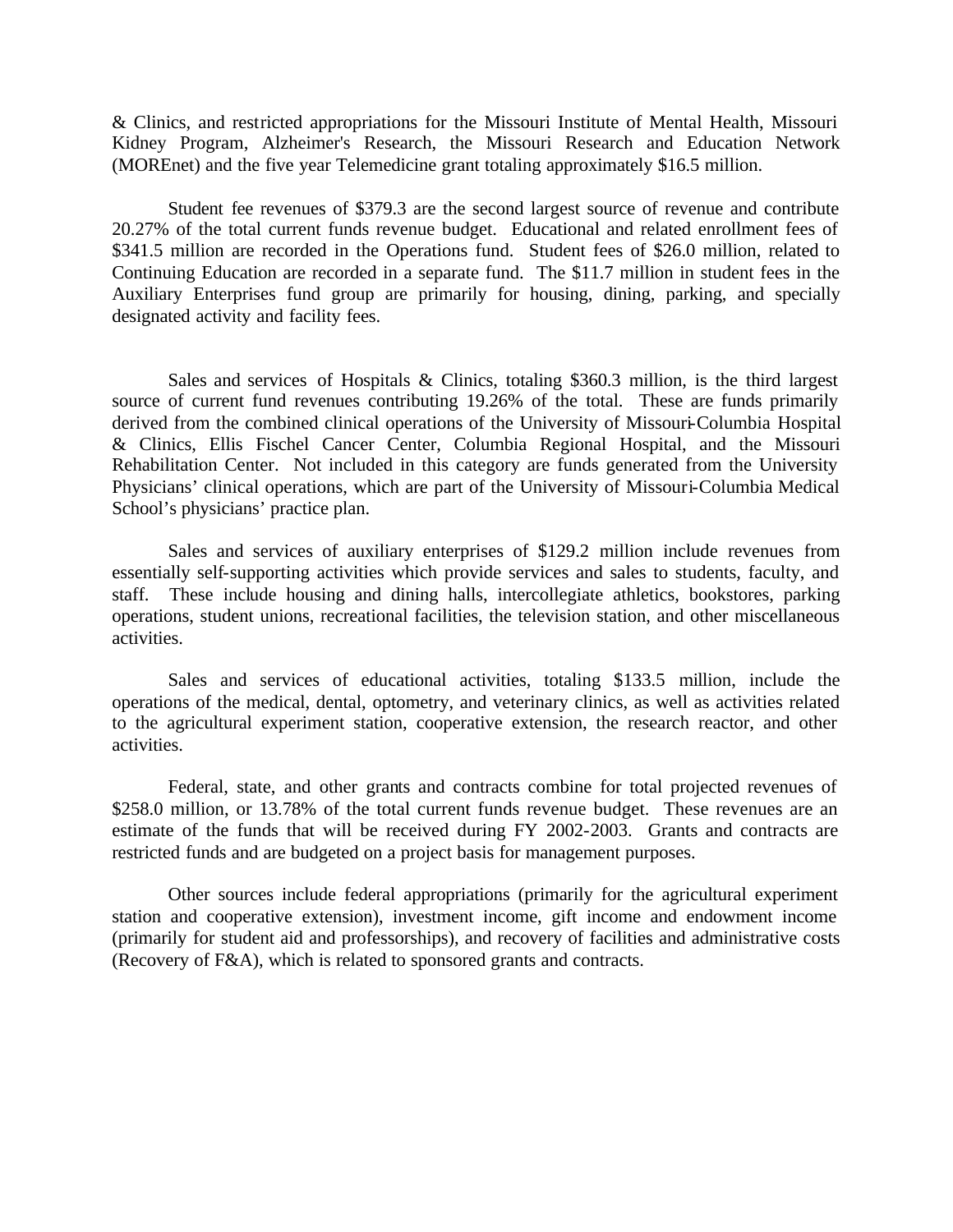#### **Table 2. University of Missouri System, FY 2002-2003 Current Funds Revenue Budget**

|                                           | <b>UMC</b> | <b>UMKC</b> | <b>UMR</b> | UMSL     | <b>UM</b><br>Outreach $&$<br>Extension | <b>UM</b><br>System<br>Admin. | U-Wide<br>Resources | System<br>Total |
|-------------------------------------------|------------|-------------|------------|----------|----------------------------------------|-------------------------------|---------------------|-----------------|
| <b>Student Fees</b>                       | 14.86%     | 35.06%      | 30.60%     | 39.17%   | $0.00\%$                               | 0.00%                         | 0.00%               | 20.27%          |
| <b>Federal Appropriations</b>             | 0.43%      | 0.03%       | 0.00%      | $0.00\%$ | 21.80%                                 | $0.00\%$                      | 0.00%               | 0.80%           |
| <b>State Appropriations</b>               | 17.64%     | 28.49%      | 35.42%     | 27.86%   | 58.24%                                 | 43.11%                        | 41.86%              | 23.40%          |
| Federal Grants & Contracts                | 7.90%      | 7.88%       | 11.59%     | 8.81%    | 2.30%                                  | 0.00%                         | 0.00%               | 7.80%           |
| State Grants & Contracts                  | 2.28%      | 2.34%       | 1.84%      | 4.21%    | 14.57%                                 | 14.91%                        | $0.00\%$            | 3.13%           |
| Other Grants & Contracts                  | 1.98%      | 4.75%       | 5.66%      | 2.17%    | 0.30%                                  | 9.51%                         | 0.00%               | 2.85%           |
| Gift Income                               | 1.34%      | 3.08%       | 2.65%      | 3.61%    | 0.05%                                  | 0.27%                         | 0.00%               | 1.82%           |
| Recovery of Facilities and Admin. Costs   | 1.71%      | 1.12%       | 3.74%      | 1.02%    | 0.92%                                  | 0.25%                         | 0.00%               | 1.63%           |
| <b>Endowment Income</b>                   | 1.38%      | 2.40%       | 2.21%      | 0.98%    | 0.25%                                  | 0.71%                         | 19.30%              | 1.61%           |
| <b>Investment Income</b>                  | 0.62%      | 0.33%       | 0.47%      | 0.34%    | 0.03%                                  | 12.48%                        | 36.79%              | 1.12%           |
| Sales & Services of Educational Act./Aux. | 48.18%     | 11.31%      | 4.56%      | 11.41%   | 0.03%                                  | 1.28%                         | 0.00%               | 33.30%          |
| Miscellaneous Income                      | 1.68%      | 3.21%       | 1.26%      | 0.42%    | 1.51%                                  | 17.48%                        | 2.05%               | 2.27%           |
| <b>Total Revenues</b>                     | 100.00%    | 100.00%     | 100.00%    | 100.00%  | 100.00%                                | 100.00%                       | 100.00%             | 100.00%         |

Table 2 shows the percentage distribution of current fund revenues by major revenue source for each campus and administrative unit. State appropriations are the largest contributor of revenue for each unit with the exception of UMC, where Hospitals and Clinics sales and services are the largest contributor and UMKC and UMSL where student fees are the largest contributor.

### **Expenditures**

Compensation expenditures of \$1.1 billion account for 57.65% of current fund expenditures and transfers in FY 2002-2003. Salary expenditures total \$900.1 million and staff benefits expense is anticipated to be \$173.9 million. Expense and equipment expenditures of \$788.7 million, contribute 42.32% of current funds expenditures and transfers. Budgeted transfers of \$532,962 make up the remaining .03% of the budget.

**Table 3. Percentage Distribution of FY 2002-2003 Current Fund Expenditure Budgets by Object of Expense, by Campus**

|                                | <b>UMC</b> | <b>UMKC</b> | <b>UMR</b> | <b>UMSL</b> | UM<br>Outreach &<br>Extension | UM<br>System<br>Admin. | U-Wide<br>Resources | System<br>Total |
|--------------------------------|------------|-------------|------------|-------------|-------------------------------|------------------------|---------------------|-----------------|
| Salaries & Wages               | 48.66%     | 50.74%      | 48.70%     | 46.32%      | 48.02%                        | 39.41%                 | 9.44%               | 48.31%          |
| <b>Staff Benefits</b>          | 9.26%      | 9.78%       | 8.89%      | 9.11%       | 12.28%                        | 8.71%                  | 1.90%               | 9.34%           |
| <b>Total Compensation</b>      | 57.92%     | 0.01%       | 57.59%     | 55.45%      | 60.29%                        | 48.12%                 | 11.34%              | 57.65%          |
| Expense & Equipment            | 42.08%     | 39.32%      | 42.40%     | 44.55%      | 39.71%                        | 51.72%                 | 88.66%              | 42.32%          |
| <b>Total Expenditures</b>      | 100.00%    | $-0.01%$    | 100.00%    | 100.00%     | 100.00%                       | 99.84%                 | 100.00%             | 99.97%          |
| <b>Transfers</b>               | 0.00%      | 0.16%       | 0.00%      | 0.00%       | 0.00%                         | 0.16%                  | 0.00%               | 0.03%           |
| Total Expenditures & Transfers | 100.00%    | 0.15%       | 100.00%    | 100.00%     | 100.00%                       | 100.00%                | 100.00%             | 100.00%         |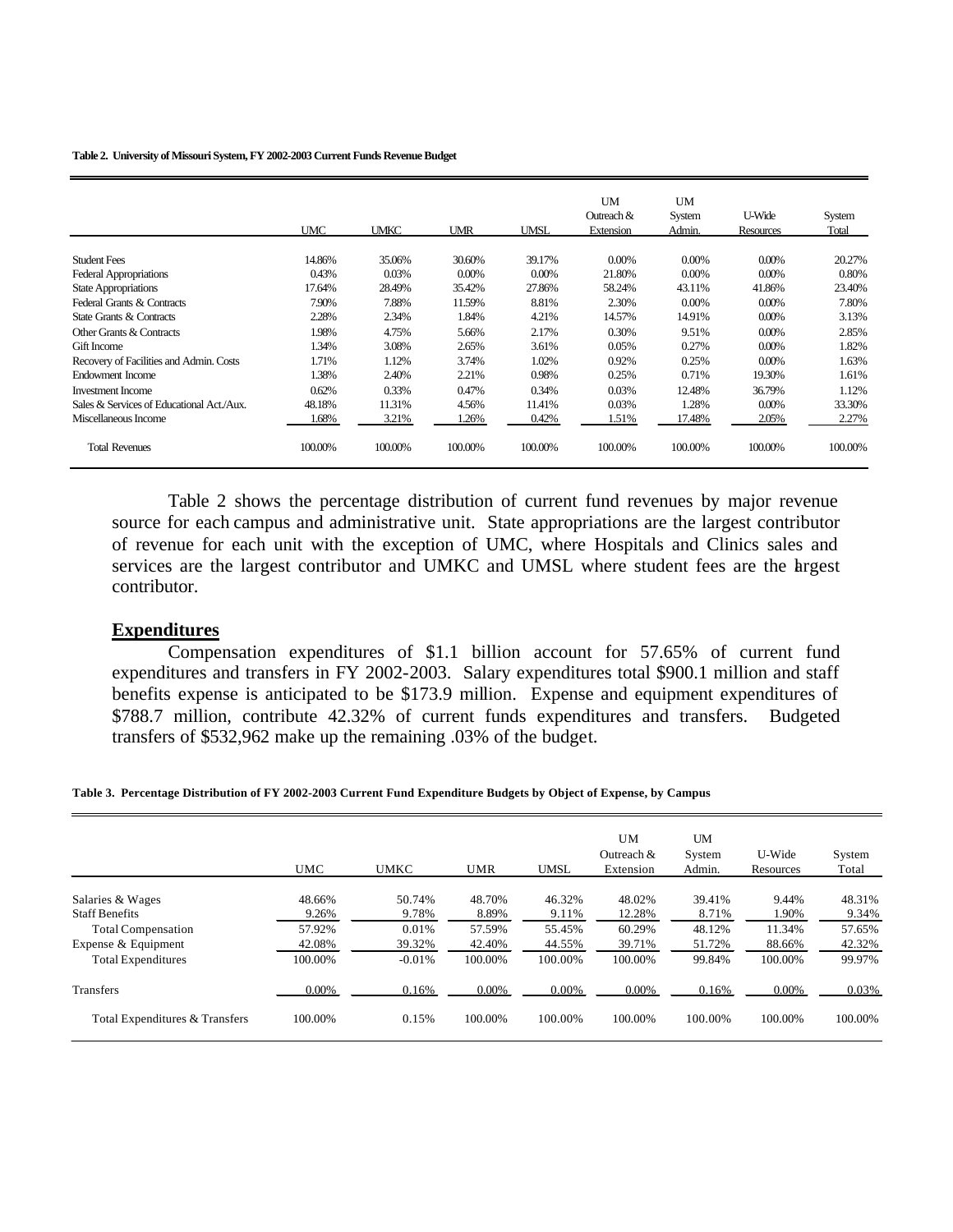Table 3, on the previous page, shows the percentage distribution of the FY 2002-2003 current funds expenditure budget by object of expense for each campus and administrative unit.

The educational and general expenditure budget encompasses the major instructional, research, and public service activities of the University and related support services. Current funds expenditures related to auxiliary enterprises and hospitals and clinics activities are not included in educational and general expenditures. Table 4 shows the percentage distribution of the University's educational and general expenditure budget by major program classification for each campus and UM unit.

**Table 4. Percentage Distribution of the FY 2002-2003 Current Funds Budget by Program Classification, by Campus**

| Educational & General:           | <b>UMC</b> | <b>UMKC</b> | <b>UMR</b> | <b>UMSL</b> | <b>UM</b><br>Outreach $&$<br>Extension | UM<br><b>System</b><br>Admin. | U-Wide<br>Resources | System<br>Total |
|----------------------------------|------------|-------------|------------|-------------|----------------------------------------|-------------------------------|---------------------|-----------------|
| Instruction                      | 37.04%     | 44.91%      | 36.09%     | 43.73%      | $0.00\%$                               | $0.00\%$                      | 10.92%              | 36.04%          |
| Research                         | 24.28%     | 9.05%       | 22.28%     | 7.47%       | $0.00\%$                               | $-0.03%$                      | 40.34%              | 17.37%          |
| <b>Public Service</b>            | 7.99%      | 7.08%       | 1.81%      | 9.44%       | 99.59%                                 | 50.67%                        | 0.00%               | 12.64%          |
| Academic Support                 | 9.65%      | 9.19%       | 6.00%      | 11.12%      | $0.00\%$                               | 15.75%                        | 77.50%              | 9.56%           |
| <b>Student Services</b>          | 3.37%      | 5.27%       | 6.57%      | 5.33%       | $0.00\%$                               | 1.53%                         | 0.00%               | 4.05%           |
| <b>Institutional Support</b>     | 2.89%      | 7.26%       | 6.29%      | 5.76%       | 0.41%                                  | 30.19%                        | $-28.75%$           | 5.41%           |
| Operation & Maintenance of Plant | 5.84%      | 6.90%       | 7.07%      | 6.39%       | $0.00\%$                               | 1.89%                         | 0.00%               | 5.81%           |
| Scholarships & Fellowships       | 8.94%      | 10.34%      | 13.87%     | 10.75%      | $0.00\%$                               | 0.01%                         | 0.00%               | 9.13%           |
| Total Educational & Gen. Expense | 100.00%    | 100.00%     | 100.00%    | 100.00%     | 100.00%                                | 100.00%                       | 100.00%             | 100.00%         |

Primary program activities of instruction, research, and public service make up 66.05% of current funds educational and general expenditures at the University of Missouri.

Table 5, on the following page, presents the FY 2002-2003 University of Missouri consolidated current funds budget by major revenue source and object of expense for the following fund groupings:

- Operations
- Service Operations
- Self-Insurance funds
- Other Educational and General funds (including Continuing Education)
- Auxiliary Enterprise funds
- Hospital Operating funds
- Restricted State Appropriations, Endowment Income, and Gift funds
- Grants and Contract funds (fiscal year estimate of project budgeted funds)

Tables 6-12 provide the same information for each campus, University Outreach & Extension, UM System Administration, and University-Wide Resources.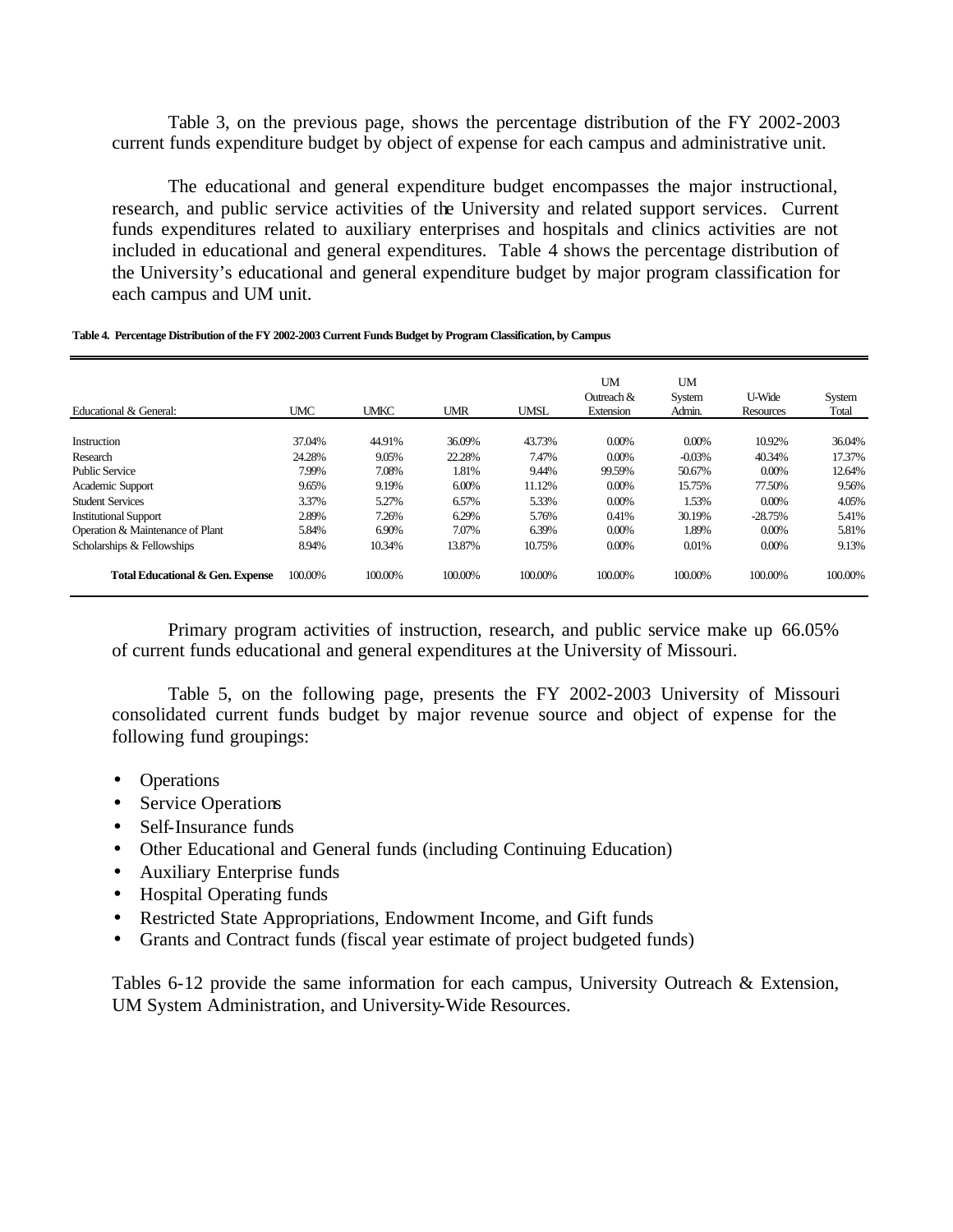#### **Table 5. FY 2002-2003 Current Funds Budget by Types of Funds, University of Missouri, Consolidated**

|                                             | Operations               | Service<br>Operations | Self Insurance<br>Funds | Other Enterprises      | <b>Total Unrestricted</b><br>E&G | Auxiliaries    | Hospital<br><b>Operating Funds</b> | <b>Total Unrestricted</b> | Restricted<br>Expendable Gifts,<br>Endowments, and<br><b>State Appr</b> | <b>Restricted Grants</b><br>and Contracts | <b>Total Restricted</b> | <b>Total Current</b><br>Funds |
|---------------------------------------------|--------------------------|-----------------------|-------------------------|------------------------|----------------------------------|----------------|------------------------------------|---------------------------|-------------------------------------------------------------------------|-------------------------------------------|-------------------------|-------------------------------|
| <b>BEGINNING BALANCE</b>                    | \$94,828,483             | \$5,120,304           | \$27,922,469            | \$30,912,425           | \$158,783,681                    | (S1, 615, 937) | \$104,000,000                      | \$261,167,743             | \$73,774,108                                                            | \$5,213,000                               | \$78,987,108            | \$340,154,851                 |
| <b>REVENUES:</b>                            |                          |                       |                         |                        |                                  |                |                                    |                           |                                                                         |                                           |                         |                               |
| <b>Student Fees</b>                         | \$341,523,656            | \$0                   | \$0                     | \$26,038,334           | \$367,561,990                    | \$11,753,914   | \$0                                | \$379,315,904             | \$0                                                                     | \$0                                       | \$0                     | \$379,315,904                 |
| <b>Federal Appropriations</b>               | 15,044,831               | $\Omega$              | $\overline{0}$          | $\Omega$               | 15,044,831                       | $\Omega$       | $\Omega$                           | 15,044,831                | $\Omega$                                                                | $\overline{0}$                            | $\overline{0}$          | 15,044,831                    |
| State Appropriations                        | 398.813.132              | $\Omega$              | $\Omega$                | $\Omega$               | 398,813,132                      | $\Omega$       | 22.554.583                         | 421,367,715               | 16,301,595                                                              | 269,000                                   | 16.570.595              | 437,938,310                   |
| <b>Federal Grants and Contracts</b>         | $\Omega$                 | $\Omega$              | $\Omega$                | $\Omega$               | $\Omega$                         | $\Omega$       | $\Omega$                           | $\Omega$                  | $\Omega$                                                                | 146,019,000                               | 146.019.000             | 146,019,000                   |
| <b>State Grants</b>                         | $\Omega$                 | $\Omega$              | $\Omega$                | $\Omega$               | $\Omega$                         | $\Omega$       | $\Omega$                           | $\Omega$                  | $\Omega$                                                                | 58,617,000                                | 58,617,000              | 58,617,000                    |
| Non Governmental Grants                     | $\Omega$                 | $\Omega$              | $\Omega$                | $\Omega$               | $\Omega$                         | $\Omega$       | $\Omega$                           | $\Omega$                  | $\Omega$                                                                | 51,639,000                                | 51,639,000              | 51,639,000                    |
| Other Governmental Grants                   | $\Omega$                 | $\Omega$              | $\Omega$                | $\Omega$               |                                  | $\Omega$       | $\Omega$                           |                           | $\Omega$                                                                | 1,719,000                                 | 1,719,000               | 1,719,000                     |
| Gift Income                                 | 197.595                  | 5.202                 | $\Omega$                | 10.153                 | 212,950                          | 5,147,823      | $\Omega$                           | 5.360,773                 | 28,779,488                                                              | $\Omega$                                  | 28,779,488              | 34,140,261                    |
| Recovery of F&A                             | 30,476,975               | $\Omega$              | $\Omega$                | $\Omega$               | 30,476,975                       | $\Omega$       | $\Omega$                           | 30,476,975                | $\Omega$                                                                | $\Omega$                                  | $\overline{0}$          | 30,476,975                    |
| <b>Endowment Income</b>                     | 3,414,877                | $\Omega$              | $\Omega$                | $\Omega$               | 3,414,877                        | 1,152,688      | $\Omega$                           | 4,567,565                 | 25,534,005                                                              | $\Omega$                                  | 25,534,005              | 30,101,570                    |
| <b>Investment Income</b>                    | 7,978,502                | $\Omega$              | 4,055,006               | 311,815                | 12,345,323                       | 873,047        | 4,428,854                          | 17,647,223                | 3,379,928                                                               | $\Omega$                                  | 3,379,928               | 21,027,151                    |
| Sales & Services-Educ Act/Aux               | 30,434,520               | 618,265               | $\Omega$                | 102,429,894            | 133,482,679                      | 129,299,614    | 360,349,824                        | 623,132,117               | $\Omega$                                                                | $\Omega$                                  | $\overline{0}$          | 623,132,117                   |
| <b>Revenue Deductions</b>                   | $\Omega$                 | $\Omega$              | $\Omega$                | $\Omega$               | $\Omega$                         | $\Omega$       | $\Omega$                           | $\Omega$                  | $\Omega$                                                                | $\Omega$                                  | $\Omega$                | $\Omega$                      |
| Miscellaneous Income                        | 20.615.047               | 4.278.542             | 4.000                   | 5.442.821              | 30,340,410                       | 6.510.443      | 1.233.310                          | 38,084,163                | 2.522.567                                                               | 1,675,000                                 | 4,197,567               | 42.281.730                    |
| <b>TOTAL REVENUES</b>                       | \$848,499,135            | \$4,902,009           | \$4,059,006             | \$134,233,017          | \$991,693,167                    | \$154,737,528  | \$388,566,571                      | \$1,534,997,266           | \$76,517,583                                                            | \$259,938,000                             | \$336,455,583           | \$1,871,452,848               |
|                                             |                          |                       |                         |                        |                                  |                |                                    |                           |                                                                         |                                           |                         |                               |
| <b>EXPENDITURES &amp; TRANSFERS</b>         |                          |                       |                         |                        |                                  |                |                                    |                           |                                                                         |                                           |                         |                               |
| Salaries & Wages                            | \$474,458,976            | \$37,292,842          | \$294,277               | \$85,886,299           | \$597,932,394                    | \$32,835,772   | \$150,416,458                      | \$781,184,624             | \$17,715,843                                                            | \$101.260,000                             | \$118,975,843           | \$900,160,467                 |
| <b>Staff Benefits</b>                       | 92,275,936               | 8,569,260             | 64,241                  | 15,261,767             | 116, 171, 204                    | 7,263,102      | 31,915,783                         | 155,350,090               | 3,092,445                                                               | 15,547,000                                | 18,639,445              | 173,989,535                   |
| Expense and Equipment                       |                          |                       |                         |                        |                                  |                |                                    |                           |                                                                         |                                           |                         |                               |
| Expense & Equip                             | 255,654,831              | 76,462,374            | 120,461,268             | 40,907,793             | 493,486,267                      | 108,264,780    | 176,732,899                        | 778,483,946               | 56,212,111                                                              | 143,230,000                               | 199,442,111             | 977,926,057                   |
| <b>Capital Expenses</b>                     | 35,064,164               | 2,848,842             | $\Omega$                | 2,326,867              | 40,239,873                       | 4,828,151      | 24,354,612                         | 69,422,636                | 3,077,151                                                               | 250,000                                   | 3,327,151               | 72,749,787                    |
| Internal Sales & Services                   | (5,254,914)              | (118, 239, 125)       | $\Omega$                | (10, 277, 245)         | (133, 771, 284)                  | (733, 043)     | (5,068,319)                        | (139, 572, 645)           | $\Omega$                                                                | $\Omega$                                  | $\overline{0}$          | (139, 572, 645)               |
| Employer & Employee Contributions           | $\Omega$                 | $\Omega$              | (122, 403, 630)         | $\Omega$               | (122, 403, 630)                  | $\Omega$       | $\Omega$                           | (122, 403, 630)           | $\Omega$                                                                | $\Omega$                                  | $\Omega$                | (122, 403, 630)               |
| Net Expense and Equipment Expenditures      | \$285,464,081            | (S38.927.909)         | (S1.942.362)            | \$32,957,415           | \$277,551,225                    | \$112,359,888  | \$196,019,193                      | \$585,930,307             | \$59,289,262                                                            | \$143,480,000                             | \$202,769,262           | \$788,699,569                 |
| <b>TOTAL EXPENDITURES</b>                   | \$852,198,992            | \$6,934,193           | (S1.583.844)            | \$134,105,482          | \$991,654,824                    | \$152,458,762  | \$378,351,434                      | \$1,522,465,020           | \$80,097,550                                                            | \$260,287,000                             | \$340,384,550           | \$1,862,849,570               |
| <b>TRANSFERS</b>                            |                          |                       |                         |                        |                                  |                |                                    |                           |                                                                         |                                           |                         |                               |
| <b>Mandatory Transfers</b>                  | \$435,200                | \$0                   | \$0                     | \$0                    | \$435,200                        | \$0            | \$0                                | \$435,200                 | \$0                                                                     | \$0                                       | \$0                     | \$435,200                     |
| Non Mandatory Transfers                     | 97,762                   | $\Omega$              | $\Omega$                | $\Omega$               | 97,762                           | $\overline{0}$ | $\overline{0}$                     | 97,762                    | $\Omega$                                                                | $\overline{0}$                            | $\overline{0}$          | 97,762                        |
| TOTAL EXPENDITURES AND TRANSFERS            | \$852,731,954            | \$6,934,193           | (S1, 583, 844)          | \$134,105,482          | \$992,187,786                    | \$152,458,762  | \$378,351,434                      | \$1,522,997,982           | \$80,097,550                                                            | \$260,287,000                             | \$340,384,550           | \$1,863,382,532               |
|                                             |                          |                       |                         |                        |                                  |                |                                    |                           |                                                                         |                                           |                         |                               |
| EDUCATIONAL & GENERAL EXPENDITURES BY PCS   |                          |                       |                         |                        |                                  |                |                                    |                           |                                                                         |                                           |                         |                               |
| Instruction                                 | \$349,012,763            | \$135,418             | \$0                     | \$83,743,317           | \$432,891,499                    | \$0            | \$0                                | \$432,891,499             | \$24,157,264                                                            | \$23,055,000                              | \$47,212,264            | \$480,103,763                 |
|                                             |                          |                       | $\Omega$                |                        |                                  | $\overline{0}$ | $\overline{0}$                     | 87.328.595                |                                                                         | 135,822,000                               | 143,980,069             |                               |
| Research<br>Public Service                  | 78,048,032<br>62,352,705 | 117,308<br>2,700      | $\Omega$                | 9,163,255<br>8,549,344 | 87,328,595<br>70,904,750         | $\Omega$       | $\Omega$                           | 70,904,750                | 8,158,069<br>21,109,828                                                 | 76,316,000                                | 97,425,828              | 231,308,664<br>168,330,578    |
|                                             | 102.083.585              | 453,472               | $\Omega$                |                        |                                  | $\Omega$       | $\Omega$                           |                           |                                                                         |                                           |                         |                               |
| Academic Support<br><b>Student Services</b> | 50.559.414               | 194.898               | $\mathbf{0}$            | 19,156,960<br>613.071  | 121,694,017<br>51.367.383        | $\Omega$       | $\Omega$                           | 121,694,017<br>51.367.383 | 4,947,808<br>1.479.555                                                  | 654,000<br>1,110,000                      | 5,601,808<br>2.589.555  | 127,295,825<br>53,956,937     |
|                                             |                          |                       | (1.583.844)             |                        | 68,632,032                       | $\Omega$       | $\Omega$                           |                           |                                                                         |                                           |                         |                               |
| <b>Institutional Support</b>                | 51.998.273               | 5.398.069             | $\Omega$                | 12.819.534<br>$\Omega$ | 76,489,522                       | $\Omega$       | $\Omega$                           | 68.632.032                | 3,164,202                                                               | 210,000                                   | 3.374.202<br>876,308    | 72,006.234<br>77,365,830      |
| Operation & Maintenance                     | 75,857,194               | 632,328<br>$\Omega$   | $\Omega$                |                        |                                  | $\Omega$       | $\Omega$                           | 76,489,522                | 901,308                                                                 | (25,000)                                  |                         |                               |
| Scholarships & Fellowships                  | 82,287,026               |                       |                         | 60,000                 | 82,347,026                       |                |                                    | 82,347,026                | 16,179,517                                                              | 23,145,000                                | 39,324,517              | 121,671,543                   |
| Total Educational & Gen. Exp.               | \$852,198,992            | \$6,934,193           | (\$1,583,844)           | \$134,105,482          | \$991,654,824                    | \$0            | \$0                                | \$991,654,824             | \$80,097,550                                                            | \$260,287,000                             | \$340,384,550           | \$1,332,039,375               |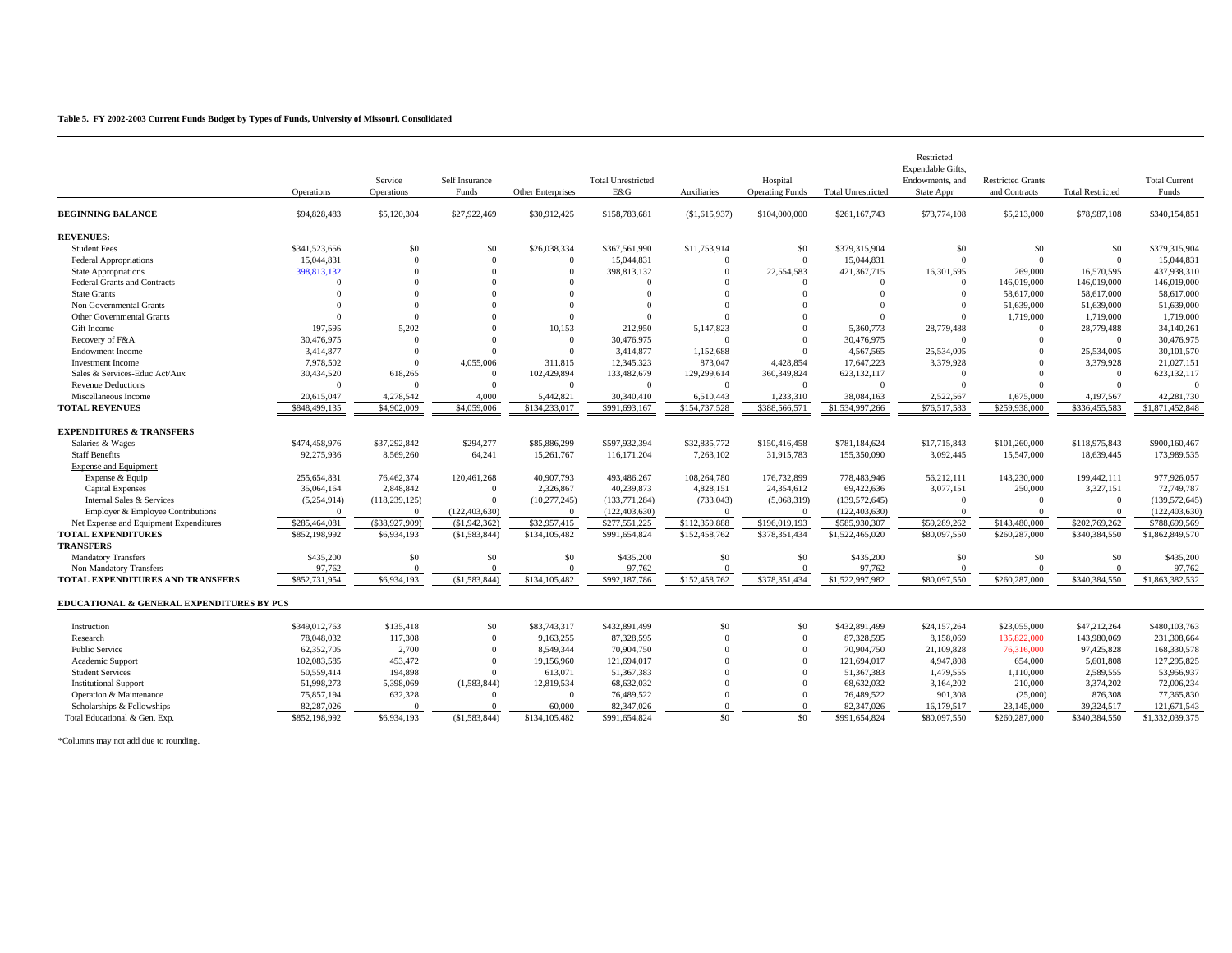#### **Table 6. FY 2002-2003 Current Funds Budget by Types of Funds, University of Missouri, Columbia**

|                                           | Operations               | Service<br>Operations | Self Insurance<br>Funds  | Other<br>Enterprises | Total<br>Unrestricted<br>E&G | Auxiliaries    | Hospital<br><b>Operating Funds</b> | Total<br>Unrestricted | Restricted<br>Expendable Gifts,<br>Endowments, and<br>State Appr | <b>Restricted Grants</b><br>and Contracts | Total<br>Restricted     | <b>Total Current</b><br>Funds |
|-------------------------------------------|--------------------------|-----------------------|--------------------------|----------------------|------------------------------|----------------|------------------------------------|-----------------------|------------------------------------------------------------------|-------------------------------------------|-------------------------|-------------------------------|
| <b>BEGINNING BALANCE</b>                  | \$31,344,174             | \$2,050,365           | \$0                      | \$28,702,113         | \$62,096,652                 | \$2,645,777    | \$104,000,000                      | \$168,742,429         | \$34,630,133                                                     | \$0                                       | \$34,630,133            | \$203,372,562                 |
| <b>REVENUES:</b>                          |                          |                       |                          |                      |                              |                |                                    |                       |                                                                  |                                           |                         |                               |
| <b>Student Fees</b>                       | \$160,801,424            | \$0                   | \$0                      | \$11,884,917         | \$172,686,341                | \$1,664,494    | \$0                                | \$174,350,835         | \$0                                                              | \$0                                       | \$0                     | \$174,350,835                 |
| <b>Federal Appropriations</b>             | 4,991,092                | $\Omega$              | $\overline{0}$           | $\overline{0}$       | 4,991,092                    | $\Omega$       | $\overline{0}$                     | 4.991.092             | $\Omega$                                                         | $\overline{0}$                            | $\Omega$                | 4,991,092                     |
| State Appropriations                      | 178,036,933              | $\Omega$              | $\mathbf{0}$             | $\Omega$             | 178,036,933                  | $\Omega$       | 22,554,583                         | 200,591,516           | 6,127,126                                                        | 269,000                                   | 6,396,126               | 206,987,642                   |
| Federal Grants and Contracts              | $\Omega$                 | $\Omega$              | $\Omega$                 | $\Omega$             | $\theta$                     | $\Omega$       | $\overline{0}$                     | $\Omega$              | $\Omega$                                                         | 92,650,000                                | 92,650,000              | 92,650,000                    |
| <b>State Grants</b>                       | $\Omega$                 | $\Omega$              | $\Omega$                 | $\Omega$             | $\Omega$                     | $\Omega$       | $\Omega$                           | $\Omega$              | $\Omega$                                                         | 26,696,000                                | 26,696,000              | 26,696,000                    |
| Non Governmental Grants                   | $\Omega$                 | $\Omega$              | $\Omega$                 | $\Omega$             | $\Omega$                     | $\Omega$       | $\theta$                           | $\Omega$              | $\Omega$                                                         | 22,272,000                                | 22,272,000              | 22,272,000                    |
| Non Governmental Grants                   | $\Omega$                 | $\Omega$              | $\Omega$                 | $\Omega$             | $\Omega$                     |                | $\Omega$                           | $\Omega$              | $\Omega$                                                         | 981,000                                   | 981,000                 | 981,000                       |
| Gift Income                               | 12,151                   | 5,202                 | $\Omega$                 | 10,003               | 27,356                       | 5,145,823      | $\theta$                           | 5,173,179             | 10,514,843                                                       | $\overline{0}$                            | 10,514,843              | 15,688,021                    |
| Recovery of F&A                           | 20,107,500               | $\Omega$              | $\Omega$                 | $\Omega$             | 20,107,500                   | $\Omega$       | $\Omega$                           | 20.107.500            | $\Omega$                                                         | $\overline{0}$                            | $\Omega$                | 20,107,500                    |
| <b>Endowment Income</b>                   | 654,856                  | $\Omega$              | $\Omega$                 | $\Omega$             | 654,856                      | 1,152,688      | $\Omega$                           | 1,807,544             | 14,409,387                                                       | $\Omega$                                  | 14,409,387              | 16,216,931                    |
| <b>Investment</b> Income                  | 30,003                   | $\Omega$              | $\Omega$                 | 311.815              | 341,818                      | 807,010        | 4.428.854                          | 5.577.681             | 1,662,717                                                        | $\overline{0}$                            | 1,662,717               | 7,240,398                     |
| Sales & Services-Educ Act/Aux             | 11,676,927               | 86,295                | $\Omega$                 | 98,854,641           | 110,617,863                  | 94,422,677     | 360,349,824                        | 565,390,364           | $\Omega$                                                         | $\Omega$                                  | $\Omega$                | 565,390,364                   |
| <b>Revenue Deductions</b>                 | $\Omega$                 | $\Omega$              | $\overline{0}$           | $\overline{0}$       | $\Omega$                     | $\Omega$       | $\overline{0}$                     | $\Omega$              | $\Omega$                                                         | $\overline{0}$                            | $\Omega$                | $\sqrt{ }$                    |
| Miscellaneous Income                      | 6.710.929                | 3.097.162             | $\Omega$                 | 2.182.477            | 11,990,568                   | 4,874,576      | 1.233.310                          | 18.098.454            | 447,607                                                          | 1,106,000                                 | 1.553.607               | 19.652.061                    |
| <b>TOTAL REVENUES</b>                     | \$383,021,815            | \$3,188,659           | \$0                      | \$113,243,853        | \$499,454,327                | \$108,067,267  | \$388,566,571                      | \$996,088,165         | \$33,161,679                                                     | \$143,974,000                             | \$177,135,679           | \$1,173,223,844               |
|                                           |                          |                       |                          |                      |                              |                |                                    |                       |                                                                  |                                           |                         |                               |
| <b>EXPENDITURES &amp; TRANSFERS</b>       |                          |                       |                          |                      |                              |                |                                    |                       |                                                                  |                                           |                         |                               |
| Salaries & Wages                          | \$220,311,970            | \$27,909,207          | \$0                      | \$75,375,789         | \$323,596,966                | \$25,344,822   | \$150,416,458                      | \$499,358,246         | \$8,467,048                                                      | \$59,004,000                              | \$67,471,048            | \$566,829,294                 |
| <b>Staff Benefits</b>                     | 40,434,385               | 6,379,822             | $\overline{0}$           | 13,444,958           | 60,259,165                   | 5,724,344      | 31,915,783                         | 97,899,293            | 1,298,133                                                        | 8,734,000                                 | 10,032,133              | 107,931,426                   |
| <b>Expense and Equipment</b>              |                          |                       |                          |                      |                              |                |                                    |                       |                                                                  |                                           |                         |                               |
| Expense & Equip                           | 106,496,194              | 61,243,235            | $\mathbf{0}$             | 33,043,449           | 200,782,878                  | 73,284,856     | 176,732,899                        | 450,800,633           | 25,999,759                                                       | 75,380,000                                | 101,379,759             | 552,180,392                   |
| <b>Capital Expenses</b>                   | 19,798,404               | 658,747               | $\Omega$                 | 2,117,737            | 22,574,888                   | 2,210,482      | 24,354,612                         | 49.139.983            | 743,286                                                          | 157,000                                   | 900,286                 | 50,040,268                    |
| Internal Sales & Services                 | (3,782,378)              | (92,607,514)          | $\Omega$                 | (10, 189, 140)       | (106, 579, 032)              | (406, 680)     | (5,068,319)                        | (112, 054, 030)       | $\Omega$                                                         | $\Omega$                                  | $\Omega$                | (112, 054, 030)               |
| Employer & Employee Contributions         | $\Omega$                 | $\Omega$              | $\overline{0}$           | $\Omega$             | $\overline{0}$               | $\overline{0}$ | $\overline{0}$                     | $\overline{0}$        | $\Omega$                                                         | $\overline{0}$                            | $\Omega$                | $\overline{0}$                |
| Net Expense and Equipment Expenditures    | \$122,512,220            | $(\$30,705,532)$      | \$0                      | \$24,972,046         | \$116,778,734                | \$75,088,659   | \$196,019,193                      | \$387,886,586         | \$26,743,045                                                     | \$75,537,000                              | \$102,280,045           | \$490,166,630                 |
| <b>TOTAL EXPENDITURES</b>                 | \$383,258,576            | \$3,583,497           | \$0                      | \$113,792,793        | \$500,634,866                | \$106,157,824  | \$378,351,434                      | \$985,144,124         | \$36,508,226                                                     | \$143,275,000                             | \$179,783,226           | \$1,164,927,350               |
| <b>TRANSFERS</b>                          |                          |                       |                          |                      |                              |                |                                    |                       |                                                                  |                                           |                         |                               |
| <b>Mandatory Transfers</b>                | \$10,200                 | \$0                   | \$0                      | \$0                  | \$10,200                     | \$0            |                                    | \$10,200              | \$0                                                              | \$0                                       | \$0                     | \$10,200                      |
| Non Mandatory Transfers                   | $\Omega$                 | $\Omega$              | $\Omega$                 | $\Omega$             | $\Omega$                     | $\Omega$       |                                    | $\Omega$              | $\Omega$                                                         | $\overline{0}$                            | $\Omega$                | $\Omega$                      |
| TOTAL EXPENDITURES AND TRANSFERS          | \$383,268,776            | \$3,583,497           | \$0                      | \$113,792,793        | \$500,645,066                | \$106,157,824  | \$378,351,434                      | \$985,154,324         | \$36,508,226                                                     | \$143,275,000                             | \$179,783,226           | \$1,164,937,550               |
| EDUCATIONAL & GENERAL EXPENDITURES BY PCS |                          |                       |                          |                      |                              |                |                                    |                       |                                                                  |                                           |                         |                               |
| Instruction                               | \$160,902,347            | \$1                   | \$0                      | \$68,655,008         | \$229,557,356                | \$0            | \$0                                | \$229,557,356         | \$12,286,256                                                     | \$10,203,000                              | \$22,489,256            | \$252,046,612                 |
| Research                                  | 58,054,414               | 120,734               | $\overline{0}$           | 9.081.191            | 67,256,338                   | $\theta$       | $\overline{0}$                     | 67.256.338            |                                                                  | 92.251.000                                | 97.976.262              | 165,232,600                   |
| <b>Public Service</b>                     |                          |                       | $\overline{0}$           | 7.554.786            |                              | $\theta$       | $\overline{0}$                     | 19.142.210            | 5,725,262                                                        |                                           |                         |                               |
|                                           | 11,584,724<br>46,877,457 | 2,700<br>353.987      | $\overline{0}$           | 16.019.274           | 19,142,210<br>63,250,718     | $\theta$       | $\overline{0}$                     | 63,250,718            | 4,841,565<br>1,877,730                                           | 30,375,000                                | 35,216,564<br>2.392.730 | 54, 358, 775<br>65,643,448    |
| Academic Support                          |                          |                       |                          | $\Omega$             |                              | $\Omega$       |                                    |                       |                                                                  | 515,000                                   |                         |                               |
| <b>Student Services</b>                   | 21.839.199               | 146,898               | $\Omega$<br>$\Omega$     |                      | 21,986,097                   | $\Omega$       | $\overline{0}$<br>$\mathbf{0}$     | 21.986.097            | 376,549                                                          | 551.000                                   | 927.549                 | 22,913,646                    |
| <b>Institutional Support</b>              | 3,062,368                | 3,064,592             |                          | 12,422,534           | 18,549,494                   | $\Omega$       | $\overline{0}$                     | 18,549,494            | 1,064,999                                                        | 67,000<br>$\Omega$                        | 1,131,999               | 19,681,493                    |
| Operation & Maintenance                   | 39,658,043               | (105, 415)            | $\mathbf{0}$<br>$\Omega$ | $\Omega$             | 39,552,628                   | $\Omega$       | $\theta$                           | 39,552,628            | 160,508                                                          |                                           | 160,508                 | 39,713,136                    |
| Scholarships & Fellowships                | 41,280,024               | $\Omega$              |                          | 60,000               | 41,340,024                   |                |                                    | 41,340,024            | 10,175,358                                                       | 9.313.000                                 | 19,488,358              | 60,828,382                    |
| Total Educational & Gen. Expense          | \$383,258,576            | \$3,583,497           | \$0                      | \$113,792,793        | \$500,634,866                | \$0            | $\overline{50}$                    | \$500,634,866         | \$36,508,226                                                     | \$143,275,000                             | \$179,783,226           | \$680,418,092                 |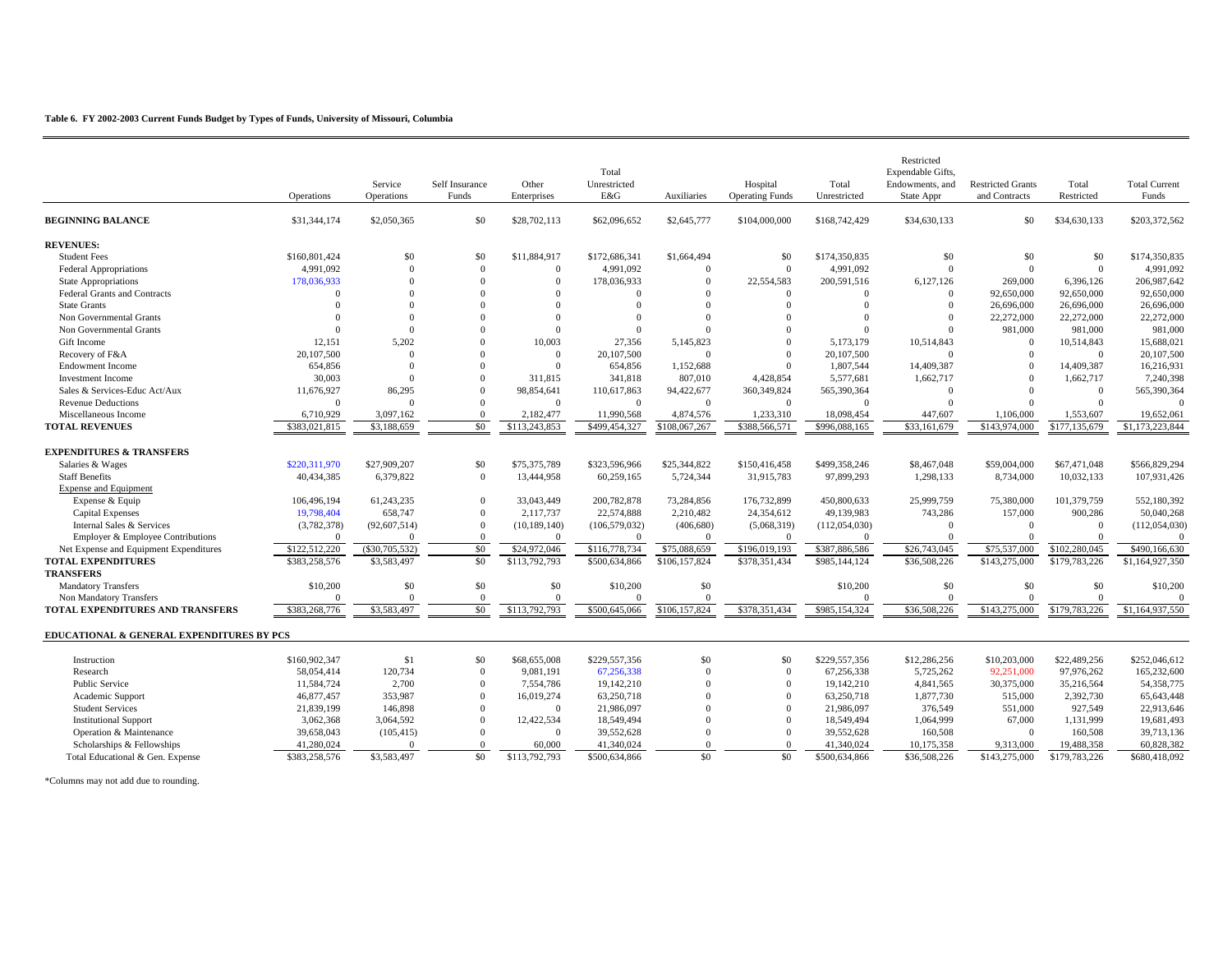#### **Table 7. FY 2002-2003 Current Funds Budget by Types of Funds, University of Missouri, Kansas City**

|                                           | Operations             | Service<br>Operations | Self<br>Insurance<br>Funds   | Other Enterprises | Total<br>Unrestricted<br>E&G | Auxiliaries  | Hospital<br>Operating<br>Funds | Total<br>Unrestricted | Restricted<br>Expendable Gifts.<br>Endowments, and<br>State Appr | <b>Restricted Grants</b><br>and Contracts | Total<br>Restricted | <b>Total Current</b><br>Funds |
|-------------------------------------------|------------------------|-----------------------|------------------------------|-------------------|------------------------------|--------------|--------------------------------|-----------------------|------------------------------------------------------------------|-------------------------------------------|---------------------|-------------------------------|
| <b>BEGINNING BALANCE</b>                  | \$19,579,545           | \$878,053             | \$0                          | $(\$545,112)$     | \$19,912,486                 | (S4,600,989) | \$0                            | \$15,311,497          | \$15,539,005                                                     | \$0                                       | \$15,539,005        | \$30,850,502                  |
| <b>REVENUES:</b>                          |                        |                       |                              |                   |                              |              |                                |                       |                                                                  |                                           |                     |                               |
| <b>Student Fees</b>                       | \$87,598,061           | \$0                   | \$0                          | \$5,767,259       | \$93,365,320                 | \$2,086,414  | \$0                            | \$95,451,734          | \$0                                                              | \$0                                       | \$0                 | \$95,451,734                  |
| <b>Federal Appropriations</b>             | 69,900                 | $\Omega$              | $\Omega$                     | $\Omega$          | 69,900                       | $\Omega$     | $\mathbf{0}$                   | 69,900                | $\mathbf{0}$                                                     | $\mathbf{0}$                              | $\overline{0}$      | 69,900                        |
| <b>State Appropriations</b>               | 77,531,955             | $\Omega$              | $\Omega$                     | $\Omega$          | 77,531,955                   | $\Omega$     | $\Omega$                       | 77,531,955            | 41,020                                                           | $\Omega$                                  | 41,020              | 77,572,975                    |
| Federal Grants and Contracts              | $\Omega$               | $\Omega$              | $\Omega$                     | $\Omega$          | $\Omega$                     | $\Omega$     | $\Omega$                       | $\Omega$              | $\Omega$                                                         | 21,452,000                                | 21,452,000          | 21,452,000                    |
| <b>State Grants</b>                       | $\Omega$               |                       | $\Omega$                     |                   | $\Omega$                     | $\Omega$     | $\Omega$                       | $\Omega$              | $\Omega$                                                         | 6,369,000                                 | 6,369,000           | 6,369,000                     |
| Non Governmental Grants                   | $\Omega$               | $\Omega$              | $\Omega$                     | $\Omega$          | $\Omega$                     | $\Omega$     | $\Omega$                       | $\Omega$              | $\Omega$                                                         | 12,357,000                                | 12,357,000          | 12,357,000                    |
| Non Governmental Grants                   | $\Omega$               | $\Omega$              | $\Omega$                     | $\Omega$          | $\Omega$                     | $\Omega$     | $\Omega$                       | $\Omega$              | $\Omega$                                                         | 563,000                                   | 563,000             | 563,000                       |
| Gift Income                               | 1,000                  | $\Omega$              | $\Omega$                     | 150               | 1,150                        | $\Omega$     | $\Omega$                       | 1,150                 | 8,388,834                                                        | $\Omega$                                  | 8,388,834           | 8,389,984                     |
| Recovery of F&A                           | 3,055,275              | $\Omega$              | $\Omega$                     | $\Omega$          | 3,055,275                    | $\Omega$     | $\Omega$                       | 3,055,275             | $\Omega$                                                         | $\Omega$                                  | $\Omega$            | 3,055,275                     |
| <b>Endowment Income</b>                   | 149,000                |                       | $\Omega$                     | $\Omega$          | 149,000                      | $\Omega$     | $\Omega$                       | 149,000               | 6,389,230                                                        | $\Omega$                                  | 6,389,230           | 6,538,230                     |
| <b>Investment Income</b>                  | 202,700                | $\Omega$              | $\Omega$                     |                   | 202,700                      |              | $\Omega$                       | 202,700               | 694,547                                                          | $\Omega$                                  | 694,547             | 897,247                       |
| Sales & Services-Educ Act/Aux             | 17,103,291             | 456,370               | $\Omega$                     | 2,973,620         | 20,533,281                   | 10,255,942   | $\Omega$                       | 30,789,223            | $\Omega$                                                         | $\Omega$                                  | $\Omega$            | 30,789,223                    |
| <b>Revenue Deductions</b>                 | $\Omega$               | $\Omega$              | $\Omega$                     | $\Omega$          | $\overline{0}$               | $\Omega$     | $\Omega$                       | $\Omega$              | $\Omega$                                                         | $\Omega$                                  |                     | $\Omega$                      |
| Miscellaneous Income                      | 2,800,284              | 708,950               | $\theta$                     | 1,581,824         | 5,091,058                    | 1,414,642    | $\mathbf{0}$                   | 6,505,700             | 1,733,252                                                        | 506,000                                   | 2,239,252           | 8,744,952                     |
| <b>TOTAL REVENUES</b>                     | \$188,511,466          | \$1,165,320           | \$0                          | \$10,322,853      | \$199,999,639                | \$13,756,998 | \$0                            | \$213,756,637         | \$17,246,883                                                     | \$41,247,000                              | \$58,493,883        | \$272,250,520                 |
|                                           |                        |                       |                              |                   |                              |              |                                |                       |                                                                  |                                           |                     |                               |
| <b>EXPENDITURES &amp; TRANSFERS</b>       |                        |                       |                              |                   |                              |              |                                |                       |                                                                  |                                           |                     |                               |
| Salaries & Wages                          | \$102,874,855          | \$4,441,563           | \$0                          | \$4,920,645       | \$112,237,063                | \$3,283,662  | \$0                            | \$115,520,725         | \$5,313,961                                                      | \$14,732,000                              | \$20,045,961        | \$135,566,686                 |
| <b>Staff Benefits</b>                     | 20,087,306             | 1,048,652             | $\mathbf{0}$                 | 898,553           | 22,034,511                   | 667,890      | $\mathbf{0}$                   | 22,702,401            | 1,150,737                                                        | 2,287,000                                 | 3,437,737           | 26,140,137                    |
| <b>Expense and Equipment</b>              |                        |                       |                              |                   |                              |              |                                |                       |                                                                  |                                           |                     |                               |
| Expense & Equip                           | 53,449,957             | 4,885,483             | $\mathbf{0}$                 | 2,473,028         | 60,808,468                   | 8,850,340    | $\Omega$                       | 69,658,808            | 10,569,920                                                       | 24,339,000                                | 34,908,920          | 104,567,728                   |
| <b>Capital Expenses</b>                   | 7,342,602              | 89,850                | $\Omega$                     | 107,450           | 7,539,902                    | 930,865      | $\Omega$                       | 8,470,767             | 990,380                                                          | 49,000                                    | 1.039.380           | 9,510,147                     |
| Internal Sales & Services                 | (172,762)              | (8, 783, 415)         | $\Omega$                     | (31,275)          | (8,987,452)                  | (51, 520)    | $\Omega$                       | (9,038,972)           | $\mathbf{0}$                                                     | $\Omega$                                  | $\Omega$            | (9,038,972)                   |
| Employer & Employee Contributions         | $\Omega$               | $\Omega$              | $\Omega$                     | $\Omega$          | $\Omega$                     | $\Omega$     | $\Omega$                       | $\Omega$              | $\Omega$                                                         | $\Omega$                                  |                     | $\Omega$                      |
| Net Expense and Equipment Expenditures    | \$60,619,797           | (\$3,808,082)         | \$0                          | \$2,549,203       | \$59,360,918                 | \$9,729,685  | \$0                            | \$69,090,603          | \$11,560,300                                                     | \$24,388,000                              | \$35,948,300        | \$105,038,903                 |
| <b>TOTAL EXPENDITURES</b>                 | \$183,581,958          | \$1,682,133           | \$0                          | \$8,368,401       | \$193,632,492                | \$13,681,237 | \$0                            | \$207,313,729         | \$18,024,998                                                     | \$41,407,000                              | \$59,431,998        | \$266,745,727                 |
| <b>TRANSFERS</b>                          |                        |                       |                              |                   |                              |              |                                |                       |                                                                  |                                           |                     |                               |
| <b>Mandatory Transfers</b>                | \$425,000              | \$0                   | \$0                          | \$0               | \$425,000                    | \$0          | \$0                            | \$425,000             | \$0                                                              | \$0                                       | \$0                 | \$425,000                     |
| Non Mandatory Transfers                   | $\Omega$               | $\Omega$              | $\Omega$                     | $\mathbf{0}$      | $\Omega$                     | $\mathbf{0}$ | $\mathbf{0}$                   | $\Omega$              | $\mathbf{0}$                                                     | $\Omega$                                  | $\Omega$            | $\Omega$                      |
| TOTAL EXPENDITURES AND TRANSFERS          | \$184,006,958          | \$1,682,133           | \$0                          | \$8,368,401       | \$194,057,492                | \$13,681,237 | \$0                            | \$207,738,729         | \$18,024,998                                                     | \$41,407,000                              | \$59,431,998        | \$267,170,727                 |
| EDUCATIONAL & GENERAL EXPENDITURES BY PCS |                        |                       |                              |                   |                              |              |                                |                       |                                                                  |                                           |                     |                               |
|                                           |                        |                       |                              |                   |                              | \$0          |                                |                       |                                                                  |                                           |                     |                               |
| Instruction<br>Research                   | \$94,420,495           | \$135,417             | \$0                          | \$4,780,569       | \$99,336,481                 | $\Omega$     | \$0<br>$\Omega$                | \$99,336,481          | \$7,447,168                                                      | \$6,869,000                               | \$14,316,168        | \$113,652,649                 |
|                                           | 6,219,380<br>1,531,644 | (3,426)<br>$\Omega$   | $\mathbf{0}$<br>$\mathbf{0}$ | 82,064<br>980,397 | 6.298.018<br>2,512,041       | $\Omega$     | $\Omega$                       | 6.298.018             | 1,111,986<br>2,093,380                                           | 15,497,000                                | 16,608,986          | 22,907,004                    |
| Public Service                            |                        | 107.385               |                              |                   |                              | $\Omega$     | $\Omega$                       | 2,512,041             |                                                                  | 13,311,000                                | 15,404,380          | 17,916,421                    |
| Academic Support                          | 19,928,631             | $\Omega$              | $\mathbf{0}$                 | 1.515.300         | 21.551.316                   | $\Omega$     |                                | 21.551.316            | 1,575,263                                                        | 125,000                                   | 1,700,263           | 23.251.579                    |
| <b>Student Services</b>                   | 11,854,067             |                       | $\Omega$                     | 613,071           | 12,467,138                   | $\Omega$     | $\Omega$                       | 12,467,138            | 528,145                                                          | 339,000                                   | 867,145             | 13,334,283                    |
| <b>Institutional Support</b>              | 15,041,508             | 1,129,041             | $\Omega$                     | 397,000           | 16,567,549                   |              | $\Omega$                       | 16,567,549            | 1,708,585                                                        | 85,000                                    | 1,793,585           | 18,361,134                    |
| Operation & Maintenance                   | 16,444,170             | 313,716               | $\Omega$                     | $\Omega$          | 16,757,886                   | $\Omega$     | $\Omega$                       | 16,757,886            | 738,236                                                          | (28,000)                                  | 710,236             | 17,468,122                    |
| Scholarships & Fellowships                | 18.142.063             |                       | $\Omega$                     | $\Omega$          | 18.142.063                   | $\Omega$     | $\Omega$                       | 18.142.063            | 2,822,235                                                        | 5.209,000                                 | 8.031.235           | 26,173,298                    |
| Total Educational & Gen. Expense          | \$183,581,958          | \$1,682,133           | \$0                          | \$8,368,401       | \$193,632,492                | \$0          | \$0                            | \$193,632,492         | \$18,024,998                                                     | \$41,407,000                              | \$59,431,998        | \$253,064,490                 |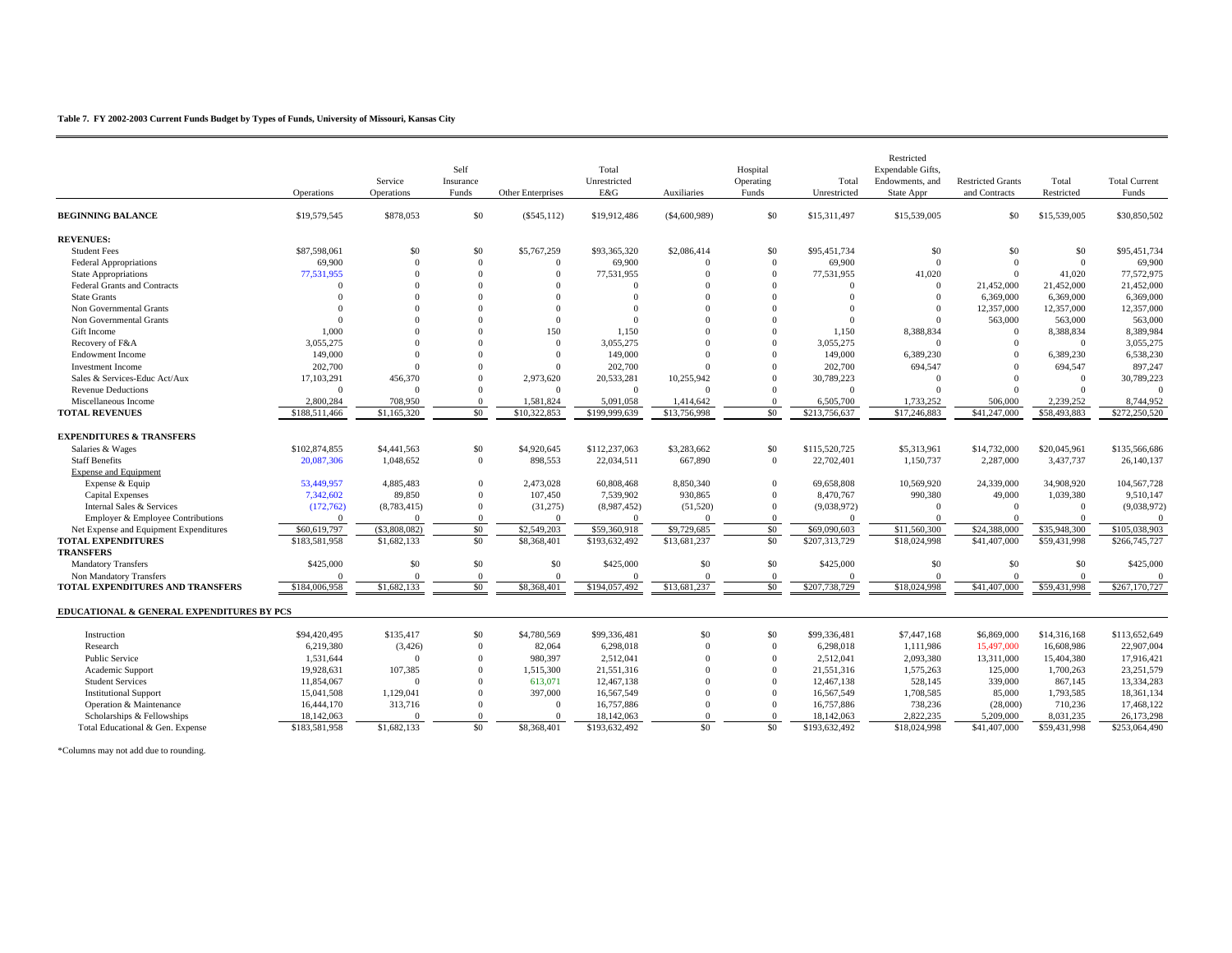#### **Table 8. FY 2002-2003 Current Funds Budget by Types of Funds, University of Missouri, Rolla**

|                                           | Operations   | Service<br>Operations | Self Insurance<br>Funds | Other Enterprises | Total<br>Unrestricted<br>E&G | Auxiliaries          | Hospital<br>Operating<br>Funds | Total<br>Unrestricted | Restricted<br>Expendable Gifts,<br>Endowments, and<br>State Appr | <b>Restricted Grants</b><br>and Contracts | Total<br>Restricted | <b>Total Current</b><br>Funds |
|-------------------------------------------|--------------|-----------------------|-------------------------|-------------------|------------------------------|----------------------|--------------------------------|-----------------------|------------------------------------------------------------------|-------------------------------------------|---------------------|-------------------------------|
| <b>BEGINNING BALANCE</b>                  | \$11,158,155 | \$1,414,160           | \$0                     | \$1,868,309       | \$14,440,623                 | \$114,874            | \$0                            | \$14,555,497          | \$7,615,040                                                      | \$0                                       | \$7,615,040         | \$22,170,537                  |
| <b>REVENUES:</b>                          |              |                       |                         |                   |                              |                      |                                |                       |                                                                  |                                           |                     |                               |
| <b>Student Fees</b>                       | \$37,654,596 | \$0                   | \$0                     | \$1,897,147       | \$39,551,743                 | \$889,606            | \$0                            | \$40,441,349          | \$0                                                              | \$0                                       | \$0                 | \$40,441,349                  |
| <b>Federal Appropriations</b>             | $\Omega$     | $\Omega$              | $\Omega$                | $\Omega$          | $\Omega$                     | $\Omega$             | $\Omega$                       | $\Omega$              | $\Omega$                                                         | $\overline{0}$                            | $\theta$            |                               |
| <b>State Appropriations</b>               | 46,825,248   | $\Omega$              | $\Omega$                | $\Omega$          | 46,825,248                   | $\Omega$             | $\mathbf{0}$                   | 46,825,248            | $\Omega$                                                         | $\overline{0}$                            | $\Omega$            | 46,825,248                    |
| <b>Federal Grants and Contracts</b>       | $\Omega$     | $\Omega$              | $\Omega$                | $\Omega$          | $\Omega$                     | $\Omega$             | $\Omega$                       | $\Omega$              | $\Omega$                                                         | 15,323,000                                | 15,323,000          | 15,323,000                    |
| <b>State Grants</b>                       | $\Omega$     | $\Omega$              | $\Omega$                | $\Omega$          | $\Omega$                     | $\Omega$             | $\mathbf{0}$                   | $\Omega$              | $\Omega$                                                         | 2,431,000                                 | 2,431,000           | 2,431,000                     |
| Non Governmental Grants                   | $\Omega$     | $\Omega$              | $\Omega$                | $\Omega$          | $\Omega$                     | $\Omega$             | $\Omega$                       | $\Omega$              | $\Omega$                                                         | 7,441,000                                 | 7,441,000           | 7,441,000                     |
| Non Governmental Grants                   |              | $\Omega$              | $\Omega$                | $\Omega$          | $\Omega$                     | $\Omega$             | $\Omega$                       | $\Omega$              | $\Omega$                                                         | 36,000                                    | 36,000              | 36,000                        |
| Gift Income                               | 184,243      | $\Omega$              |                         | $\Omega$          | 184,243                      | $\Omega$             | $\Omega$                       | 184,243               | 3,321,666                                                        | $\mathbf{0}$                              | 3,321,666           | 3,505,909                     |
| Recovery of F&A                           | 4,939,200    | $\theta$              | $\Omega$                | $\Omega$          | 4,939,200                    | $\Omega$             | $\Omega$                       | 4,939,200             | $\Omega$                                                         | $\Omega$                                  | $\Omega$            | 4,939,200                     |
| <b>Endowment Income</b>                   | 99,021       | $\Omega$              | $\Omega$                | $\Omega$          | 99,021                       | $\Omega$             | $\Omega$                       | 99,021                | 2,822,679                                                        | $\Omega$                                  | 2,822,679           | 2,921,700                     |
| <b>Investment Income</b>                  | 205,000      | $\Omega$              | $\Omega$                | $\Omega$          | 205,000                      | 44.037               | $\Omega$                       | 249,037               | 368,514                                                          | $\Omega$                                  | 368,514             | 617,551                       |
| Sales & Services-Educ Act/Aux             | 262,100      | 100                   | $\Omega$                | 16,630            | 278,830                      | 5.762.375            | $\Omega$                       | 6,041,205             | $\overline{0}$                                                   | $\Omega$                                  | $\overline{0}$      | 6,041,205                     |
| <b>Revenue Deductions</b>                 | $\Omega$     | $\Omega$              | $\Omega$                | $\Omega$          | $\mathbf{0}$                 | $\Omega$             | $\mathbf{0}$                   | $\Omega$              | $\Omega$                                                         | $\Omega$                                  | $\Omega$            | $\Omega$                      |
| Miscellaneous Income                      | 874,867      | 120,150               | $\mathbf{0}$            | 207,424           | 1,202,441                    | 215,125              | $\mathbf{0}$                   | 1,417,566             | 241,669                                                          | $\overline{0}$                            | 241,669             | 1,659,235                     |
| <b>TOTAL REVENUES</b>                     | \$91,044,275 | \$120,250             | \$0                     | \$2,121,201       | \$93,285,726                 | \$6,911,143          | \$0                            | \$100,196,869         | \$6,754,528                                                      | \$25,231,000                              | \$31,985,528        | \$132,182,397                 |
|                                           |              |                       |                         |                   |                              |                      |                                |                       |                                                                  |                                           |                     |                               |
| <b>EXPENDITURES &amp; TRANSFERS</b>       |              |                       |                         |                   |                              |                      |                                |                       |                                                                  |                                           |                     |                               |
| Salaries & Wages                          | \$51,904,575 | \$1,200,277           | \$0                     | \$1,274,025       | \$54,378,877                 | \$1,635,000          | \$0                            | \$56,013,877          | \$1,428,203                                                      | \$11,083,000                              | \$12,511,203        | \$68,525,080                  |
| <b>Staff Benefits</b>                     | 10,396,085   | 319,191               | $\mathbf{0}$            | 128,682           | 10,843,958                   | 325,772              | $\overline{0}$                 | 11,169,730            | 165,163                                                          | 1,173,000                                 | 1,338,163           | 12,507,893                    |
| <b>Expense and Equipment</b>              |              |                       |                         |                   |                              |                      |                                |                       |                                                                  |                                           |                     |                               |
| Expense & Equip                           | 28.843.125   | 2.426.934             | $\Omega$                | 1,746,052         | 33,016,111                   | 4,790,610            | $\mathbf{0}$                   | 37,806,721            | 4,607,832                                                        | 15,499,000                                | 20,106,832          | 57,913,553                    |
| <b>Capital Expenses</b>                   | 4,630,240    | 1,548,401             | $\mathbf{0}$            | 75,500            | 6,254,141                    | 421,300              | $\mathbf{0}$                   | 6,675,441             | 603,473                                                          | 33,000                                    | 636,473             | 7,311,914                     |
| Internal Sales & Services                 | (287, 633)   | (4,986,120)           | $\Omega$                | $\Omega$          | (5,273,753)                  | (274, 440)           | $\overline{0}$                 | (5,548,193)           | $\overline{0}$                                                   | $\overline{0}$                            | $\Omega$            | (5,548,193)                   |
| Employer & Employee Contributions         | $\Omega$     | $\Omega$              | $\mathbf{0}$            |                   | $\Omega$                     | $\Omega$             | $\Omega$                       | $\Omega$              | $\Omega$                                                         | $\Omega$                                  |                     | $\Omega$                      |
| Net Expense and Equipment Expenditures    | \$33,185,732 | (\$1,010,785)         | \$0                     | \$1,821,552       | \$33,996,499                 | \$4,937,470          | \$0                            | \$38,933,969          | \$5,211,305                                                      | \$15,532,000                              | \$20,743,305        | \$59,677,274                  |
| <b>TOTAL EXPENDITURES</b>                 | \$95,486,392 | \$508,683             | \$0                     | \$3,224,259       | \$99,219,334                 | \$6,898,242          | \$0                            | \$106,117,576         | $\overline{$6,804,671}$                                          | \$27,788,000                              | \$34,592,671        | \$140,710,247                 |
| <b>TRANSFERS</b>                          |              |                       |                         |                   |                              |                      |                                |                       |                                                                  |                                           |                     |                               |
| <b>Mandatory Transfers</b>                | \$0          | \$0                   | \$0                     | \$0               | \$0                          | \$0                  | \$0                            | \$0                   | \$0                                                              | \$0                                       | \$0                 | \$0                           |
| Non Mandatory Transfers                   | $\Omega$     | $\theta$              | $\mathbf{0}$            | $\Omega$          | $\theta$                     | $\Omega$             | $\Omega$                       | $\Omega$              | $\Omega$                                                         | $\overline{0}$                            | $\Omega$            | $\Omega$                      |
| TOTAL EXPENDITURES AND TRANSFERS          | \$95,486,392 | \$508,683             | \$0                     | \$3,224,259       | \$99.219.334                 | \$6,898,242          | $\overline{50}$                | \$106,117,576         | \$6,804,671                                                      | \$27,788,000                              | \$34,592,671        | \$140,710,247                 |
| EDUCATIONAL & GENERAL EXPENDITURES BY PCS |              |                       |                         |                   |                              |                      |                                |                       |                                                                  |                                           |                     |                               |
|                                           |              | \$0                   | \$0                     |                   |                              | \$0                  | \$0                            |                       |                                                                  |                                           |                     |                               |
| Instruction                               | \$41,136,300 |                       |                         | \$3,212,064       | \$44,348,364                 |                      |                                | \$44,348,364          | \$2,222,571                                                      | \$1,728,000                               | \$3,950,571         | \$48,298,935                  |
| Research                                  | 6,929,741    | $\Omega$              | $\Omega$                | $\Omega$          | 6,929,741                    | $\Omega$             | $\mathbf{0}$                   | 6,929,741             | 772,530                                                          | 22,109,000                                | 22,881,530          | 29,811,271                    |
| <b>Public Service</b>                     | 697,818      | $\Omega$              | $\Omega$                | 12,195            | 710,013                      | $\Omega$<br>$\Omega$ | $\Omega$                       | 710,013               | 195,629                                                          | 1,523,000                                 | 1,718,629           | 2,428,642                     |
| Academic Support                          | 7,800,244    | (7,900)               | $\Omega$                | $\Omega$          | 7,792,344                    |                      | $\mathbf{0}$                   | 7,792,344             | 207,234                                                          | 29,000                                    | 236,234             | 8,028,578                     |
| <b>Student Services</b>                   | 8.214.773    | 48,000                | $\Omega$                | $\Omega$          | 8,262,773                    | $\Omega$             | $\Omega$                       | 8.262.773             | 508,740                                                          | 25,000                                    | 533,740             | 8,796,514                     |
| <b>Institutional Support</b>              | 8,029,925    | 43,556                | $\Omega$                | $\Omega$          | 8,073,481                    | $\Omega$             | $\mathbf{0}$                   | 8,073,481             | 343,873                                                          | 3,000                                     | 346,873             | 8,420,354                     |
| Operation & Maintenance                   | 9,040,099    | 425,027               | $\Omega$                | $\Omega$          | 9,465,126                    | $\Omega$             | $\Omega$                       | 9,465,126             | (1,987)                                                          | 2,000                                     | 13                  | 9,465,139                     |
| Scholarships & Fellowships                | 13,637,492   |                       | $\Omega$                |                   | 13,637,492                   | $\Omega$             | $\Omega$                       | 13,637,492            | 2,556,080                                                        | 2,369,000                                 | 4,925,080           | 18,562,572                    |
| Total Educational & Gen. Expense          | \$95,486,392 | \$508,683             | \$0                     | \$3,224,259       | \$99,219,334                 | \$0                  | \$0                            | \$99,219,334          | \$6,804,671                                                      | \$27,788,000                              | \$34,592,671        | \$133,812,005                 |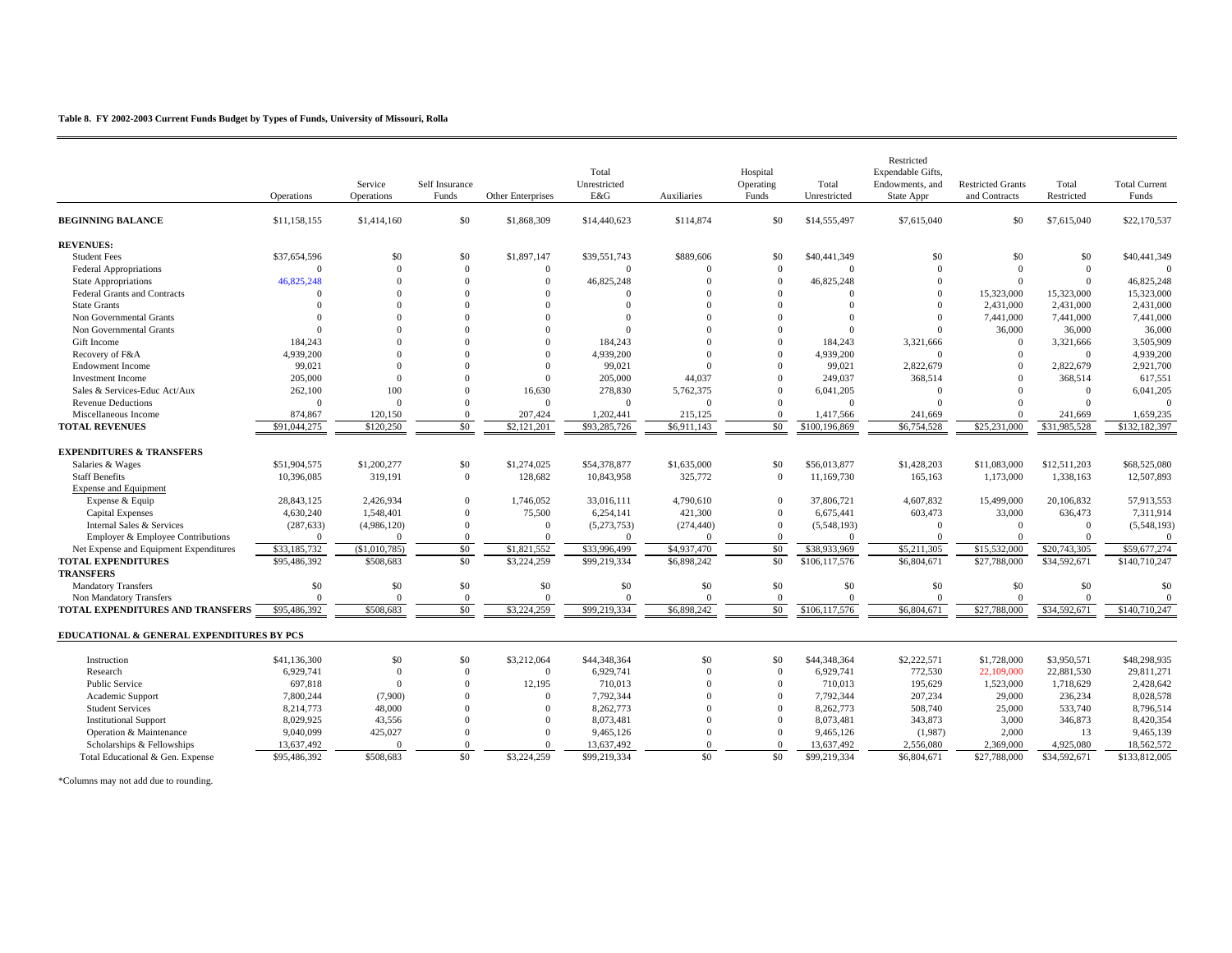#### **Table 9. FY 2002-2003 Current Funds Budget by Types of Funds, University of Missouri, St. Louis**

|                                                      | Operations    | Service<br>Operations | Self<br>Insurance<br>Funds | Other Enterprises | Total<br>Unrestricted<br>E&G | Auxiliaries  | Hospital<br>Operating<br>Funds | Total<br>Unrestricted | Restricted<br>Expendable Gifts,<br>Endowments, and<br>State Appr | <b>Restricted Grants</b><br>and Contracts | Total<br>Restricted | <b>Total Current</b><br>Funds |
|------------------------------------------------------|---------------|-----------------------|----------------------------|-------------------|------------------------------|--------------|--------------------------------|-----------------------|------------------------------------------------------------------|-------------------------------------------|---------------------|-------------------------------|
| <b>BEGINNING BALANCE</b>                             | \$12,184,038  | \$732,926             | \$0                        | \$885,791         | \$13,802,755                 | \$224,401    | \$0                            | \$14,027,155          | \$14,131,287                                                     | \$0                                       | \$14,131,287        | \$28,158,442                  |
| <b>REVENUES:</b>                                     |               |                       |                            |                   |                              |              |                                |                       |                                                                  |                                           |                     |                               |
| <b>Student Fees</b>                                  | \$55,469,575  | \$0                   | \$0                        | \$6,489,011       | \$61,958,586                 | \$7,113,400  | \$0                            | \$69,071,986          | \$0                                                              | \$0                                       | \$0                 | \$69,071,986                  |
| <b>Federal Appropriations</b>                        | $\Omega$      | $\Omega$              | $\Omega$                   | $\overline{0}$    | $\Omega$                     | $\Omega$     | $\overline{0}$                 | $\overline{0}$        | $\Omega$                                                         | $\overline{0}$                            | $\overline{0}$      |                               |
| <b>State Appropriations</b>                          | 49,118,213    | $\Omega$              | $\Omega$                   | $\overline{0}$    | 49,118,213                   | $\Omega$     | $\Omega$                       | 49,118,213            | $\Omega$                                                         | $\mathbf{0}$                              | $\Omega$            | 49,118,213                    |
| <b>Federal Grants and Contracts</b>                  | $\Omega$      | $\Omega$              | $\Omega$                   | $\Omega$          | $\Omega$                     | $\Omega$     | $\Omega$                       | $^{\circ}$            | $\Omega$                                                         | 15,540,000                                | 15,540,000          | 15,540,000                    |
| <b>State Grants</b>                                  | $\Omega$      | $\Omega$              |                            | $\Omega$          | $\Omega$                     | $\Omega$     | $\Omega$                       | $\Omega$              | $\Omega$                                                         | 7,427,000                                 | 7,427,000           | 7,427,000                     |
| Non Governmental Grants                              | $\Omega$      | $\Omega$              |                            | $\Omega$          | $\Omega$                     | $\Omega$     | $\Omega$                       | $\Omega$              | $\Omega$                                                         | 3,817,000                                 | 3,817,000           | 3,817,000                     |
| Non Governmental Grants                              |               | $\Omega$              |                            | $\Omega$          | $\Omega$                     | $\Omega$     | $\Omega$                       | $\Omega$              | $\Omega$                                                         | 2,000                                     | 2,000               | 2,000                         |
| Gift Income                                          | $\Omega$      | $\Omega$              |                            | $\Omega$          | $\Omega$                     | 2,000        | $\Omega$                       | 2,000                 | 6,365,245                                                        | $\overline{0}$                            | 6,365,245           | 6,367,245                     |
| Recovery of F&A                                      | 1,805,000     | $\Omega$              |                            | $\theta$          | 1,805,000                    | $\Omega$     | $\Omega$                       | 1,805,000             | $\Omega$                                                         | $\Omega$                                  | $\Omega$            | 1,805,000                     |
| <b>Endowment Income</b>                              | $\Omega$      | $\Omega$              |                            | $\Omega$          | $\Omega$                     | $\Omega$     | $\Omega$                       | $\overline{0}$        | 1,725,178                                                        | $\overline{0}$                            | 1,725,178           | 1,725,178                     |
| <b>Investment Income</b>                             | $\Omega$      | $\Omega$              |                            | $\overline{0}$    | $\Omega$                     | $\Omega$     | $\Omega$                       | $\overline{0}$        | 600,014                                                          | $\overline{0}$                            | 600,014             | 600,014                       |
| Sales & Services-Educ Act/Aux                        | 601,202       | 75,500                |                            | 585,003           | 1,261,705                    | 18,858,620   | $\Omega$                       | 20,120,325            | $\Omega$                                                         | $\mathbf{0}$                              | $\overline{0}$      | 20,120,325                    |
| <b>Revenue Deductions</b>                            | $\Omega$      | $\Omega$              | $\Omega$                   | $\Omega$          | $\Omega$                     | $\Omega$     | $\Omega$                       | $\Omega$              | $\Omega$                                                         | $\Omega$                                  | $\Omega$            | $\Omega$                      |
| Miscellaneous Income                                 | 406,440       | 237,430               | $\Omega$                   | 62,351            | 706,221                      | 6,100        | $\overline{0}$                 | 712,321               | 14,410                                                           | 7,000                                     | 21,410              | 733,731                       |
| <b>TOTAL REVENUES</b>                                | \$107,400,430 | \$312,930             | $\overline{50}$            | \$7,136,365       | \$114,849,725                | \$25,980,120 | \$0                            | \$140,829,845         | \$8,704,847                                                      | \$26,793,000                              | \$35,497,847        | \$176,327,692                 |
|                                                      |               |                       |                            |                   |                              |              |                                |                       |                                                                  |                                           |                     |                               |
| <b>EXPENDITURES &amp; TRANSFERS</b>                  |               |                       |                            |                   |                              |              |                                |                       |                                                                  |                                           |                     |                               |
| Salaries & Wages                                     | \$61,969,835  | \$2,341,740           | \$0                        | \$3,453,010       | \$67,764,585                 | \$2,572,288  | \$0                            | \$70,336,873          | \$2,474,056                                                      | \$8,500,000                               | \$10,974,056        | \$81,310,929                  |
| <b>Staff Benefits</b>                                | 12,537,721    | 517,433               | $\mathbf{0}$               | 592,504           | 13,647,658                   | 545,096      | $\overline{0}$                 | 14,192,754            | 473,168                                                          | 1,344,000                                 | 1,817,168           | 16,009,922                    |
| <b>Expense and Equipment</b>                         |               |                       |                            |                   |                              |              |                                |                       |                                                                  |                                           |                     |                               |
| Expense & Equip                                      | 32,680,329    | 4,145,235             | $\Omega$                   | 3,300,244         | 40,125,809                   | 21,316,974   | $\Omega$                       | 61,442,783            | 4,613,533                                                        | 14,960,000                                | 19,573,533          | 81,016,315                    |
| <b>Capital Expenses</b>                              | 1,894,512     | 546,844               | $\Omega$                   | 21,825            | 2,463,181                    | 1,265,504    | $\Omega$                       | 3,728,685             | 183,811                                                          | 6,000                                     | 189,811             | 3,918,496                     |
| Internal Sales & Services                            | (128, 814)    | (6,543,975)           | $\Omega$                   | (56, 830)         | (6,729,619)                  | (403)        | $\overline{0}$                 | (6,730,022)           | $\mathbf{0}$                                                     | $\overline{0}$                            | $\mathbf{0}$        | (6,730,022)                   |
| Employer & Employee Contributions                    | $\Omega$      | $\Omega$              | $\Omega$                   | $\Omega$          | $\Omega$                     | $\Omega$     | $\overline{0}$                 | $^{\circ}$            | $\Omega$                                                         | $\Omega$                                  |                     | $\Omega$                      |
| Net Expense and Equipment Expenditures               | \$34,446,027  | (\$1,851,896)         | \$0                        | \$3,265,239       | \$35,859,371                 | \$22,582,075 | \$0                            | \$58,441,446          | \$4,797,344                                                      | \$14,966,000                              | \$19,763,344        | \$78,204,789                  |
| <b>TOTAL EXPENDITURES</b>                            | \$108,953,583 | \$1,007,277           | \$0                        | \$7,310,754       | \$117,271,614                | \$25,699,459 | \$0                            | \$142,971,073         | \$7,744,568                                                      | \$24,810,000                              | \$32,554,568        | \$175,525,640                 |
| <b>TRANSFERS</b>                                     |               |                       |                            |                   |                              |              |                                |                       |                                                                  |                                           |                     |                               |
| <b>Mandatory Transfers</b>                           | \$0           | \$0                   | \$0                        | \$0               | \$0                          | \$0          | \$0                            | \$0                   | \$0                                                              | \$0                                       | \$0                 | \$0                           |
| Non Mandatory Transfers                              | $\Omega$      | $\theta$              | $\Omega$                   | $\overline{0}$    | $\Omega$                     | $\Omega$     | $\overline{0}$                 | $\Omega$              | $\Omega$                                                         | $\Omega$                                  | $\Omega$            | $\Omega$                      |
| TOTAL EXPENDITURES AND TRANSFERS                     | \$108,953,583 | \$1,007,277           | \$0                        | \$7,310,754       | \$117,271,614                | \$25,699,459 | \$0                            | \$142,971,073         | \$7,744,568                                                      | \$24,810,000                              | \$32,554,568        | \$175,525,640                 |
| <b>EDUCATIONAL &amp; GENERAL EXPENDITURES BY PCS</b> |               |                       |                            |                   |                              |              |                                |                       |                                                                  |                                           |                     |                               |
| Instruction                                          | \$51,963,621  | \$0                   | \$0                        | \$7,095,677       | \$59,059,298                 | \$0          | \$0                            | \$59,059,298          | \$2,201,269                                                      | \$4,255,000                               | \$6,456,269         | \$65,515,567                  |
|                                                      |               | $\Omega$              | $\Omega$                   | $\overline{0}$    |                              | $\Omega$     | $\Omega$                       |                       |                                                                  |                                           |                     |                               |
| Research                                             | 4,664,497     | $\Omega$              |                            |                   | 4,664,497                    |              |                                | 4,664,497             | 324,916                                                          | 6,208,000                                 | 6,532,916           | 11,197,413                    |
| <b>Public Service</b>                                | 2,608,481     |                       | $\Omega$                   | 1,966             | 2,610,447                    | $\Omega$     | $\Omega$                       | 2,610,447             | 3,653,232                                                        | 7,885,000                                 | 11,538,232          | 14,148,679                    |
| Academic Support                                     | 15,638,967    | $\Omega$              | $\Omega$                   | 213,111           | 15,852,078                   | $\Omega$     | $\Omega$                       | 15,852,078            | 823,790                                                          | (15,000)                                  | 808,790             | 16,660,868                    |
| <b>Student Services</b>                              | 7,751,374     | $\Omega$              |                            | $\overline{0}$    | 7,751,374                    | $\Omega$     | $\Omega$                       | 7,751,374             | 66,120                                                           | 172,000                                   | 238,120             | 7,989,494                     |
| <b>Institutional Support</b>                         | 7,526,359     | 1,008,277             | $\Omega$                   | $\overline{0}$    | 8,534,636                    | $\Omega$     | $\Omega$                       | 8,534,636             | 45,745                                                           | 55,000                                    | 100,745             | 8,635,381                     |
| Operation & Maintenance                              | 9,572,837     | (1,000)               | $\Omega$                   | $\Omega$          | 9,571,837                    | $\Omega$     | $\Omega$                       | 9,571,837             | 4,551                                                            | 1,000                                     | 5,551               | 9,577,388                     |
| Scholarships & Fellowships                           | 9,227,447     |                       | $\Omega$                   | $\Omega$          | 9,227,447                    | $\Omega$     | $\overline{0}$                 | 9,227,447             | 624,945                                                          | 6,249,000                                 | 6,873,945           | 16,101,392                    |
| Total Educational & Gen. Expense                     | \$108,953,583 | \$1,007,277           | \$0                        | \$7,310,754       | \$117,271,614                | \$0          | \$0                            | \$117,271,614         | \$7,744,568                                                      | \$24,810,000                              | \$32,554,568        | \$149,826,181                 |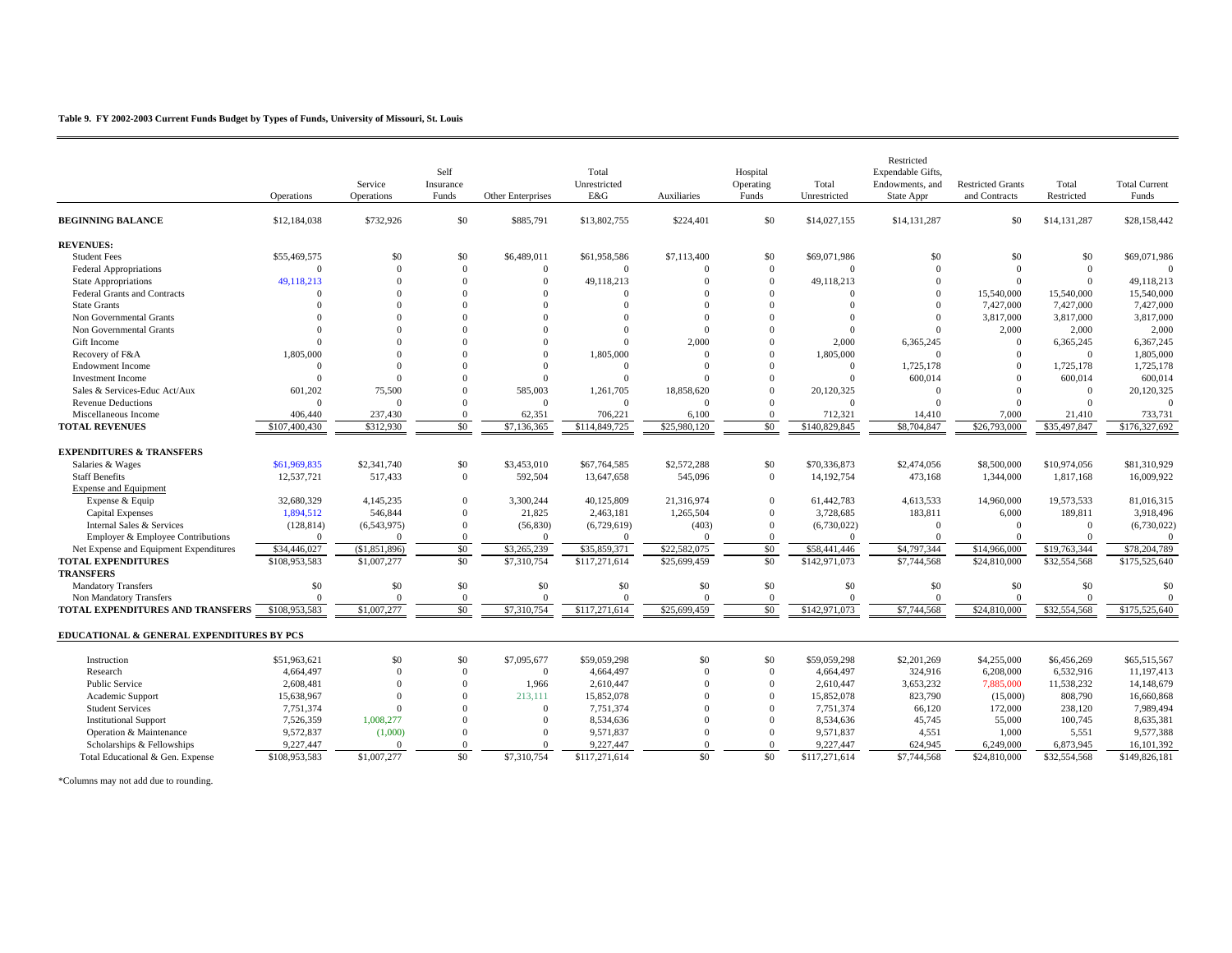#### **Table 10. FY 2002-2003 Current Funds Budget by Types of Funds, University of Missouri, Outreach and Extension**

|                                           | Operations   | Service<br>Operations | Self<br>Insurance<br>Funds | Other<br>Enterprises | Total<br>Unrestricted<br>E&G | Auxiliaries | Hospital<br>Operating<br>Funds | Total<br>Unrestricted | Restricted<br>Expendable Gifts,<br>Endowments, and<br>State Appr | <b>Restricted Grants</b><br>and Contracts | Total<br>Restricted | <b>Total Current</b><br>Funds |
|-------------------------------------------|--------------|-----------------------|----------------------------|----------------------|------------------------------|-------------|--------------------------------|-----------------------|------------------------------------------------------------------|-------------------------------------------|---------------------|-------------------------------|
| <b>BEGINNING BALANCE</b>                  | \$6,561,048  | \$0                   | \$0                        | \$0                  | \$6,561,048                  | \$0         | \$0                            | \$6,561,048           | \$275,000                                                        | \$0                                       | \$275,000           | \$6,836,048                   |
| <b>REVENUES:</b>                          |              |                       |                            |                      |                              |             |                                |                       |                                                                  |                                           |                     |                               |
| <b>Student Fees</b>                       | \$0          | \$0                   | \$0                        | \$0                  | \$0                          | \$0         | \$0                            | \$0                   | \$0                                                              | \$0                                       | \$0                 | \$0                           |
| <b>Federal Appropriations</b>             | 9,983,839    | $\Omega$              | $\Omega$                   | $\overline{0}$       | 9,983,839                    | $\Omega$    | $\overline{0}$                 | 9,983,839             | $\Omega$                                                         | $\mathbf{0}$                              | $\mathbf{0}$        | 9,983,839                     |
| <b>State Appropriations</b>               | 26,684,250   | $\Omega$              | $\Omega$                   | $\Omega$             | 26.684.250                   | $\Omega$    | $\Omega$                       | 26,684,250            | $\Omega$                                                         | $\overline{0}$                            | $\mathbf{0}$        | 26,684,250                    |
| Federal Grants and Contracts              | $\Omega$     | $\Omega$              | $\Omega$                   | $\Omega$             | $\Omega$                     | $\Omega$    | $\Omega$                       | $\Omega$              | $\Omega$                                                         | 1,054,000                                 | 1,054,000           | 1,054,000                     |
| <b>State Grants</b>                       | $\Omega$     | $\Omega$              | $\Omega$                   | $\Omega$             | $\Omega$                     | $\Omega$    | $\Omega$                       | $\Omega$              | $\mathbf{0}$                                                     | 6,677,000                                 | 6,677,000           | 6,677,000                     |
| Non Governmental Grants                   | $\Omega$     | $\Omega$              | $\Omega$                   | $\Omega$             | $\Omega$                     | $\Omega$    | $\Omega$                       | $\Omega$              | $\Omega$                                                         | $\mathbf{0}$                              | $\mathbf{0}$        | $\Omega$                      |
| Non Governmental Grants                   | $\Omega$     | $\Omega$              |                            | $\Omega$             | $\Omega$                     |             | $\Omega$                       | $\Omega$              | $\Omega$                                                         | 137,000                                   | 137,000             | 137,000                       |
| Gift Income                               | $\Omega$     | $\Omega$              |                            | $\Omega$             | $\Omega$                     |             | $\Omega$                       | $\Omega$              | 25,000                                                           | $\overline{0}$                            | 25,000              | 25,000                        |
| Recovery of F&A                           | 420,000      | $\Omega$              |                            | $\Omega$             | 420,000                      |             | $\Omega$                       | 420,000               | $\Omega$                                                         | $\Omega$                                  | $\theta$            | 420,000                       |
| <b>Endowment Income</b>                   | $\Omega$     | $\Omega$              |                            | $\Omega$             | $\Omega$                     |             | $\theta$                       | $\mathbf{0}$          | 114,105                                                          | $\Omega$                                  | 114,105             | 114,105                       |
| <b>Investment</b> Income                  | 4,500        | $\Omega$              |                            | $\Omega$             | 4,500                        | $\Omega$    | $\Omega$                       | 4,500                 | 10,895                                                           | $\Omega$                                  | 10,895              | 15,395                        |
| Sales & Services-Educ Act/Aux             | 14,000       | $\Omega$              |                            | $\theta$             | 14,000                       | $\Omega$    | $\Omega$                       | 14,000                | $\overline{0}$                                                   | $\Omega$                                  | $\mathbf{0}$        | 14,000                        |
| <b>Revenue Deductions</b>                 | $\Omega$     | $\Omega$              | $\Omega$                   | $\Omega$             | $\Omega$                     | $\Omega$    | $\Omega$                       | $\Omega$              | $\Omega$                                                         | $\Omega$                                  | $\Omega$            | $\Omega$                      |
| Miscellaneous Income                      | 635,694      | $\Omega$              | $\Omega$                   | $\mathbf{0}$         | 635,694                      | $\Omega$    | $\overline{0}$                 | 635,694               | $\Omega$                                                         | 56,000                                    | 56,000              | 691,694                       |
| <b>TOTAL REVENUES</b>                     | \$37,742,283 | \$0                   | \$0                        | \$0                  | \$37,742,283                 | \$0         | \$0                            | \$37,742,283          | \$150,000                                                        | \$7,924,000                               | \$8,074,000         | \$45,816,283                  |
| <b>EXPENDITURES &amp; TRANSFERS</b>       |              |                       |                            |                      |                              |             |                                |                       |                                                                  |                                           |                     |                               |
| Salaries & Wages                          | \$19,236,163 | \$0                   | \$0                        | \$0                  | \$19,236,163                 | \$0         | \$0                            | \$19,236,163          | \$10,650                                                         | \$4,297,000                               | \$4,307,650         | \$23,543,813                  |
| <b>Staff Benefits</b>                     | 4,993,358    | $\overline{0}$        | $\overline{0}$             | $\mathbf{0}$         | 4,993,358                    | $\Omega$    | $\overline{0}$                 | 4,993,358             | 550                                                              | 1,025,000                                 | 1,025,550           | 6,018,908                     |
| <b>Expense and Equipment</b>              |              |                       |                            |                      |                              |             |                                |                       |                                                                  |                                           |                     |                               |
| Expense & Equip                           | 17.023.260   | $\Omega$              | $\Omega$                   | $\mathbf{0}$         | 17.023.260                   | $\Omega$    | $\mathbf{0}$                   | 17.023.260            | 113,800                                                          | 2,848,000                                 | 2,961,800           | 19,985,060                    |
| <b>Capital Expenses</b>                   | 128,400      | $\Omega$              | $\Omega$                   | $\boldsymbol{0}$     | 128,400                      | $\Omega$    | $\overline{0}$                 | 128,400               | $\overline{0}$                                                   | 5,000                                     | 5,000               | 133,400                       |
| Internal Sales & Services                 | (650, 724)   | $\Omega$              | $\Omega$                   | $\Omega$             | (650, 724)                   |             | $\Omega$                       | (650, 724)            | $\Omega$                                                         | $\theta$                                  | $\theta$            | (650, 724)                    |
| Employer & Employee Contributions         | $\Omega$     | $\Omega$              | $\overline{0}$             | $\overline{0}$       | $\Omega$                     | $\Omega$    | $\mathbf{0}$                   | $\mathbf{0}$          | $\Omega$                                                         | $\overline{0}$                            | $\theta$            | $\overline{0}$                |
| Net Expense and Equipment Expenditures    | \$16,500,936 | \$0                   | \$0                        | \$0                  | \$16,500,936                 | \$0         | \$0                            | \$16,500,936          | \$113,800                                                        | \$2,853,000                               | \$2,966,800         | \$19,467,736                  |
| <b>TOTAL EXPENDITURES</b>                 | \$40,730,457 | \$0                   | \$0                        | \$0                  | \$40,730,457                 | \$0         | $\overline{50}$                | \$40,730,457          | \$125,000                                                        | \$8,175,000                               | \$8,300,000         | \$49,030,457                  |
| <b>TRANSFERS</b>                          |              |                       |                            |                      |                              |             |                                |                       |                                                                  |                                           |                     |                               |
| <b>Mandatory Transfers</b>                | \$0          | \$0                   | \$0                        | \$0                  | \$0                          | \$0         | \$0                            | \$0                   | \$0                                                              | \$0                                       | \$0                 | \$0                           |
| Non Mandatory Transfers                   | $\Omega$     | $\overline{0}$        | $\Omega$                   | $\overline{0}$       | $\Omega$                     | $\Omega$    | $\overline{0}$                 | $\Omega$              | $\Omega$                                                         | $\Omega$                                  | $\Omega$            | $\mathbf{0}$                  |
| TOTAL EXPENDITURES AND TRANSFERS          | \$40,730,457 | \$0                   | \$0                        | \$0                  | \$40,730,457                 | \$0         | \$0                            | \$40,730,457          | \$125,000                                                        | \$8,175,000                               | \$8,300,000         | \$49,030,457                  |
| EDUCATIONAL & GENERAL EXPENDITURES BY PCS |              |                       |                            |                      |                              |             |                                |                       |                                                                  |                                           |                     |                               |
| Instruction                               | \$0          | \$0                   | \$0                        | \$0                  | \$0                          | \$0         | \$0                            | \$0                   | \$0                                                              | \$0                                       | \$0                 | \$0                           |
| Research                                  | $\Omega$     | $\Omega$              | $\mathbf{0}$               | $\overline{0}$       | $\Omega$                     | $\Omega$    | $\mathbf{0}$                   | $\mathbf{0}$          | $\overline{0}$                                                   | $\overline{0}$                            | $\mathbf{0}$        | $\Omega$                      |
| <b>Public Service</b>                     | 40,529,286   | $\Omega$              | $\Omega$                   | $\mathbf{0}$         | 40,529,286                   | $\Omega$    | $\Omega$                       | 40,529,286            | 124,100                                                          | 8,175,000                                 | 8,299,100           | 48,828,386                    |
| Academic Support                          | $\Omega$     | $\Omega$              | $\Omega$                   | $\Omega$             | $\Omega$                     | $\Omega$    | $\Omega$                       | $\Omega$              | $\Omega$                                                         | $\Omega$                                  | $\Omega$            | $\Omega$                      |
| <b>Student Services</b>                   | $\Omega$     | $\Omega$              | $\Omega$                   | $\Omega$             | $\Omega$                     | $\Omega$    | $\Omega$                       | $\theta$              | $\Omega$                                                         | $\Omega$                                  | $\Omega$            | $\Omega$                      |
| <b>Institutional Support</b>              | 201,171      | $\Omega$              | $\Omega$                   | $\Omega$             | 201,171                      | $\Omega$    | $\Omega$                       | 201,171               | $\Omega$                                                         | $\Omega$                                  | $\Omega$            | 201,171                       |
| Operation & Maintenance                   | $\Omega$     | $\Omega$              | $\Omega$                   | $\Omega$             | $\Omega$                     | $\Omega$    | $\Omega$                       | $\Omega$              | $\Omega$                                                         | $\Omega$                                  | $\Omega$            | $\theta$                      |
| Scholarships & Fellowships                | $\Omega$     | $\Omega$              | $\Omega$                   | $\overline{0}$       | $\Omega$                     | $\Omega$    | $\Omega$                       | $\Omega$              | 900                                                              | $\Omega$                                  | 900                 | 900                           |
| Total Educational & Gen. Expense          | \$40,730,457 | \$0                   | \$0                        | \$0                  | \$40,730,457                 | \$0         | $\overline{50}$                | \$40,730,457          | \$125,000                                                        | \$8,175,000                               | \$8,300,000         | \$49,030,457                  |
|                                           |              |                       |                            |                      |                              |             |                                |                       |                                                                  |                                           |                     |                               |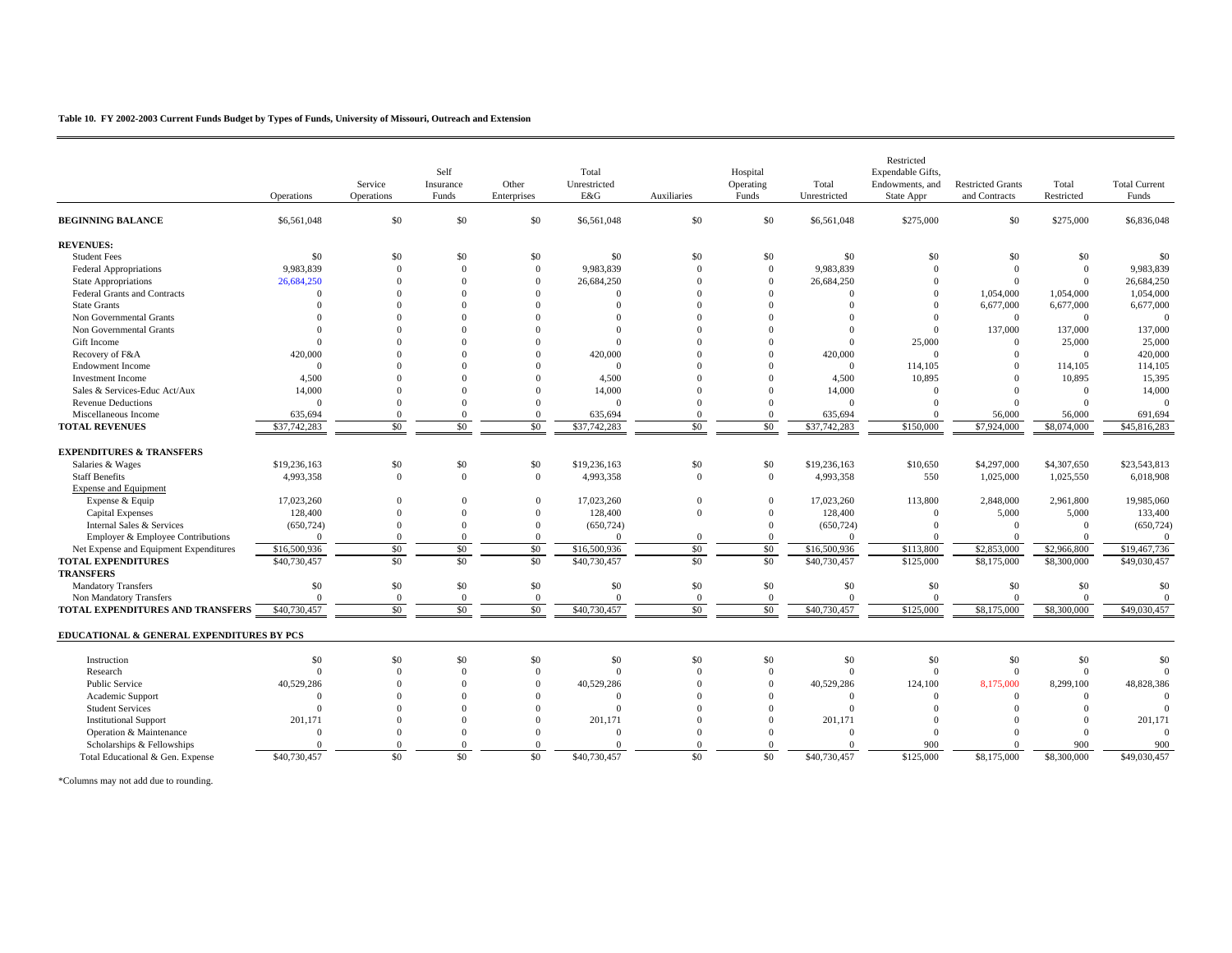#### **Table 11. FY 2002-2003 Current Funds Budget by Types of Funds, University of Missouri, System Administration**

|                                           |              |               |                |                   |                        |                |                          |                        | Restricted        |                          |                         |                         |
|-------------------------------------------|--------------|---------------|----------------|-------------------|------------------------|----------------|--------------------------|------------------------|-------------------|--------------------------|-------------------------|-------------------------|
|                                           |              |               |                |                   | Total                  |                |                          |                        | Expendable Gifts, |                          |                         |                         |
|                                           |              | Service       | Self Insurance |                   | Unrestricted           |                | Hospital                 | Total                  | Endowments, and   | <b>Restricted Grants</b> |                         | <b>Total Current</b>    |
|                                           | Operations   | Operations    | Funds          | Other Enterprises | E&G                    | Auxiliaries    | <b>Operating Funds</b>   | Unrestricted           | State Appr        | and Contracts            | <b>Total Restricted</b> | Funds                   |
| <b>BEGINNING BALANCE</b>                  | \$13,626,521 | \$44,800      | \$0            | \$1,325           | \$13,672,646           | \$0            | \$0                      | \$13,672,646           | \$1,583,644       | \$5,213,000              | \$6,796,644             | \$20,469,290            |
| <b>REVENUES:</b>                          |              |               |                |                   |                        |                |                          |                        |                   |                          |                         |                         |
| <b>Student Fees</b>                       | \$0          | \$0           | \$0            | \$0               | \$0                    | \$0            | \$0                      | \$0                    | \$0               | \$0                      | \$0                     | \$0                     |
| <b>Federal Appropriations</b>             | $\Omega$     | $\Omega$      | $\Omega$       | $\overline{0}$    | $\Omega$               | $\Omega$       | $\mathbf{0}$             | $\Omega$               | $\Omega$          | $\overline{0}$           | $\Omega$                | $\Omega$                |
| <b>State Appropriations</b>               | 15.943.319   | $\Omega$      | $\theta$       | $\Omega$          | 15.943.319             | $\Omega$       | $\Omega$                 | 15,943,319             | 10.133.449        | $\overline{0}$           | 10,133,449              | 26,076,768              |
| Federal Grants and Contracts              | $\Omega$     | $\Omega$      | $\Omega$       | $\Omega$          | $\Omega$               | $\Omega$       | $\Omega$                 | $\Omega$               | $\Omega$          | $\Omega$                 | $\Omega$                | $\Omega$                |
| <b>State Grants</b>                       |              |               | $\Omega$       | $\Omega$          | $\Omega$               | $\Omega$       | $\Omega$                 | $\Omega$               | $\mathbf{0}$      | 9,017,000                | 9,017,000               | 9,017,000               |
| Non Governmental Grants                   |              |               | $\Omega$       | $\Omega$          | $\Omega$               | $\Omega$       | $\Omega$                 | $\Omega$               | $\Omega$          | 5,752,000                | 5,752,000               | 5,752,000               |
| Non Governmental Grants                   | $\Omega$     |               | $\Omega$       | $\Omega$          | $\Omega$               | $\Omega$       | $\Omega$                 | $\Omega$               | $\Omega$          | $\overline{0}$           | $\Omega$                | $\theta$                |
| Gift Income                               | 201          |               | $\Omega$       | $\Omega$          | 201                    | $\Omega$       | $\Omega$                 | 201                    | 163,900           | $\Omega$                 | 163,900                 | 164,101                 |
| Recovery of F&A                           | 150,000      |               | $\Omega$       | $\Omega$          | 150,000                | $\Omega$       | $\Omega$                 | 150,000                | $\Omega$          | $\Omega$                 | $\Omega$                | 150,000                 |
| <b>Endowment Income</b>                   | 357,000      |               | $\Omega$       | $\Omega$          | 357,000                | $\Omega$       | $\Omega$                 | 357,000                | 73,426            | $\Omega$                 | 73,426                  | 430,426                 |
| <b>Investment Income</b>                  | 7,506,300    |               | $\Omega$       | $\Omega$          | 7,506,300              |                | $\Omega$                 | 7,506,300              | 43,241            | $\Omega$                 | 43,241                  | 7,549,541               |
| Sales & Services-Educ Act/Aux             | 777,000      | $\Omega$      | $\Omega$       | $\Omega$          | 777,000                | $\Omega$       | $\Omega$                 | 777,000                | $\overline{0}$    | $\Omega$                 | $\overline{0}$          | 777,000                 |
| <b>Revenue Deductions</b>                 | $\Omega$     | $\Omega$      | $\Omega$       | $\Omega$          | $\Omega$               | $\Omega$       | $\mathbf{0}$             | $\Omega$               | $\Omega$          |                          | $\Omega$                | $\theta$                |
| Miscellaneous Income                      | 8,961,833    | 114,850       | $\Omega$       | 1,408,745         | 10,485,428             | $\Omega$       | $\overline{0}$           | 10,485,428             | 85,629            | $\Omega$                 | 85,629                  | 10,571,057              |
| <b>TOTAL REVENUES</b>                     | \$33,695,653 | \$114,850     | \$0            | \$1,408,745       | \$35,219,248           | \$0            | \$0                      | \$35,219,248           | \$10,499,645      | \$14,769,000             | \$25,268,645            | \$60,487,893            |
|                                           |              |               |                |                   |                        |                |                          |                        |                   |                          |                         |                         |
| <b>EXPENDITURES &amp; TRANSFERS</b>       |              |               |                |                   |                        |                |                          |                        |                   |                          |                         |                         |
| Salaries & Wages                          | \$17,943,777 | \$1,400,055   | \$0            | \$862,830         | \$20,206,662           | \$0            | \$0                      | \$20,206,662           | \$21,925          | \$3,644,000              | \$3,665,925             | \$23,872,587            |
| <b>Staff Benefits</b>                     | 3,788,282    | 304,162       | $\overline{0}$ | 197,070           | 4,289,514              | $\overline{0}$ | $\mathbf{0}$             | 4,289,514              | 4,695             | 984,000                  | 988,695                 | 5,278,209               |
| <b>Expense and Equipment</b>              |              |               |                |                   |                        |                |                          |                        |                   |                          |                         |                         |
| Expense & Equip                           | 10.430.706   | 3,761,487     | $\Omega$       | 345,020           | 14,537,213             | $\Omega$       | $\overline{0}$           | 14,537,213             | 10,307,267        | 10,204,000               | 20,511,267              | 35,048,480              |
| <b>Capital Expenses</b>                   | 1,270,005    | 5.000         | $\Omega$       | 4,355             | 1,279,360              | $\Omega$       | $\Omega$                 | 1,279,360              | 556,201           | $\overline{0}$           | 556,201                 | 1,835,561               |
| Internal Sales & Services                 | (232, 603)   | (5,318,101)   | $\Omega$       | $\overline{0}$    | (5,550,704)            | $\Omega$       | $\mathbf{0}$             | (5,550,704)            | $\Omega$          | $\Omega$                 | $\Omega$                | (5,550,704)             |
| Employer & Employee Contributions         |              | $\Omega$      | $\Omega$       | $\Omega$          | $\Omega$               | $\Omega$       | $\Omega$                 | $\Omega$               | $\Omega$          | $\Omega$                 | $\Omega$                | $\Omega$                |
| Net Expense and Equipment Expenditures    | \$11,468,108 | (\$1,551,614) | \$0            | \$349,375         | \$10,265,869           | \$0            | \$0                      | \$10,265,869           | \$10,863,468      | \$10,204,000             | \$21,067,468            | \$31,333,337            |
| <b>TOTAL EXPENDITURES</b>                 | \$33,200,167 | \$152,603     | \$0            | \$1,409,275       | \$34,762,045           | \$0            | \$0                      | \$34,762,045           | \$10,890,088      | \$14,832,000             | \$25,722,088            | \$60,484,133            |
| <b>TRANSFERS</b>                          |              |               |                |                   |                        |                |                          |                        |                   |                          |                         |                         |
| <b>Mandatory Transfers</b>                | \$0          | \$0           | \$0            | \$0               | \$0                    | \$0            | \$0                      | \$0                    | \$0               | \$0                      | \$0                     | \$0                     |
| Non Mandatory Transfers                   | 97,762       | $\Omega$      | $\overline{0}$ | $\Omega$          | 97,762                 | $\overline{0}$ | $\mathbf{0}$             | 97,762                 | $\overline{0}$    | $\Omega$                 | $\Omega$                | 97,762                  |
| TOTAL EXPENDITURES AND TRANSFERS          | \$33,297,929 | \$152,603     | \$0            | \$1,409,275       | \$34,859,807           | \$0            | \$0                      | \$34,859,807           | \$10,890,088      | \$14,832,000             | \$25,722,088            | \$60,581,895            |
|                                           |              |               |                |                   |                        |                |                          |                        |                   |                          |                         |                         |
| EDUCATIONAL & GENERAL EXPENDITURES BY PCS |              |               |                |                   |                        |                |                          |                        |                   |                          |                         |                         |
| Instruction                               | \$0          | \$0           | \$0            | \$0               | \$0                    | \$0            | \$0                      | \$0                    | \$0               | \$0                      | \$0                     | \$0                     |
| Research                                  | $\Omega$     | $\Omega$      | $\Omega$       | $\overline{0}$    | $\Omega$               | $\Omega$       | $\mathbf{0}$             | $\mathbf{0}$           | 223,375           | (243,000)                | (19,625)                |                         |
|                                           |              | $\Omega$      | $\Omega$       | $\Omega$          |                        | $\Omega$       |                          |                        | 10,201,922        |                          |                         | (19,625)                |
| Public Service                            | 5,400,753    | $\Omega$      | $\Omega$       | 1,409,275         | 5,400,753<br>9,059,702 | $\Omega$       | $\mathbf{0}$<br>$\Omega$ | 5,400,753<br>9,059,702 | 463,791           | 15,047,000<br>$\Omega$   | 25,248,922<br>463,791   | 30,649,675<br>9,523,493 |
| Academic Support                          | 7,650,427    | $\Omega$      | $\Omega$       | $\Omega$          |                        | $\Omega$       | $\Omega$                 |                        | $\Omega$          |                          |                         |                         |
| <b>Student Services</b>                   | 900,000      |               |                |                   | 900,000                |                |                          | 900,000                |                   | 23,000                   | 23,000                  | 923,000                 |
| <b>Institutional Support</b>              | 18,106,942   | 152,603       | $\Omega$       | $\Omega$          | 18,259,545             | $\Omega$       | $\Omega$                 | 18,259,545             | 1,000             | $\Omega$                 | 1,000                   | 18,260,545              |
| Operation & Maintenance                   | 1,142,045    | $\Omega$      | $\Omega$       | $\Omega$          | 1,142,045              | $\Omega$       | $\Omega$                 | 1,142,045              | $\Omega$          | $\Omega$                 | $\Omega$                | 1,142,045               |
| Scholarships & Fellowships                | $\Omega$     | $\Omega$      | $\Omega$       | $\Omega$          | $\Omega$               | $\Omega$       | $\mathbf{0}$             | $\Omega$               | $\Omega$          | 5,000                    | 5.000                   | 5.000                   |
| Total Educational & Gen. Expense          | \$33,200,167 | \$152,603     | \$0            | \$1,409,275       | \$34,762,045           | \$0            | \$0                      | \$34,762,045           | \$10,890,088      | \$14,832,000             | \$25,722,088            | \$60,484,133            |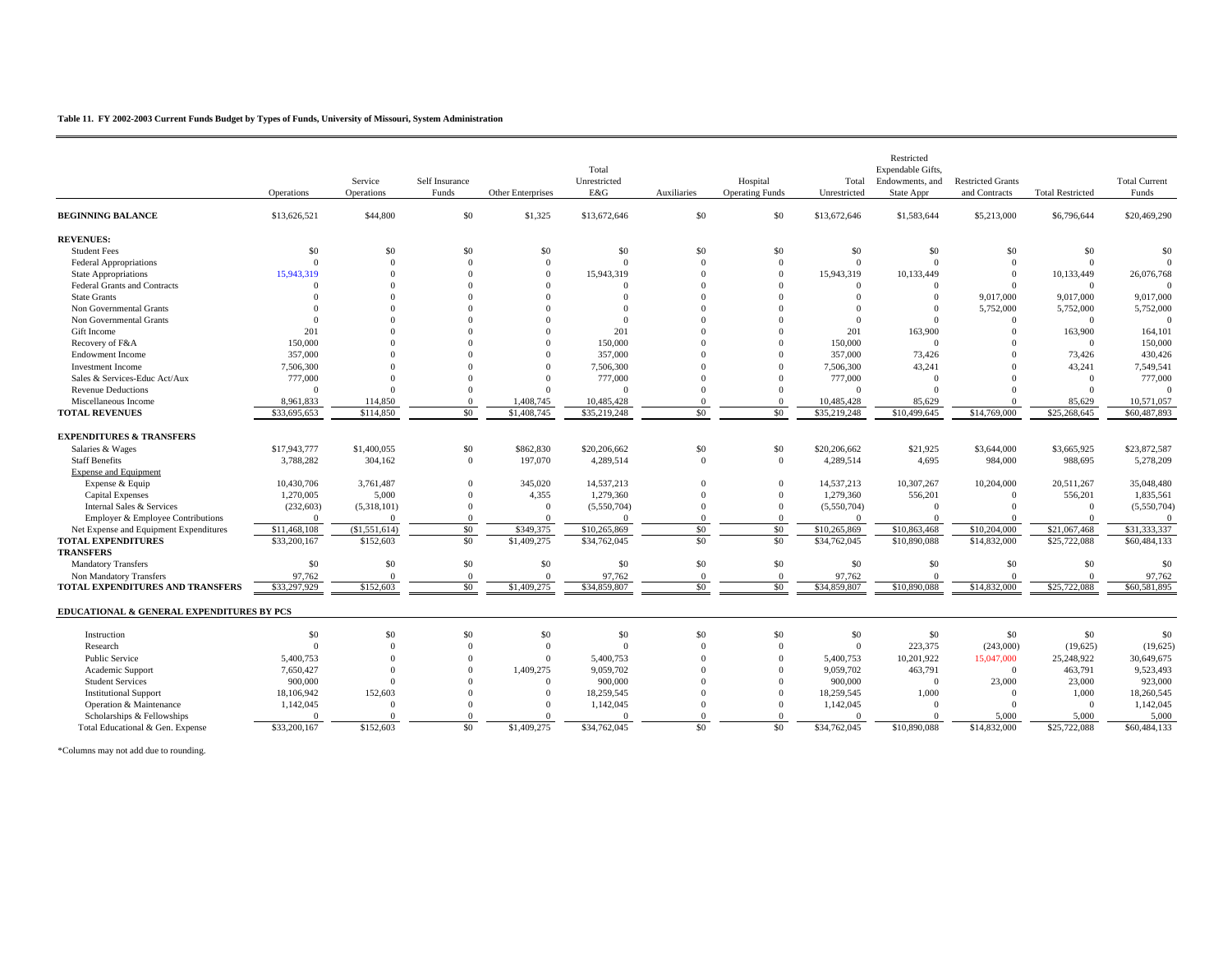#### **Table 12. FY 2002-2003 Current Funds Budget by Types of Funds, University of Missouri, University Wide Resources**

|                                               | Operations  | Service<br>Operations | Self Insurance<br>Funds | Other<br>Enterprises  | Total<br>Unrestricted<br>E&G | Auxiliaries    | Hospital<br>Operating<br>Funds | Total<br>Unrestricted | Restricted<br>Expendable Gifts,<br>Endowments, and<br>State Appr | <b>Restricted Grants</b><br>and Contracts | Total<br>Restricted | <b>Total Current</b><br>Funds |
|-----------------------------------------------|-------------|-----------------------|-------------------------|-----------------------|------------------------------|----------------|--------------------------------|-----------------------|------------------------------------------------------------------|-------------------------------------------|---------------------|-------------------------------|
| <b>BEGINNING BALANCE</b>                      | \$375,001   | \$0                   | \$27,922,469            | \$0                   | \$28,297,470                 | \$0            | \$0                            | \$28,297,470          | $\$0$                                                            | \$0                                       | \$0                 | \$28,297,470                  |
| <b>REVENUES:</b>                              |             |                       |                         |                       |                              |                |                                |                       |                                                                  |                                           |                     |                               |
| <b>Student Fees</b>                           | \$0         | \$0                   | \$0                     | \$0                   | \$0                          | \$0            | \$0                            | \$0                   | \$0                                                              | \$0                                       | \$0                 | \$0                           |
| Federal Appropriations                        | $\Omega$    | $\Omega$              | $\Omega$                | $\mathbf{0}$          | $\Omega$                     | $\Omega$       | $\overline{0}$                 | $\Omega$              | $\overline{0}$                                                   | $\Omega$                                  | $\Omega$            | $\Omega$                      |
| <b>State Appropriations</b>                   | 4,673,214   | $\Omega$              | $\Omega$                | $\Omega$              | 4,673,214                    | $\Omega$       | $\Omega$                       | 4,673,214             | $\Omega$                                                         | $\Omega$                                  | $\Omega$            | 4,673,214                     |
| <b>Federal Grants and Contracts</b>           | $\Omega$    | $\Omega$              | $\Omega$                | $\Omega$              | $\Omega$                     | $\Omega$       | $\Omega$                       | $\Omega$              | $\Omega$                                                         | $\Omega$                                  | $\Omega$            | $\Omega$                      |
| <b>State Grants</b>                           | $\Omega$    | $\Omega$              | $\Omega$                | $\Omega$              | $\Omega$                     | $\Omega$       | $\Omega$                       | $\Omega$              | $\Omega$                                                         | $\Omega$                                  | $\Omega$            |                               |
| Non Governmental Grants                       | $\Omega$    | $\Omega$              | $\Omega$                | $\Omega$              | $\Omega$                     | $\Omega$       | $\Omega$                       | $\Omega$              | $\Omega$                                                         | $\Omega$                                  | $\Omega$            |                               |
| Non Governmental Grants                       | $\Omega$    | $\Omega$              | $\Omega$                | $\Omega$              | $\Omega$                     | $\Omega$       | $\Omega$                       | $\Omega$              | $\Omega$                                                         | $\Omega$                                  | $\Omega$            |                               |
| Gift Income                                   | $\Omega$    |                       | $\Omega$                | $\Omega$              | $\Omega$                     | $\Omega$       | $\Omega$                       | $\Omega$              |                                                                  |                                           | $\Omega$            |                               |
| Recovery of F&A                               | $\Omega$    | $\Omega$              | $\Omega$                | $\Omega$              | $\Omega$                     | $\Omega$       | $\Omega$                       | $\Omega$              | $\Omega$                                                         |                                           |                     | $\Omega$                      |
| <b>Endowment Income</b>                       | 2,155,000   | $\Omega$              | $\Omega$                | $\Omega$              | 2.155,000                    | $\Omega$       | $\Omega$                       | 2,155,000             | $\Omega$                                                         | $\Omega$                                  | $\Omega$            | 2,155,000                     |
| <b>Investment Income</b>                      | 29,999      | $\Omega$              | 4,055,006               | $\Omega$              | 4,085,005                    | 22,000         | $\Omega$                       | 4,107,005             | $\Omega$                                                         | $\Omega$                                  | $\Omega$            | 4,107,005                     |
| Sales & Services-Educ Act/Aux                 | $\Omega$    | $\Omega$              | $\Omega$                | $\Omega$              | $\Omega$                     | $\Omega$       | $\Omega$                       | $\Omega$              | $\Omega$                                                         | $\Omega$                                  | $\Omega$            | $\Omega$                      |
| <b>Revenue Deductions</b>                     | $\Omega$    | $\Omega$              | $\Omega$                | $\Omega$              | $\Omega$                     | $\Omega$       | $\Omega$                       | $\Omega$              | $\Omega$                                                         | $\Omega$                                  | $\Omega$            | $\Omega$                      |
| Miscellaneous Income                          | 225,000     | $\Omega$              | 4.000                   | $\Omega$              | 229,000                      |                | $\overline{0}$                 | 229,000               | $\Omega$                                                         | $\Omega$                                  | $\Omega$            | 229,000                       |
| <b>TOTAL REVENUES</b>                         | \$7,083,213 | $\overline{50}$       | \$4,059,006             | $\overline{50}$       | \$11.142.219                 | \$22,000       | $\overline{50}$                | \$11,164,219          | $\overline{50}$                                                  | \$0                                       | $\overline{50}$     | \$11,164,219                  |
| <b>EXPENDITURES &amp; TRANSFERS</b>           |             |                       |                         |                       |                              |                |                                |                       |                                                                  |                                           |                     |                               |
| Salaries & Wages                              | \$217,800   | \$0                   | \$294,277               | \$0                   | \$512,077                    | \$0            | \$0                            | \$512,077             | \$0                                                              | \$0                                       | \$0                 | \$512,077                     |
| <b>Staff Benefits</b>                         | 38,800      | $\overline{0}$        | 64,241                  | $\mathbf{0}$          | 103,041                      | $\overline{0}$ | $\overline{0}$                 | 103,041               | $\overline{0}$                                                   | $\Omega$                                  | $\mathbf{0}$        | 103,041                       |
| <b>Expense and Equipment</b>                  |             |                       |                         |                       |                              |                |                                |                       |                                                                  |                                           |                     |                               |
| Expense & Equip                               | 6,731,260   | $\Omega$              | 120,461,268             | $\mathbf{0}$          | 127, 192, 528                | 22,000         | $\overline{0}$                 | 127,214,528           | $\Omega$                                                         | $\Omega$                                  | $\mathbf{0}$        | 127,214,528                   |
| <b>Capital Expenses</b>                       | $\Omega$    | $\overline{0}$        | $\Omega$                | $\overline{0}$        | $\Omega$                     | $\Omega$       | $\overline{0}$                 | $\Omega$              | $\Omega$                                                         | $\Omega$                                  | $\Omega$            | $\Omega$                      |
| Internal Sales & Services                     | $\Omega$    | $\Omega$              | $\Omega$                | $\mathbf{0}$          | $\Omega$                     | $\Omega$       | $\theta$                       | $\Omega$              | $\Omega$                                                         | $\theta$                                  | $\mathbf{0}$        | $\Omega$                      |
| Employer & Employee Contributions             | $\Omega$    | $\Omega$              | (122, 403, 630)         | $\mathbf{0}$          | (122, 403, 630)              |                | $\overline{0}$                 | (122, 403, 630)       | $\Omega$                                                         | $\Omega$                                  | $\Omega$            | (122, 403, 630)               |
| Net Expense and Equipment Expenditures        | \$6,731,260 | \$0                   | (\$1,942,362)           | \$0                   | \$4,788,898                  | \$22,000       | \$0                            | \$4,810,898           | \$0                                                              | \$0                                       | \$0                 | \$4,810,898                   |
| <b>TOTAL EXPENDITURES</b><br><b>TRANSFERS</b> | \$6,987,860 | \$0                   | (\$1,583,844)           | \$0                   | \$5,404,016                  | \$22,000       | \$0                            | \$5,426,016           | \$0                                                              | \$0                                       | \$0                 | \$5,426,016                   |
| <b>Mandatory Transfers</b>                    | \$0         | $\$0$                 | \$0                     |                       | \$0                          | \$0            | \$0                            | \$0                   | \$0                                                              | \$0                                       | \$0                 | \$0                           |
| Non Mandatory Transfers                       | $\Omega$    | $\overline{0}$        | $\Omega$                | \$0<br>$\overline{0}$ | $\Omega$                     | $\Omega$       | $\overline{0}$                 | $\Omega$              | $\overline{0}$                                                   | $\Omega$                                  | $\overline{0}$      | $\overline{0}$                |
| TOTAL EXPENDITURES AND TRANSFERS              | \$6,987,860 | \$0                   | (\$1,583,844)           | \$0                   | \$5,404,016                  | \$22,000       | \$0                            | \$5,426,016           | \$0                                                              | \$0                                       | \$0                 | \$5,426,016                   |
| EDUCATIONAL & GENERAL EXPENDITURES BY PCS     |             |                       |                         |                       |                              |                |                                |                       |                                                                  |                                           |                     |                               |
| Instruction                                   | \$590,000   | \$0                   | \$0                     | \$0                   | \$590,000                    | \$0            | \$0                            | \$590,000             | \$0                                                              | \$0                                       | \$0                 | \$590,000                     |
| Research                                      | 2,180,000   | $\Omega$              | $\Omega$                | $\overline{0}$        | 2,180,000                    | $\Omega$       | $\overline{0}$                 | 2,180,000             | $\Omega$                                                         | $\Omega$                                  | $\mathbf{0}$        | 2,180,000                     |
| Public Service                                | $\Omega$    | $\Omega$              | $\Omega$                | $\Omega$              | $\Omega$                     | $\Omega$       | $\Omega$                       | $\Omega$              | $\Omega$                                                         | $\theta$                                  | $\Omega$            | $\Omega$                      |
| Academic Support                              | 4,187,860   | $\Omega$              | $\overline{0}$          | $\overline{0}$        | 4,187,860                    | $\Omega$       | $\overline{0}$                 | 4,187,860             | $\Omega$                                                         | $\Omega$                                  | $\Omega$            | 4,187,860                     |
| <b>Student Services</b>                       | $\Omega$    | $\Omega$              | $\Omega$                | $\Omega$              | $\Omega$                     | $\Omega$       | $\Omega$                       | $\Omega$              | $\Omega$                                                         | $\Omega$                                  | $\Omega$            | $\Omega$                      |
| <b>Institutional Support</b>                  | 30,000      | $\Omega$              | (1,583,844)             | $\mathbf{0}$          | (1,553,844)                  | $\Omega$       | $\mathbf{0}$                   | (1, 553, 844)         | $\Omega$                                                         | $\Omega$                                  | $\Omega$            | (1, 553, 844)                 |
| Operation & Maintenance of Plant              | $\Omega$    | $\Omega$              | $\Omega$                | $\overline{0}$        | $\Omega$                     | $\Omega$       | $\Omega$                       | $\Omega$              | $\Omega$                                                         | $\Omega$                                  | $\Omega$            | $\Omega$                      |
| Scholarships & Fellowships                    | $\Omega$    | $\Omega$              | $\Omega$                | $\mathbf{0}$          |                              | $\Omega$       | $\overline{0}$                 |                       | $\Omega$                                                         | $\Omega$                                  | $\Omega$            |                               |
| Total Educational & Gen. Expense              | \$6,987,860 | \$0                   | (\$1,583,844)           | \$0                   | \$5,404,016                  | \$0            | \$0                            | \$5,404,016           | \$0                                                              | \$0                                       | \$0                 | \$5,404,016                   |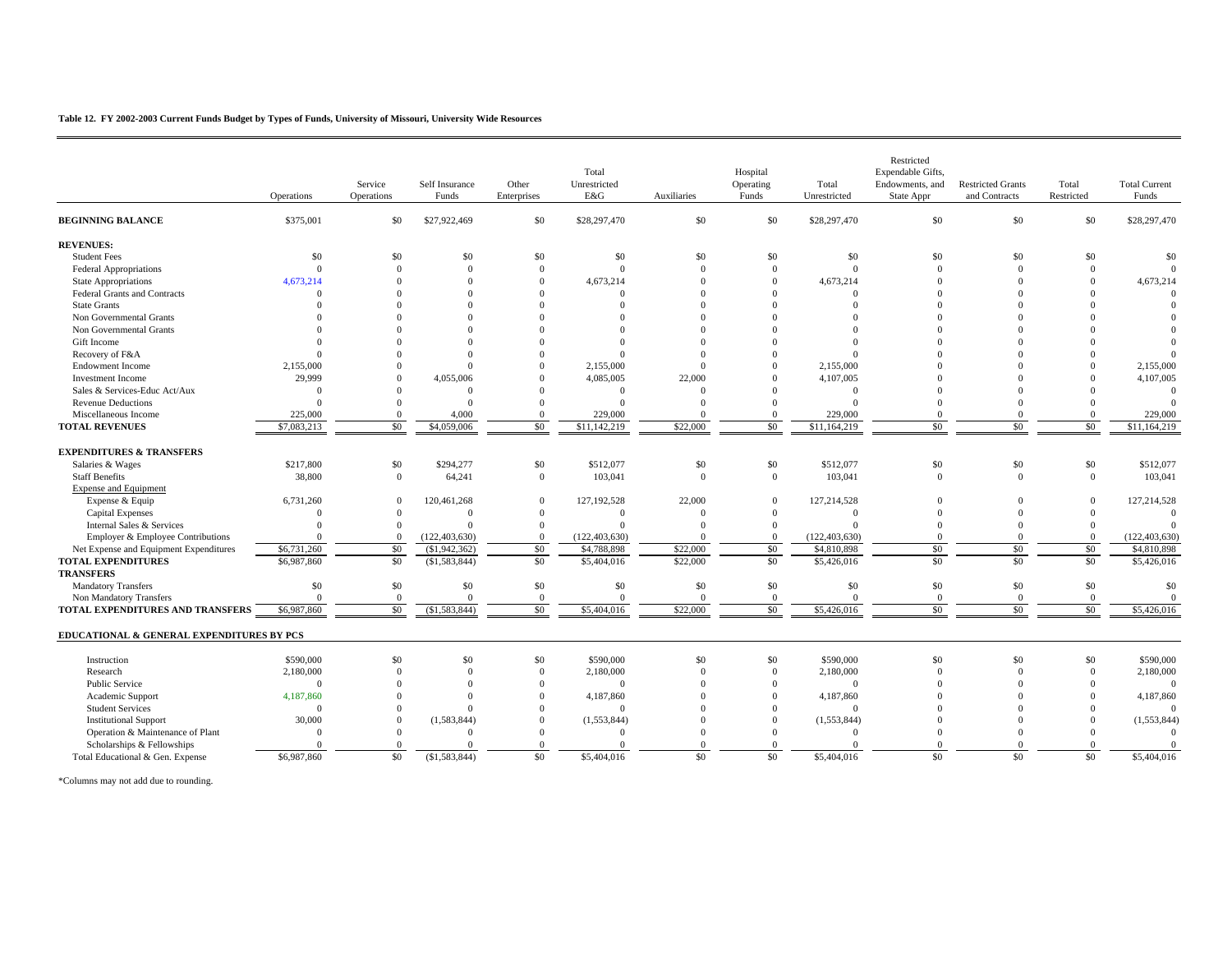# **University of Missouri System FY2002-2003 Operations Fund Budget Summary**

The operations fund expenditure budget for the University of Missouri System for fiscal year 2002-2003 totals \$852.7 million. The State of Missouri normally withholds 3.0% of the gross state appropriations and state funds are budgeted at 97.0% of the amount appropriated. Table 13 displays the FY 2002-2003 operations fund budget by source of funds and by major program classification (PCS) category.

|                                                      | <b>UM</b>          | <b>Percent</b>      |
|------------------------------------------------------|--------------------|---------------------|
|                                                      | <b>SystemTotal</b> | <b>Distribution</b> |
| <b>Beginning Balance</b>                             | \$94,828,483       |                     |
| <b>Revenues</b>                                      |                    |                     |
| <b>Student Fees</b>                                  | \$341,523,656      | 40.25%              |
| <b>Federal Appropriations</b>                        | 15,044,831         | 1.77%               |
| <b>State Appropriations</b>                          | 398,813,132        | 47.00%              |
| Gift Income                                          | 197,595            | 0.02%               |
| Recovery of Facilities & Admin.                      | 30,476,975         | 3.59%               |
| Endowment                                            | 3,414,877          | 0.40%               |
| <b>Investment Income</b>                             | 7,978,502          | 0.94%               |
| Sales & Services-Educ. Act./Aux.                     | 30,434,520         | 3.60%               |
| Miscellaneous Income                                 | 20,615,047         | 2.43%               |
| <b>Total Revenues</b>                                | \$848,499,135      | 100.00%             |
| <b>Expenditures &amp; Transfers</b>                  |                    |                     |
| Educational & General                                |                    |                     |
| Salaries & Wages                                     | \$474,458,976      | 55.64%              |
| <b>Staff Benefits</b>                                | 92,275,936         | 10.82%              |
| <b>Total Compensation</b>                            | \$566,734,912      | 66.46%              |
| <b>Expense and Equipment</b>                         |                    |                     |
| Expense & Equipment                                  | \$255,654,831      | 29.98%              |
| <b>Capital Expenses</b>                              | 35,064,164         | 4.11%               |
| Internal Sales & Services                            | (5,254,915)        | $-0.62%$            |
| Net Expense and Equipment Expenditures               | \$285,464,080      | 33.48%              |
| <b>Total Educational &amp; General Expenditures</b>  | \$852,198,992      | 99.94%              |
| <b>Mandatory Transfers</b>                           | \$435,200          | 0.05%               |
| Non Mandatory Transfers                              | 97,762             | 0.01%               |
| Total Educational & General Expenditures & Transfers | \$852,731,954      | 100.00%             |
| <b>Ending Balance</b>                                | \$90,595,663       |                     |

## **Table 13. University of Missouri System FY 2002-2003 Original Operations Fund Budget**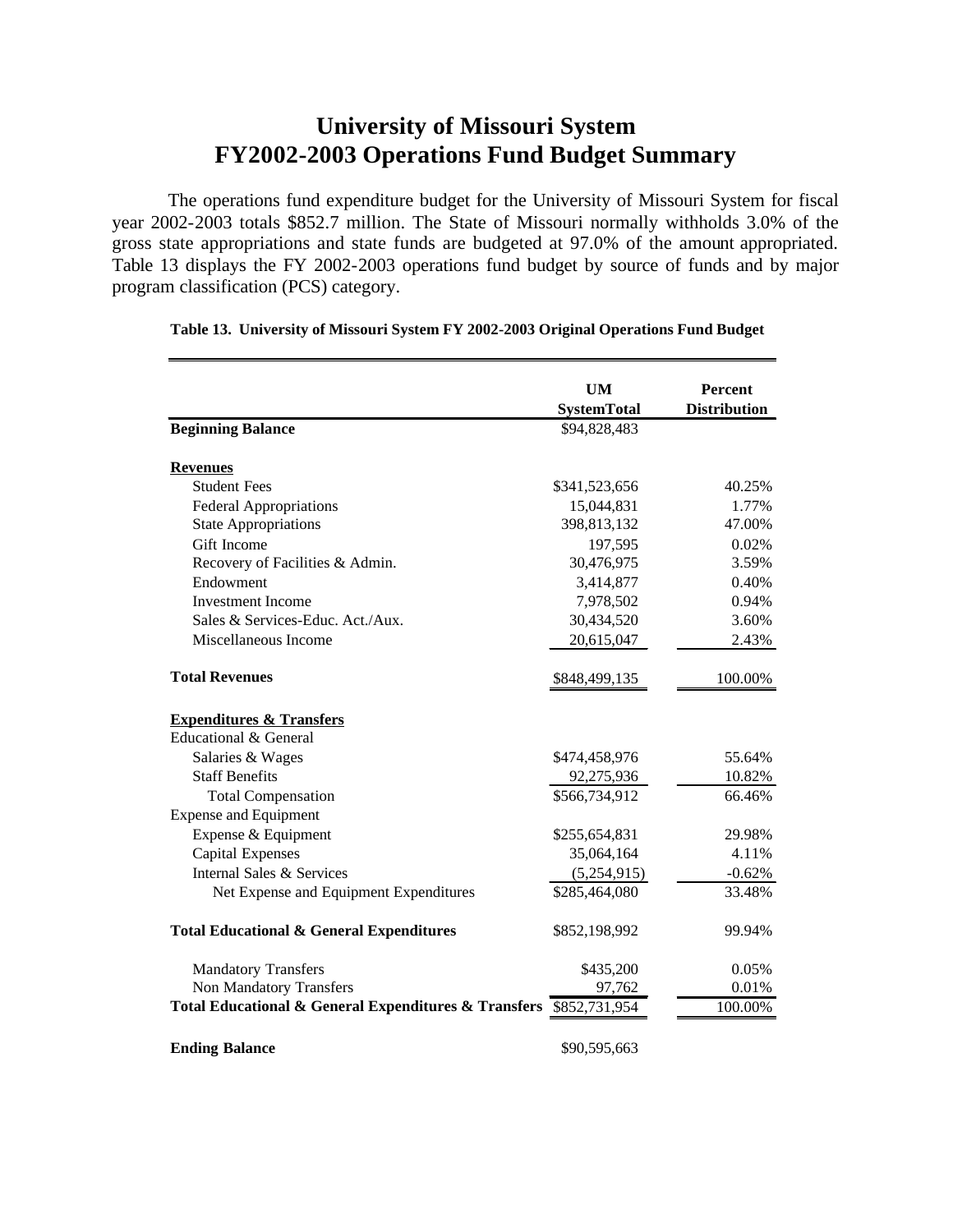State appropriations are the largest source of revenue at 47.00%. Student fees in the amount of \$341.5 million are the second largest contributor of operations fund revenue. Together, they fund 87.25% of the operations budget. Compensation is the largest expenditure category in the operations fund at \$566.7 million or 66.46%. Expense and equipment expenditures of \$285.5 million are 33.48% of the total. The remaining 0.06% is transfers in the amount of \$532,962. As one can see from Table 13, the University of Missouri System budget would draw down operations fund balances by \$4.2 million.

Table 14 displays the percentage distribution of FY 2002-2003 general operating revenues by major source for each campus.

**Table 14. Percentage Distribution of FY 2002-2003 Operations Fund Budgeted Revenues by Major Source, by Campus**

|                                  | <b>UMC</b> | <b>UMKC</b> | <b>UMR</b> | <b>UMSL</b> | UM<br>Outreach<br>&<br><b>Extension</b> | <b>UM</b><br><b>System</b><br>Admin. | <b>U-Wide</b><br><b>Resources</b> | <b>System</b><br><b>Total</b> |
|----------------------------------|------------|-------------|------------|-------------|-----------------------------------------|--------------------------------------|-----------------------------------|-------------------------------|
| <b>Student Fees</b>              | 41.98%     | 46.47%      | 41.36%     | 51.65%      | $0.00\%$                                | 0.00%                                | $0.00\%$                          | 40.25%                        |
| <b>Federal Appropriations</b>    | 1.30%      | 0.04%       | $0.00\%$   | 0.00%       | 26.45%                                  | $0.00\%$                             | $0.00\%$                          | 1.77%                         |
| <b>State Appropriations</b>      | 46.48%     | 41.13%      | 51.43%     | 45.73%      | 70.70%                                  | 47.32%                               | 65.98%                            | 47.00%                        |
| Gift Income                      | $0.00\%$   | $0.00\%$    | 0.20%      | 0.00%       | $0.00\%$                                | $0.00\%$                             | $0.00\%$                          | 0.02%                         |
| Recovery of Facilities & Admin.  | 5.25%      | 1.62%       | 5.43%      | 1.68%       | 1.11%                                   | 0.45%                                | 0.00%                             | 3.59%                         |
| Endowment Income                 | 0.17%      | 0.08%       | 0.11%      | $0.00\%$    | $0.00\%$                                | 1.06%                                | 30.42%                            | 0.40%                         |
| Investment Income                | 0.01%      | 0.11%       | 0.23%      | 0.00%       | 0.01%                                   | 22.28%                               | 0.42%                             | 0.94%                         |
| Sales & Services-Educ. Act./Aux. | 3.05%      | 9.07%       | 0.29%      | 0.56%       | 0.04%                                   | 2.31%                                | $0.00\%$                          | 3.59%                         |
| Miscellaneous Income             | 1.75%      | 1.49%       | 0.96%      | 0.38%       | 1.68%                                   | 26.60%                               | 3.18%                             | 2.43%                         |
| <b>Total Revenues</b>            | 100.00%    | 100.00%     | 100.00%    | 100.00%     | 100.00%                                 | 100.00%                              | 100.00%                           | 100.00%                       |

State appropriations and student fees are the primary sources of revenue for all four campuses. These two sources of revenue fund 88.46% of the operations fund budget at the University of Missouri-Columbia, 87.60% at the University of Missouri-Kansas City, 92.79% at the University of Missouri-Rolla, and 97.38% at the University of Missouri-St. Louis. State and federal appropriations are the major sources of revenue for University Outreach and Extension. All Cooperative Extension funds are budgeted at University Outreach and Extension and are allocated to the campuses by the Executive Vice President and Director of Cooperative Extension on an annual basis. At University of Missouri System Administration, the major sources of funds are state appropriations and investment income, and for University-Wide Resources, state appropriations and endowment income constitute the majority of revenue.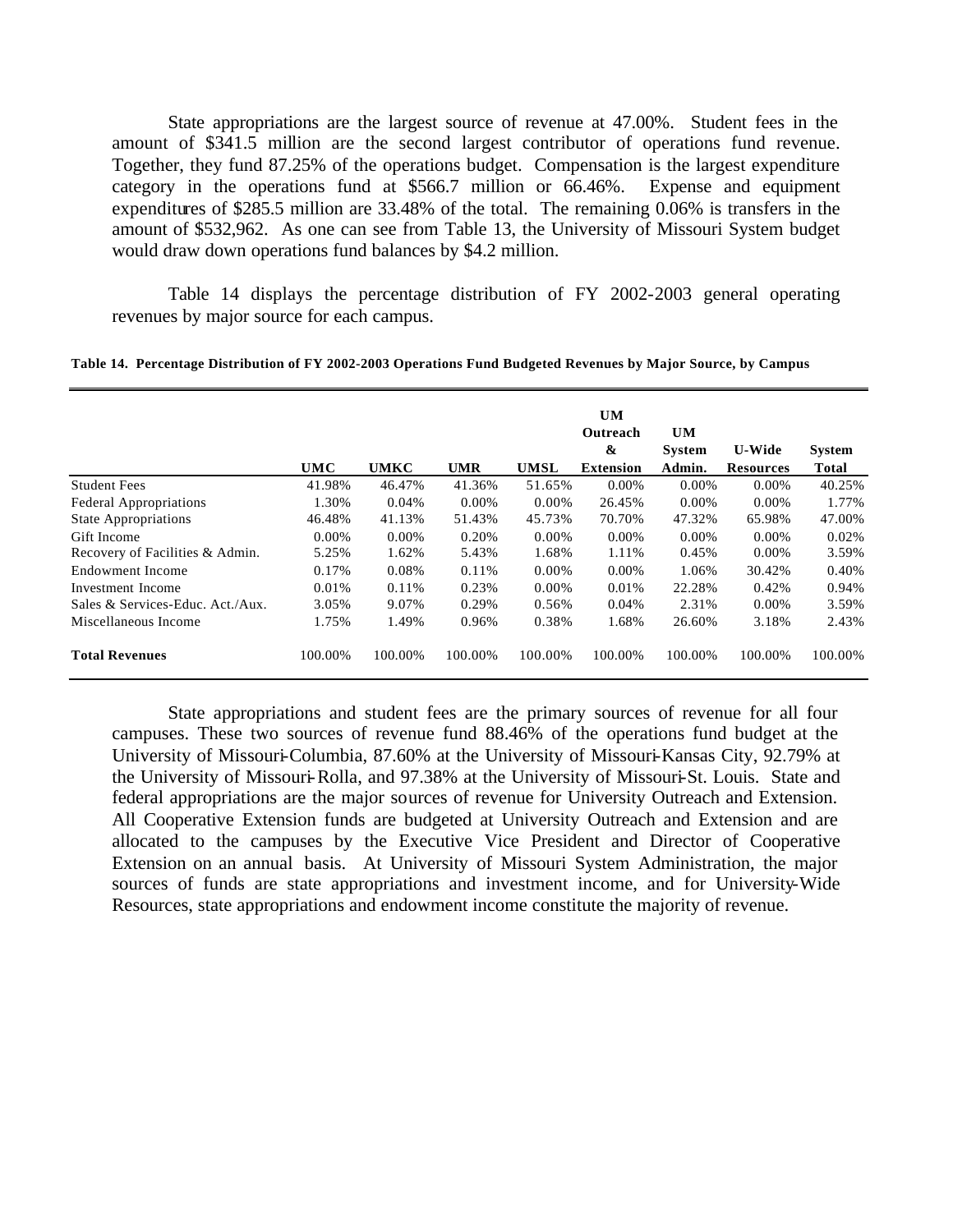Table 15 displays the percentage distribution of operations fund expenditure budgets by object of expense by campus for FY 2002-2003. Compensation accounts for the majority of the expenditures for each unit except University-Wide resources.

|                                           | <b>UMC</b> | <b>UMKC</b> | <b>UMR</b> | <b>UMSL</b> | <b>UM</b><br>Outreach<br>$\boldsymbol{\mathcal{X}}$<br><b>Extension</b> | <b>UM</b><br><b>System</b><br>Admin. | <b>U-Wide</b><br><b>Resources</b> | <b>System</b><br><b>Total</b> |
|-------------------------------------------|------------|-------------|------------|-------------|-------------------------------------------------------------------------|--------------------------------------|-----------------------------------|-------------------------------|
| Salaries & Wages                          | 57.48%     | 55.91%      | 54.36%     | 56.88%      | 47.23%                                                                  | 53.89%                               | 3.12%                             | 55.64%                        |
| <b>Staff Benefits</b>                     | 10.55%     | 10.92%      | 10.89%     | 11.51%      | 12.26%                                                                  | 11.38%                               | 0.56%                             | 10.82%                        |
| <b>Total Compensation</b>                 | 68.03%     | 66.82%      | 65.25%     | 68.38%      | 59.49%                                                                  | 65.27%                               | 3.67%                             | 66.46%                        |
| <b>Expense and Equipment</b>              | 26.80%     | 28.95%      | 29.91%     | 29.88%      | 40.20%                                                                  | 30.63%                               | 96.33%                            | 29.37%                        |
| Capital                                   | 5.17%      | 3.99%       | 4.85%      | 1.74%       | 0.32%                                                                   | 3.81%                                | $0.00\%$                          | 4.11%                         |
| <b>Total Expenditures</b>                 | 100.00%    | 99.77%      | 100.00%    | 100.00%     | 100.00%                                                                 | 99.71%                               | 100.00%                           | 99.94%                        |
| Transfers                                 | 0.00%      | 0.23%       | $0.00\%$   | 0.00%       | $0.00\%$                                                                | 0.29%                                | $0.00\%$                          | 0.06%                         |
| <b>Total Expenditures &amp; Transfers</b> | 100.00%    | 100.00%     | 100.00%    | 100.00%     | 100.00%                                                                 | 100.00%                              | 100.00%                           | 100.00%                       |

**Table 15. Percentage Distribution of FY 2002-2003 Operations Fund Expenditure Budgets by Object of Expense, by Campus**

As shown in Table 16, Operations Fund Budget by Program Classification, over one-half of the recurring expenditures on all campuses are devoted to the primary missions of instruction, research and public service. When academic support is included, this distribution reaches 72.38% at UMC with a total system wide of 69.41%. Other classifications are student services with a system total of 5.93%, institutional support of 6.10%, operation & maintenance at 8.90% and scholarships & fellowships at 9.66%.

**Table 16. Percentage Distribution of the FY 2002-2003 Operations Fund Budget by Program Classificaion, by Campus**

|                                             |            |             |            |             | <b>UM</b>        |               |                  |               |
|---------------------------------------------|------------|-------------|------------|-------------|------------------|---------------|------------------|---------------|
|                                             |            |             |            |             | <b>Outreach</b>  | UM            |                  |               |
| Educaional & General                        |            |             |            |             | &                | <b>System</b> | <b>U-Wide</b>    | <b>System</b> |
| <b>Expenditures by PCS</b>                  | <b>UMC</b> | <b>UMKC</b> | <b>UMR</b> | <b>UMSL</b> | <b>Extension</b> | Admin.        | <b>Resources</b> | <b>Total</b>  |
| Instruction                                 | 41.98%     | 51.43%      | 43.08%     | 47.69%      | $0.00\%$         | $0.00\%$      | 8.44%            | 40.95%        |
| Research                                    | 15.15%     | 3.39%       | 7.26%      | 4.28%       | $0.00\%$         | $0.00\%$      | 31.20%           | 9.16%         |
| <b>Public Service</b>                       | 3.02%      | 0.83%       | 0.73%      | 2.39%       | 99.51%           | 16.27%        | $0.00\%$         | 7.32%         |
| Academic Support                            | 12.23%     | 10.86%      | 8.17%      | 14.35%      | 0.00%            | 23.04%        | 59.93%           | 11.98%        |
| <b>Student Services</b>                     | 5.70%      | 6.46%       | 8.60%      | 7.11%       | 0.00%            | 2.71%         | $0.00\%$         | 5.93%         |
| <b>Institutional Support</b>                | 0.80%      | 8.19%       | 8.41%      | 6.91%       | 0.49%            | 54.54%        | 0.43%            | 6.10%         |
| Operation & Maintenance                     | 10.35%     | 8.96%       | 9.47%      | 8.79%       | 0.00%            | 3.44%         | $0.00\%$         | 8.90%         |
| Scholarships & Fellowships                  | 10.77%     | 9.88%       | 14.28%     | 8.47%       | 0.00%            | $0.00\%$      | $0.00\%$         | 9.66%         |
| <b>Total Educational &amp; Gen. Expense</b> | 100.00%    | 100.00%     | 100.00%    | 100.00%     | 100.00%          | 100.00%       | 100.00%          | 100.00%       |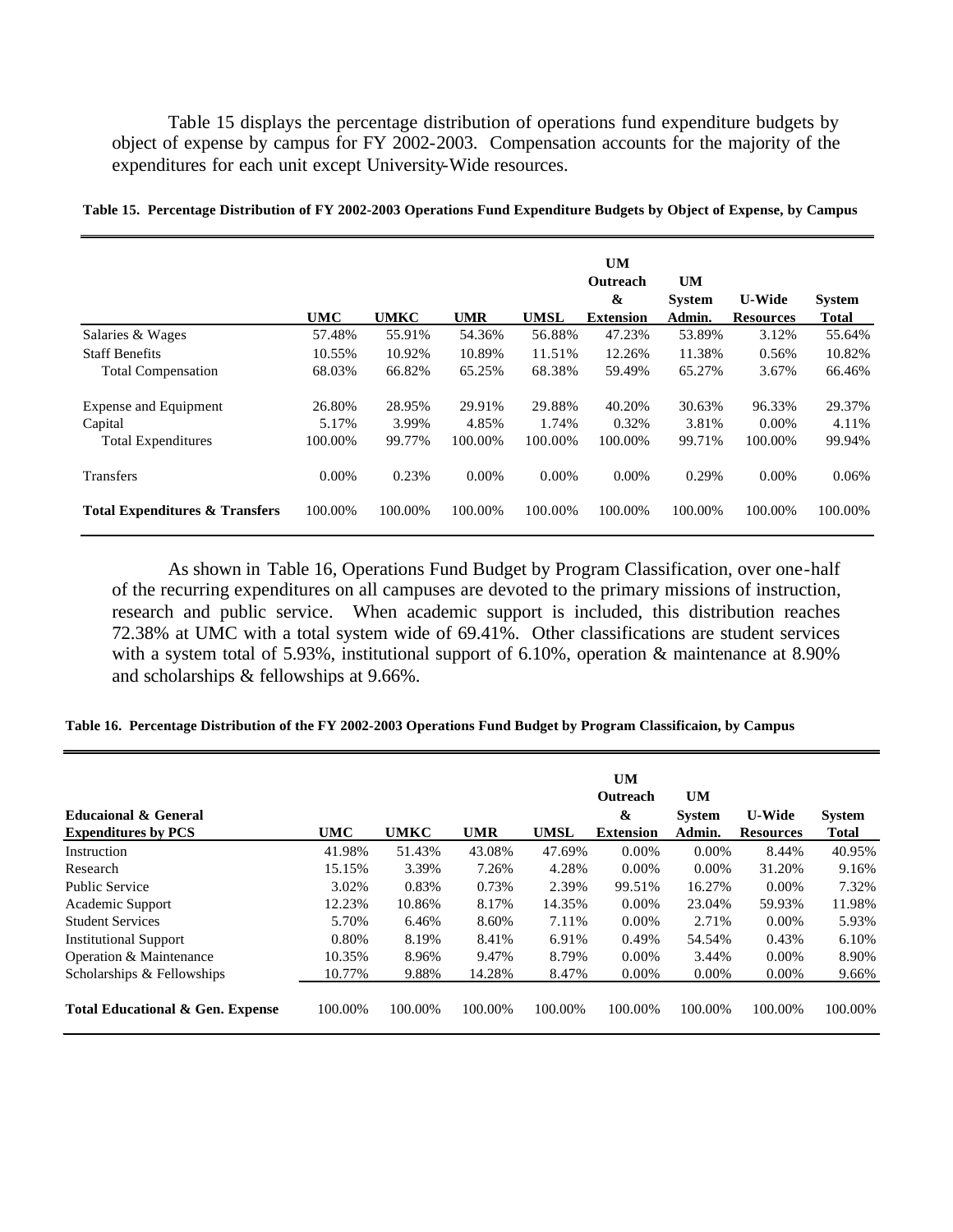Table 17, on the following page, shows the FY 2002-2003 operations fund budget according to PeopleSoft sources and uses format. The schedule shows transfers in and internal sales and services as sources of funds rather than being netted against expenses. This is the manner in which cost centers are budgeted and managed internally. For external financial reporting, and for the other summary schedules in this document, these sources of funds are netted against expense and equipment or true transfers as appropriate. Table 17 also shows a summarized version of the campuses detailed budgets. It provides additional detail on types of student fees in the sources of funds section and greater expenditure detail in the salaries & wages and expense & equipment expenditure section. Detail columns provide data for each business unit except the hospital business units, which do not budget in the operations fund.

Tables A1 through A7 in the appendix, present the operations fund expenditure budgets by administrative division for each campus and UM administrative unit. The tables provide summary totals for salaries and wages, staff benefits, expense and equipment and transfers for each college, school and division.

Tables A8 through A15 in the appendix, present the operations fund budget by minor program classification (PCS) category for the campuses and UM administrative units. The tables provide summary totals for salaries & wages, staff benefits, expense & equipment and transfers.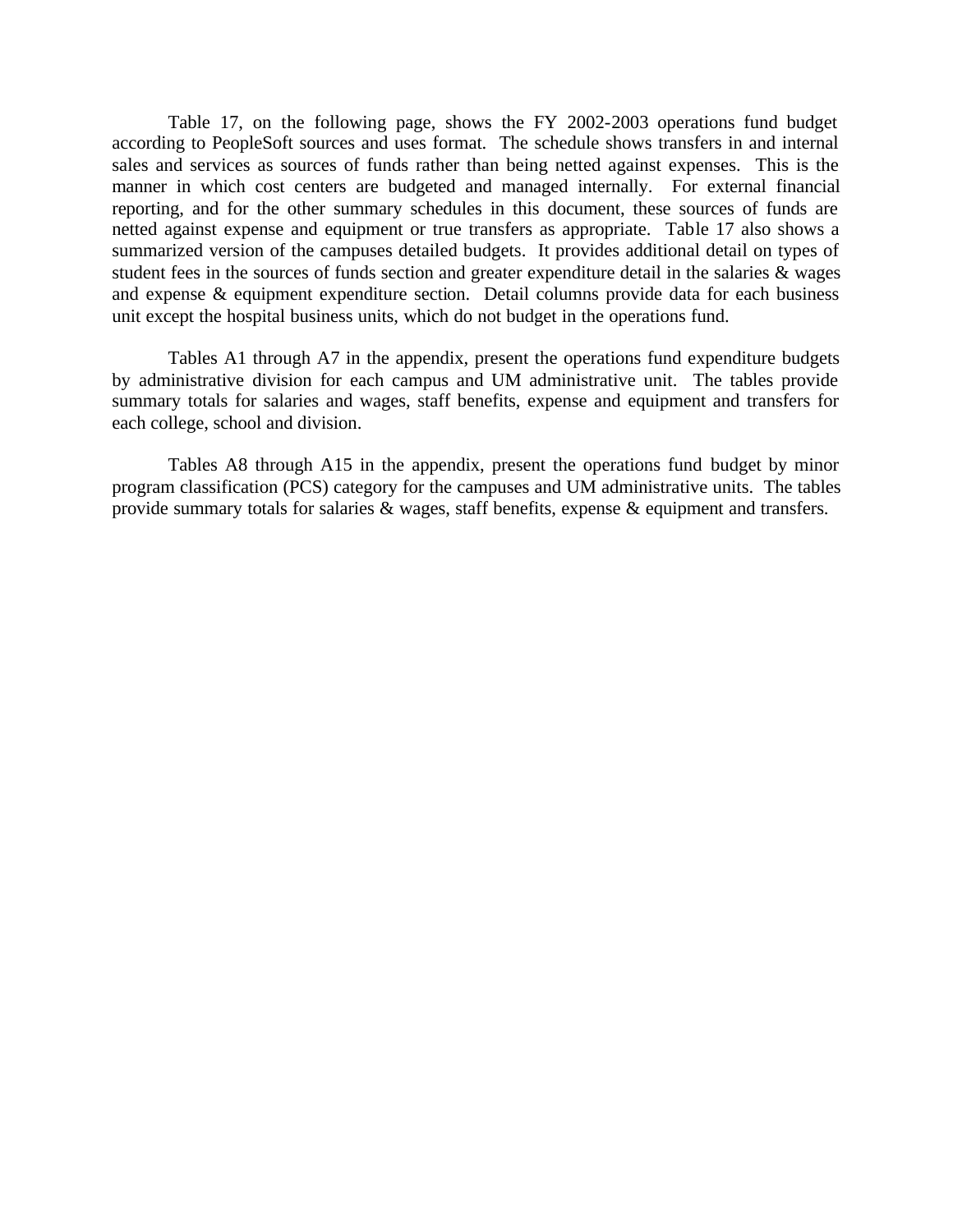# **Table 17. FY2003 University of Missouri Operations Fund Sources and Uses Budget by Campus**

| <b>Budgeted Sources of Funds</b>                                                          | Columbia                    | <b>Kansas City</b>         | Rolla                     | <b>St. Louis</b>          | <b>UM Outreach &amp;</b><br><b>Extension</b> | <b>UM</b> System<br>Admin.   | <b>U-Wide</b><br><b>Resources</b>  | <b>System Total</b>         |
|-------------------------------------------------------------------------------------------|-----------------------------|----------------------------|---------------------------|---------------------------|----------------------------------------------|------------------------------|------------------------------------|-----------------------------|
| <b>Beginning Balance</b>                                                                  | \$31,344,174                | \$19,579,545               | \$11,158,155              | \$12,184,038              | \$6,561,048                                  | \$13,626,521                 | \$375,001                          | \$94,828,483                |
| <b>Revenues</b>                                                                           |                             |                            |                           |                           |                                              |                              |                                    |                             |
| Mandatory/Non Mandatory Trfrs In<br>Other Allocations/Transfers In<br><b>Student Fees</b> | \$0<br>34,771,647           | \$0<br>4,050,501           | \$0<br>3,340,110          | \$0<br>1,843,485          | \$0<br>883,346                               | \$0<br>2,884,311             | \$0<br>115,500                     | \$0<br>47,888,900           |
| <b>Educational Fees</b>                                                                   |                             |                            |                           |                           |                                              |                              |                                    |                             |
| Undergraduate                                                                             | \$98,699,352                | \$34,386,570               | \$22,079,000              | \$36,565,964              | \$0                                          | \$0                          | \$0                                | \$191,730,886               |
| Professional Education                                                                    | 14,724,000                  | 31, 343, 312               | $\mathbf{0}$              | 3,893,662                 | $\mathbf{0}$                                 | $\boldsymbol{0}$             | $\mathbf{0}$                       | 49,960,974                  |
| <b>Graduate Education</b><br><b>Total Educational Fees</b>                                | 24,028,784<br>\$137,452,136 | 16,451,985<br>\$82,181,867 | 9,332,000<br>\$31,411,000 | 7,678,100<br>\$48,137,726 | $\mathbf{0}$<br>\$0                          | $\boldsymbol{0}$<br>\$0      | $\boldsymbol{0}$<br>\$0            | 57,490,869<br>\$299,182,729 |
|                                                                                           |                             |                            |                           |                           |                                              |                              |                                    |                             |
| <b>Extension Credit Fees</b>                                                              | \$440,000                   | \$1,386,302                | \$0                       | \$0                       | \$0                                          | \$0                          | \$0                                | \$1,826,302                 |
| <b>Extension Noncredit Fees</b>                                                           | 1,559,002                   | 76,000                     | $\mathbf{0}$              | $\Omega$                  | $\mathbf{0}$                                 | $\mathbf{0}$                 | $\mathbf{0}$                       | 1,635,002                   |
| Supplemental Fees                                                                         | 2,437,936                   | 534,328                    | 2,314,000                 | 924,858                   | $\boldsymbol{0}$                             | $\mathbf{0}$                 | $\mathbf{0}$                       | 6,211,122                   |
| <b>Instructional Computing Fees</b>                                                       | 5,451,165                   | 2,336,464                  | 1,178,000                 | 2,345,424                 | $\boldsymbol{0}$                             | $\boldsymbol{0}$             | $\overline{0}$                     | 11,311,053                  |
| Other Misc. Educational Fees                                                              | 6,773,451<br>6,687,734      | 303,100<br>780,000         | 2,242,040                 | 2,637,292                 | $\boldsymbol{0}$<br>$\boldsymbol{0}$         | $\mathbf{0}$<br>$\mathbf{0}$ | $\overline{0}$<br>$\boldsymbol{0}$ | 11,955,883                  |
| Activity & Facility Fees<br><b>Total Student Fees</b>                                     | \$160,801,424               | \$87,598,061               | 509,556<br>\$37,654,596   | 1,424,275<br>\$55,469,575 | \$0                                          | \$0                          | \$0                                | 9,401,565<br>\$341,523,656  |
| Federal Appropriations                                                                    | \$4,991,092                 | \$69,900                   | \$0                       | \$0                       | \$9,983,839                                  | \$0                          | \$0                                | \$15,044,831                |
| <b>State Appropriations</b>                                                               | 178,036,933                 | 77,531,955                 | 46,825,248                | 49,118,213                | 26,684,250                                   | 15,943,319                   | 4,673,214                          | 398,813,132                 |
| Sales of Educational Activities                                                           | 11,676,927                  | 17,103,291                 | 262,100                   | 601,202                   | 14,000                                       | 777,000                      | $\mathbf{0}$                       | 30,434,520                  |
| Internal Sales & Services                                                                 | 3,782,378                   | 172,762                    | 287,634                   | 128,814                   | 650,724                                      | 232,603                      | $\overline{0}$                     | 5,254,915                   |
| Endowment Income                                                                          | 654,856                     | 149,000                    | 99,021                    | $\mathbf{0}$              | $\mathbf{0}$                                 | 357,000                      | 2,155,000                          | 3,414,877                   |
| Interest Income                                                                           | 30,003                      | 202,700                    | 205,000                   | $\mathbf{0}$              | 4,500                                        | 7,506,300                    | 29,999                             | 7,978,502                   |
| Gift income                                                                               | 12,151                      | 1,000                      | 184,243                   | $\Omega$                  | $\mathbf{0}$                                 | 201                          | $\mathbf{0}$                       | 197,595                     |
| Recov. of Facilities & Admin. Costs<br>Misc. Income                                       | 20,107,500<br>6,710,929     | 3,055,275<br>2,800,284     | 4,939,200<br>874,867      | 1,805,000<br>406,440      | 420,000<br>635,694                           | 150,000<br>8,961,833         | $\mathbf{0}$<br>225,000            | 30,476,975<br>20,615,047    |
| <b>Total Revenues</b>                                                                     | \$421,575,840               | \$192,734,729              | \$94,672,019              | \$109,372,729             | \$39,276,353                                 | \$36,812,567                 | \$7,198,713                        | \$901,642,950               |
| <b>Total Sources of Funds</b>                                                             | \$452,920,014               | \$212,314,274              | \$105,830,174             | \$121,556,767             | \$45,837,401                                 | \$50,439,088                 | \$7,573,714                        | \$996,471,432               |
|                                                                                           |                             |                            |                           |                           | UM Outreach &                                | <b>UM System</b>             | <b>U-Wide</b>                      |                             |
| <b>Budgeted Uses of Funds</b>                                                             | Columbia                    | <b>Kansas City</b>         | Rolla                     | <b>St. Louis</b>          | <b>Extension</b>                             | Admin.                       | <b>Resources</b>                   | <b>System Total</b>         |
| <b>Expenditures</b>                                                                       |                             |                            |                           |                           |                                              |                              |                                    |                             |
| Salaries & Wages                                                                          |                             |                            |                           |                           |                                              |                              |                                    |                             |
| S & W - Teaching & Research                                                               | \$112,401,689               | \$42,729,839               | \$25,751,422              | \$32,489,539              | \$16,756,640                                 | \$309,849                    | \$0                                | \$230,438,977               |
| S&W-GTA's/GRA's                                                                           | 11,789,655                  | 3,374,098                  | 3,456,320                 | 1,902,239                 | 190,445                                      | 12,797                       | 23,200                             | 20,748,754                  |
| S&W-Admin. & Support<br>S&W-Student Employees                                             | 87,873,790<br>3,602,931     | 48,749,260<br>1,341,955    | 21,984,643<br>712,191     | 26,401,237<br>1,043,518   | 2,221,176<br>29,601                          | 17,569,955<br>42,521         | 194,600<br>$\mathbf{0}$            | 204,994,661<br>6,772,717    |
| S&W-Other                                                                                 | 4,643,906                   | 6,679,703                  | $\mathbf{0}$              | 133,302                   | 38,301                                       | 8,655                        | $\boldsymbol{0}$                   | 11,503,867                  |
| Total Salaries & Wages                                                                    | \$220,311,970               | \$102,874,855              | \$51,904,575              | \$61,969,835              | \$19,236,163                                 | \$17,943,777                 | \$217,800                          | \$474,458,976               |
| <b>Staff Benefits</b>                                                                     | \$40,434,385                | \$20,087,306               | \$10,396,085              | \$12,537,721              | \$4,993,358                                  | \$3,788,282                  | \$38,800                           | \$92,275,936                |
|                                                                                           |                             |                            |                           |                           |                                              |                              |                                    |                             |
| Expense & Equipment                                                                       |                             |                            |                           |                           |                                              |                              |                                    |                             |
| Cost of Goods Sold<br>Department Operating Expense                                        | \$816,421<br>47,977,770     | \$11,000<br>25,944,606     | \$73,300<br>12,609,198    | \$8,300<br>20,257,857     | \$3,900<br>4,283,599                         | \$601,150<br>12,401,690      | \$0<br>9,959,038                   | \$1,514,071<br>133,433,757  |
| Student Aid                                                                               | 41,394,011                  | 19,321,608                 | 13,577,204                | 9,270,969                 | $\boldsymbol{0}$                             | $\overline{0}$               | $\boldsymbol{0}$                   | 83,563,793                  |
| Equipment $> $5,000$                                                                      | 6,727,302                   | 1,923,502                  | 2,533,264                 | 1,307,692                 | 107,200                                      | 435,167                      | $\boldsymbol{0}$                   | 13,034,127                  |
| <b>Library Acquisitions</b>                                                               | 5,568,318                   | 1,966,621                  | 1,226,328                 | 1,537,579                 | $\mathbf{0}$                                 | 50,000                       | $\mathbf{0}$                       | 10,348,846                  |
| Equipment - M & R                                                                         | 1,327,048                   | 1,470,283                  | 364,752                   | 350,026                   | 112,104                                      | 100,688                      | $\mathbf{0}$                       | 3,724,901                   |
| Facilities & Capital Imprvmnts.                                                           | 13,108,618                  | 5,419,100                  | 2,096,976                 | 586,820                   | 21,200                                       | 834,838                      | $\mathbf{0}$                       | 22,067,552                  |
| <b>Utilities</b>                                                                          | 16,988,443                  | 3,826,920                  | 1,771,353                 | 2,725,800                 | 91,188                                       | 313,368                      | $\mathbf{0}$                       | 25,717,072                  |
| Other Expense                                                                             | 566,022                     | $\boldsymbol{0}$           | $\bf{0}$                  | 0                         | 0                                            | 130,614                      | $\boldsymbol{0}$                   | 696,636                     |
| Other Allocations/Transfer Out<br>Total Expense & Equipment                               | 26,592,292                  | 4,960,420<br>\$64,844,060  | 2,561,100                 | 373,283                   | 13,415,815<br>\$18,035,006                   | (307, 821)<br>\$14,559,694   | (3,086,950)                        | 44,507,139                  |
|                                                                                           | \$161,066,245               |                            | \$36,813,475              | \$36,418,326              |                                              |                              | \$6,872,088                        | \$338,607,895               |
| <b>Total Expenditures</b>                                                                 | \$421,812,601               | \$187,806,221              | \$99,114,136              | \$110,925,882             | \$42,264,527                                 | \$36,291,753                 | \$7,128,688                        | \$905,342,807               |
| <b>Transfers</b>                                                                          |                             |                            |                           |                           |                                              |                              |                                    |                             |
| Mandatory Trfs Out                                                                        | \$10,200                    | \$425,000                  | \$0                       | \$0                       | \$0                                          | \$0                          | \$0                                | \$435,200                   |
| Non Mandatory Trf Out                                                                     |                             |                            | $\boldsymbol{0}$          | $\boldsymbol{0}$          | $\boldsymbol{0}$                             | 97,762                       | $\boldsymbol{0}$                   | 97,762                      |
| <b>Total Transfers</b>                                                                    | \$10,200                    | \$425,000                  | \$0                       | $\overline{50}$           | \$0                                          | \$97,762                     | \$0                                | \$532,962                   |
| <b>Budgeted Ending Balance</b>                                                            | \$31,097,213                | \$24,083,054               | \$6,716,038               | \$10,630,885              | \$3,572,874                                  | \$14,049,573                 | \$445,026                          | \$90,594,663                |
| <b>Total Uses of Funds</b>                                                                | \$452,920,014               | \$212,314,274              | \$105,830,174             | \$121,556,767             | \$45,837,401                                 | \$50,439,088                 | \$7,573,714                        | \$996,470,432               |
|                                                                                           |                             |                            |                           |                           |                                              |                              |                                    |                             |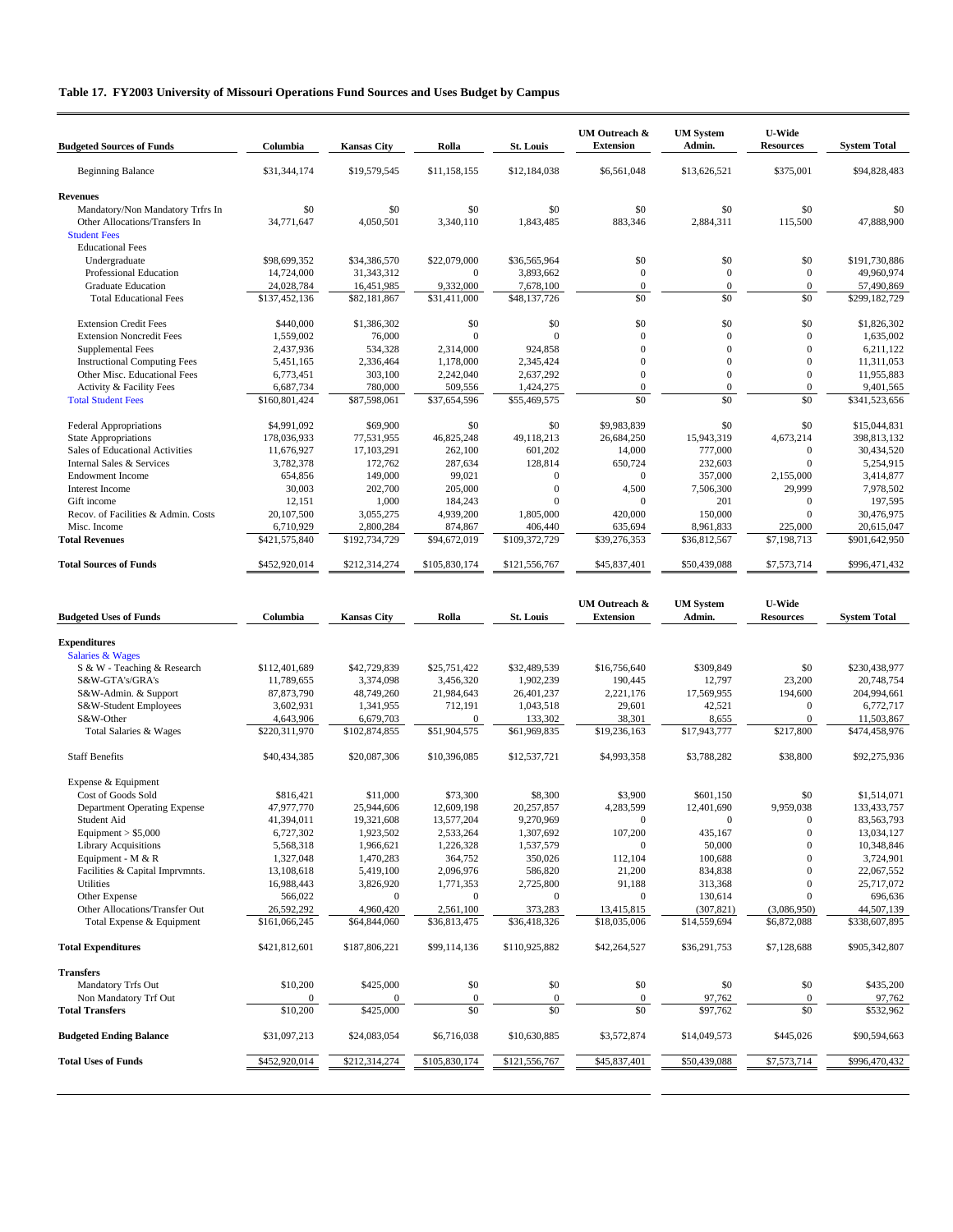### **FY 2002-2003 Other Curators' Programs Budget Summary**

The Curators receive line-itemed state appropriations from the State of Missouri for the University Hospitals & Clinics, Missouri Kidney Program, Missouri Institute of Mental Health, Alzheimer's Research, Spinal Cord Injury, Missouri Research and Education Network (MOREnet), State Historical Society of Missouri and the Missouri Bibliographic and Information User System (MOBIUS).

Table 18, on the following page, presents summary budget data from the PeopleSoft system for University of Missouri Health Care. Budgets for University Hospitals & Clinics (which includes Ellis Fischel Cancer Center), Columbia Regional Hospital, and the Missouri Rehabilitation Center are included. These activities are unrestricted current funds.

|                                  | University<br>Hospital & Clinics<br>Fund 0585 | Columbia<br>Regional<br>Hosptial<br>Fund 0440 | Missouri<br>Rehabilitation<br>Center<br>Fund 0535 | Total UM Health<br>Care |
|----------------------------------|-----------------------------------------------|-----------------------------------------------|---------------------------------------------------|-------------------------|
| <b>Beginning Balance</b>         | 146,000,000                                   | (54,000,000)                                  | 12,000,000                                        | 104,000,000             |
| <b>Revenues</b>                  |                                               |                                               |                                                   |                         |
| <b>State Appropriations</b>      | 12,780,173                                    |                                               | 9,774,410                                         | 22,554,583              |
| <b>Investment Income</b>         | 4,825,319                                     | (913, 465)                                    | 517,000                                           | 4,428,854               |
| Sales & Services                 |                                               |                                               |                                                   |                         |
| <b>Patient Revenue</b>           | 266,026,763                                   | 60,393,688                                    | 18,196,634                                        | 344,617,085             |
| Other Activities                 | 13,652,073                                    | 410,879                                       | 1,669,787                                         | 15,732,739              |
| Total Sales & Services           | 279,678,835                                   | 60,804,567                                    | 19,866,421                                        | 360,349,824             |
| Miscellaneous                    | 380,615                                       | 829,285                                       | 23,410                                            | 1,233,310               |
| <b>Total Revenues</b>            | 297,664,943                                   | 60,720,387                                    | 30,181,241                                        | 388,566,571             |
| <b>Expenditures</b>              |                                               |                                               |                                                   |                         |
| Salaries & Wages                 | 113,952,983                                   | 19,884,576                                    | 16,578,899                                        | 150,416,458             |
| <b>Staff Benefits</b>            | 23,802,786                                    | 4,070,167                                     | 4,042,831                                         | 31,915,783              |
| Expense & Equipment              |                                               |                                               |                                                   |                         |
| Cost of Goods Sold               | 331,267                                       | 332,550                                       | 64,488                                            | 728,304                 |
| Department Operation Exp         | 56,573,568                                    | 15,933,376                                    | 5,119,048                                         | 77,625,992              |
| Hospital Supplies-Medical Item   | 28,191,650                                    | 18,378,788                                    | 994,453                                           | 47,564,890              |
| Drug Supplies                    | 21,869,864                                    | 994,475                                       | 718.723                                           | 23,583,062              |
| Equipment Maintenance & Repair   | 2,734,525                                     | 1,060,471                                     | 493,424                                           | 4,288,420               |
| <b>Utilities</b>                 | 5,675,154                                     | 1,088,818                                     | 770,555                                           | 7,534,526               |
| Depreciation                     | 20,598,673                                    | 3,836,025                                     | 1,051,381                                         | 25,486,079              |
| Other                            | 11,358,433                                    | 2,909,226                                     | 8,579                                             | 14,276,238              |
| <b>Internal University Sales</b> | (4,841,633)                                   | (224, 684)                                    | (2,003)                                           | (5,068,319)             |
| Total Expense & Equipment        | 142,491,502                                   | 44,309,044                                    | 9,218,647                                         | 196,019,193             |
| <b>Total Expenditures</b>        | 280, 247, 271                                 | 68,263,786                                    | 29,840,377                                        | 378, 351, 434           |
| <b>Ending Balance</b>            | 163,417,672                                   | (61, 543, 399)                                | 12,340,864                                        | 114,215,137             |

**Table 18. Summary of the FY2003 Operating Budget for University of Missouri Health Care**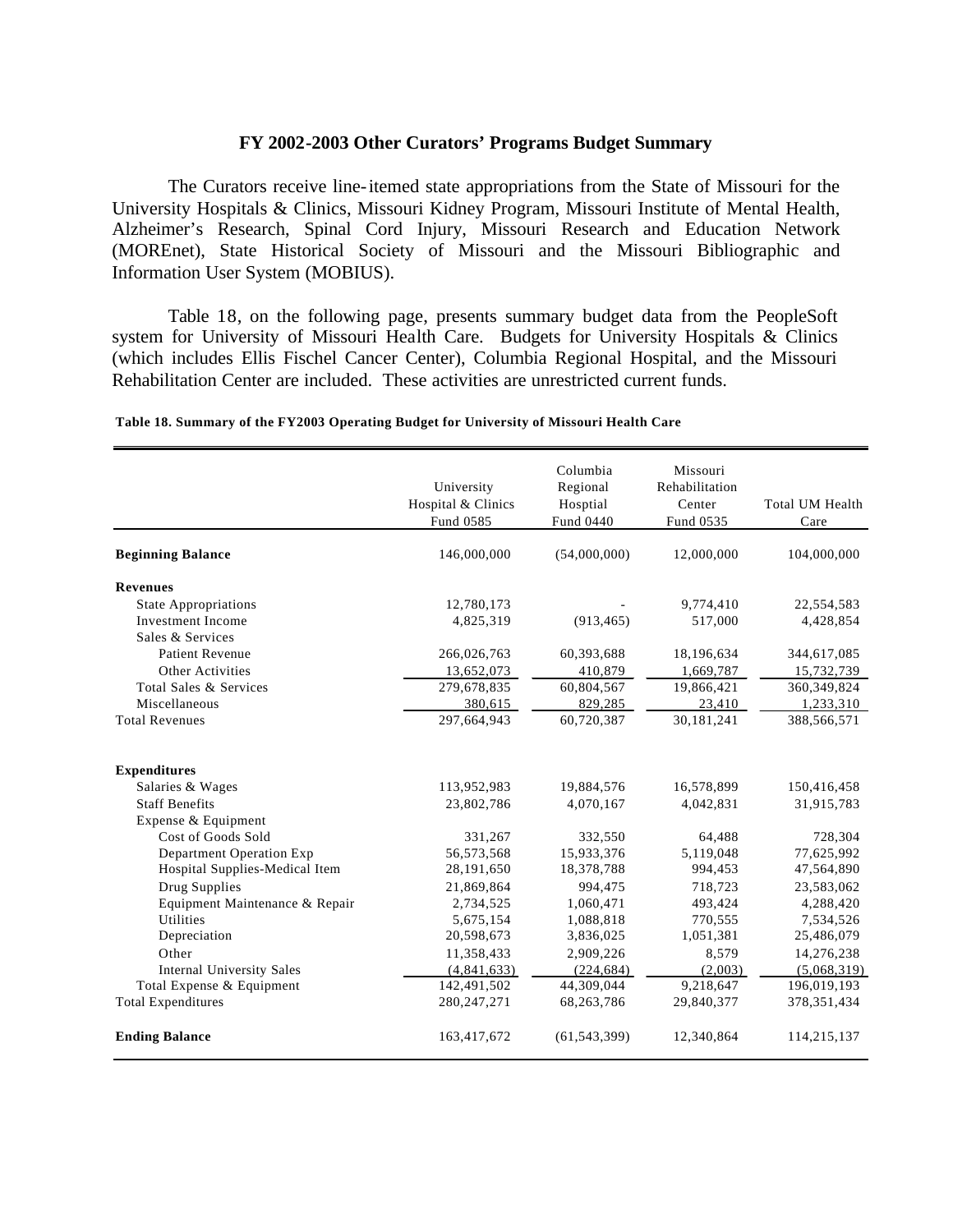Table 19 presents summary budget data for the Missouri Kidney Program, Missouri Institute of Mental Health, Alzheimer's Research and Spinal Cord Injury. These programs are recorded as restricted current funds.

|                                             | Missouri Kidney | MO Institute of |             | Spinal Cord |
|---------------------------------------------|-----------------|-----------------|-------------|-------------|
|                                             | Program         | Mental Health   | Alzheimer's | Injury      |
|                                             | Fund 2010       | Fund 2020       | Fund 2030   | Fund 2050   |
|                                             |                 |                 |             |             |
| <b>Beginning Balance</b><br><b>Revenues</b> | \$0             | \$0             | \$0         | \$0         |
| <b>State Appropriations</b>                 | \$3,896,271     | \$2,230,855     | \$264,395   | \$100,000   |
| <b>Total Revenues</b>                       | \$3,896,271     | \$2,230,855     | \$264,395   | \$100,000   |
| <b>Expenditures</b>                         |                 |                 |             |             |
| Salaries & Wages                            | \$376,421       | \$1,621,354     | \$51,725    | \$4,999     |
| <b>Staff Benefits</b>                       | 72,987          | 334,086         | 12,195      | 1,001       |
| Expense & Equipment                         | 3,446,863       | 275,415         | 200,475     | 49,000      |
| <b>Total Expenditures</b>                   | \$3,896,271     | \$2,230,855     | \$264,395   | \$55,000    |
| Transfers                                   | \$0             | \$0             | \$0         | \$45,000    |
| Total Expenditures and Transfers            | \$3,896,271     | \$2,230,855     | \$264,395   | \$100,000   |
| <b>Ending Balance</b>                       | \$0             | \$0             | \$0         | \$0         |
|                                             |                 |                 |             |             |

| Table 19.  FY 2002-2003 Operating Budget Summary for the Missouri Kidney Program, the Missouri Institute of |                                                            |  |  |
|-------------------------------------------------------------------------------------------------------------|------------------------------------------------------------|--|--|
|                                                                                                             | Mental Health, Alzheimer's Research and Spinal Cord Injury |  |  |

Table 20 is a budget summary of the activities of the Missouri Research and Education Network (MOREnet) and provides separate budgets by type of fund.

|  |  |  | Table 20. FY 2003 Operating Budget Summary for the Missouri Research and Education Network (MOREnet) |
|--|--|--|------------------------------------------------------------------------------------------------------|
|--|--|--|------------------------------------------------------------------------------------------------------|

|                                |              | Restricted              |                         |                        |                |
|--------------------------------|--------------|-------------------------|-------------------------|------------------------|----------------|
|                                |              | <b>Expendable Gifts</b> |                         |                        |                |
|                                |              | & Endowment             | <b>Restricted State</b> | FY Estimate of         |                |
|                                |              | Income                  | Appropriations          | Grants & Contracts     | Total for      |
|                                | Operations   | Fund 2000               | Fund 2040               | <b>Project Budgets</b> | <b>MOREnet</b> |
| Beginning balance              | \$4,085,829  | \$489,740               | \$0                     | \$5,212,928            | \$9,788,497    |
| <b>Revenues</b>                |              |                         |                         |                        |                |
| Other Allocations/Transfers In | \$140,999    | \$0                     | \$0                     | \$0                    | \$140,999      |
| <b>State Appropriations</b>    | 0            | $\Omega$                | 9,910,074               | $\Omega$               | 9,910,074      |
| <b>Investment Income</b>       | O            | 15,000                  | 0                       | $\Omega$               | 15,000         |
| <b>State Grants</b>            |              | 0                       | $\Omega$                | 9,016,964              | 9,016,964      |
| Other Grants & Contracts       |              |                         | $\theta$                | 5,752,235              | 5,752,235      |
| Miscellaneous Revenue          | 6.055.479    | $\Omega$                | $\Omega$                | $\Omega$               | 6,055,479      |
| <b>Total Revenues</b>          | \$6,196,478  | \$15.000                | \$9.910.074             | \$14.769.199           | \$30,890,751   |
| <b>Total Sources of Funds</b>  | \$10,282,307 | \$504,740               | \$9,910,074             | \$19,982,127           | \$40,679,248   |
| <b>Expenditures</b>            |              |                         |                         |                        |                |
| S&W-GTA's/GRA's                | \$4,794      | \$0                     | \$0                     | \$0                    | \$4,794        |
| S&W-Admin & Support            | 2,568,710    | $\Omega$                | $\Omega$                | 3,643,543              | 6,212,253      |
| S&W-Student Employees          | 20.049       | $\Omega$                | $\Omega$                | $\Omega$               | 20.049         |
| Total Salaries & Wages         | \$2,593,553  | \$0                     | \$0                     | \$3,643,543            | \$6,237,096    |
| <b>Staff Benefits</b>          | 562,649      | $\mathbf{0}$            | $\mathbf{0}$            | 983,758                | 1,546,407      |
| Expense & Equipment            |              |                         |                         |                        |                |
| Department operating expense   | 2.120.826    | 291.848                 | 9,353,873               | 9,890,350              | 21,656,897     |
| Equipment $> $5,000$           | 54.309       | 0                       | 556,201                 | $\Omega$               | 610,510        |
| Equipment - $M & R$            | 29,076       |                         | 0                       | 0                      | 29,076         |
| <b>Utilities</b>               | 19,005       |                         | 0                       | $\Omega$               | 19,005         |
| Univ. Cost Sharing             | 130.615      |                         | $\Omega$                | 313.610                | 444.225        |
| Total Expense & Equipment      | \$2.353.831  | \$291.848               | \$9.910.074             | \$10.203.960           | \$22,759,713   |
| <b>Total Expenditures</b>      | \$5,510,033  | \$291,848               | \$9,910,074             | \$14,831,261           | \$30,543,216   |
| <b>Ending Balance</b>          | \$4,772,274  | \$212,892               | \$0                     | \$5,150,866            | \$10,136,032   |
| <b>Total Uses of Funds</b>     | \$10,282,307 | \$504.740               | \$9,910,074             | \$19.982.127           | \$40,679,248   |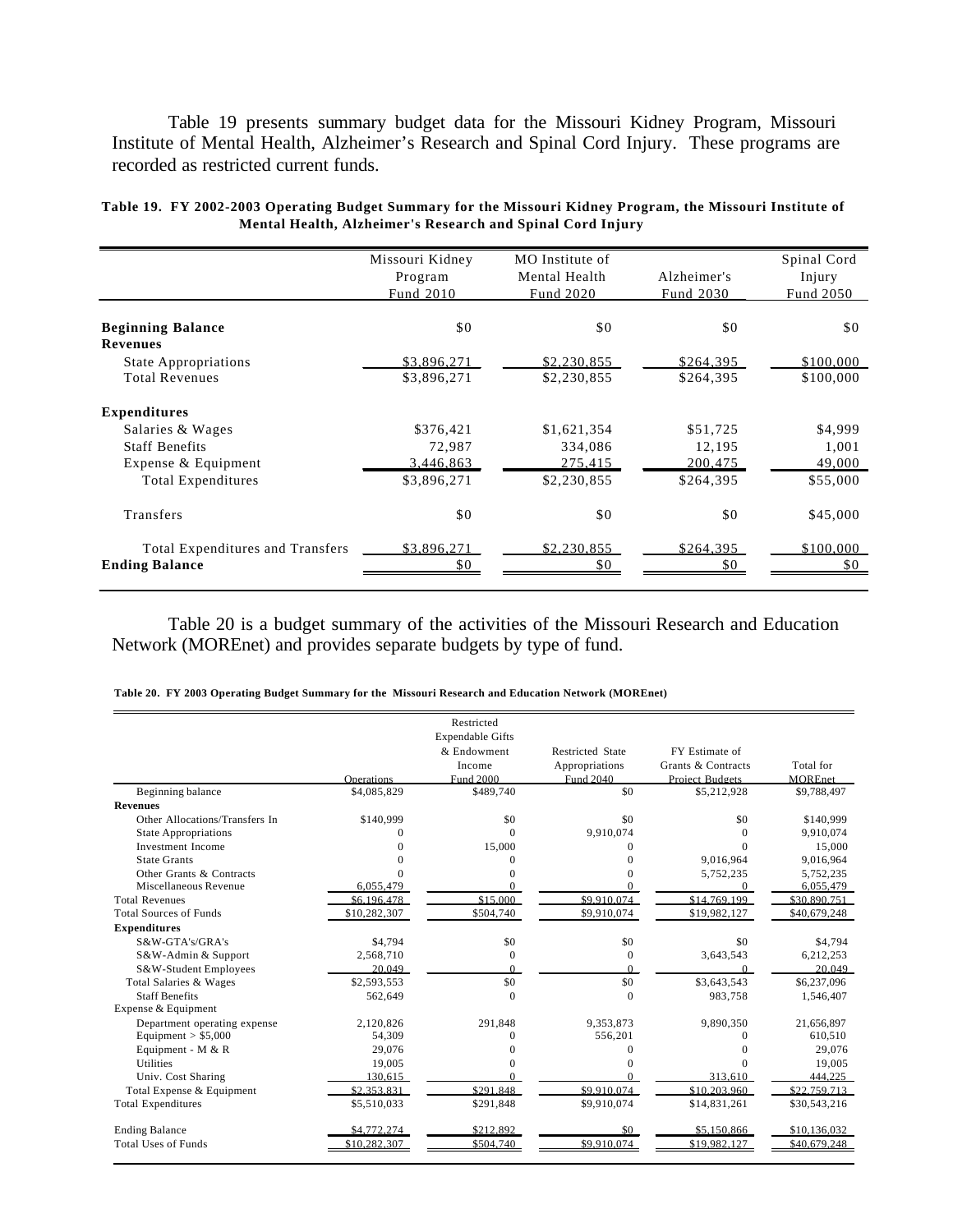Table 21 presents a budget summary for the State Historical Society of Missouri and the Missouri Bibliographic and Information User System, MOBIUS. Both of these operations are managed as agency funds.

|                                   | <b>State Historical</b><br>Society<br>Fund 6030 |    | <b>MOBIUS</b><br>Fund 6020 |
|-----------------------------------|-------------------------------------------------|----|----------------------------|
| Beginning balance                 | \$                                              | \$ | 12,730                     |
| Revenues                          |                                                 |    |                            |
| <b>State Appropriations</b>       | \$<br>894,923                                   | \$ | 630,053                    |
| Sales & Services                  | 0                                               |    | 1,006,084                  |
| Miscellaneous Revenue             | 0                                               |    | 275,046                    |
| <b>Total Revenues</b>             | \$894,923                                       |    | \$1,911,183                |
| Expenditures                      |                                                 |    |                            |
| Salaries & Wages                  | \$<br>630,866                                   | \$ | 563,615                    |
| <b>Staff Benefits</b>             | 132,000                                         |    | 123,037                    |
| Expense & Equipment               |                                                 |    |                            |
| Department Operating Expense      | 132,057                                         |    | 900,170                    |
| Equipment $>$ \$5000              | $\theta$                                        |    | 17,100                     |
| Equipment M&R                     | $\theta$                                        |    | 803,078                    |
| Facilities & Capital Improvements | $\theta$                                        |    | 7,498                      |
| Internal Sales & Services         | $\theta$                                        |    | (490, 989)                 |
| Total Expense & Equipment         | \$132,057                                       |    | \$1,236,857                |
| <b>Total Expenditures</b>         | \$894,923                                       |    | \$1,923,509                |
| <b>Ending Balance</b>             | \$0                                             |    | \$404                      |

**Table 21. FY2003 University of Missouri Agency Fund Budgets**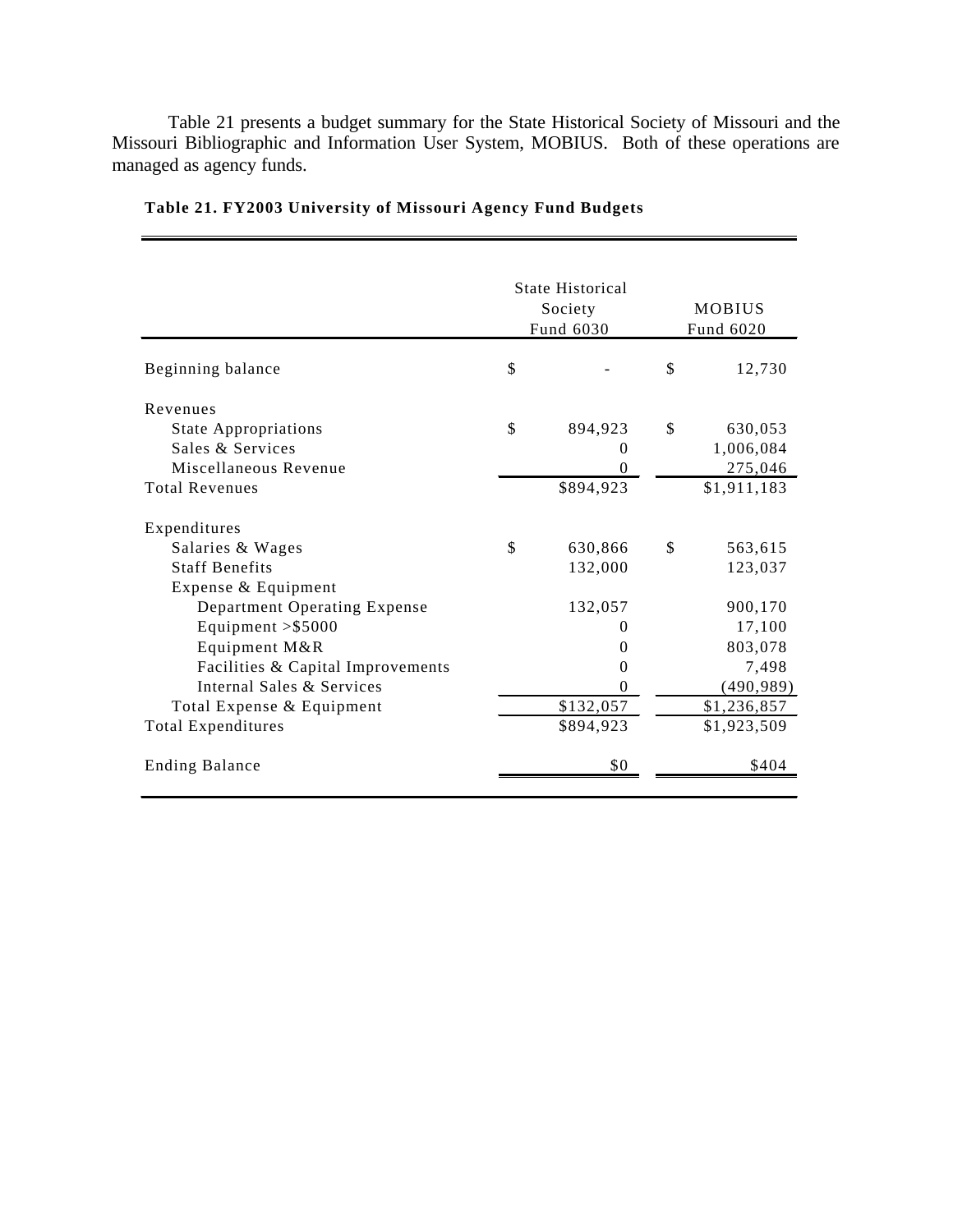## **by Administrative Unit and Major Object of Expense Table A1. FY 2003, Operations Fund, Original Expenditure Budget, University fo Missouri - Columbia**

|                                                     | Salaries & Wages        |                         | <b>Staff Benefits</b> |                    | Expense &<br>Equipment | <b>Total</b>            |
|-----------------------------------------------------|-------------------------|-------------------------|-----------------------|--------------------|------------------------|-------------------------|
|                                                     |                         |                         |                       |                    |                        |                         |
| <b>College/School/Division</b><br><b>Chancellor</b> |                         |                         |                       |                    |                        |                         |
| Chancellor                                          | \$<br>694,000           |                         |                       | \$                 | 3,338,618              | \$<br>4,032,618         |
| <b>University Affairs</b>                           |                         |                         |                       |                    |                        |                         |
| University Affairs                                  | \$<br>1,484,579         | \$                      | 12,842                | \$                 | 1,058,598              | \$<br>2,556,019         |
| <b>Intercollegiate Athletics</b>                    |                         |                         |                       |                    |                        |                         |
| Intercollegiate Athletics                           | \$<br>185,321           | \$                      | 46,093                | \$                 | 174,600                | \$<br>406,014           |
| <b>Campus Budget</b>                                |                         |                         |                       |                    |                        |                         |
| Campus Budget                                       | \$<br>152,084           | \$                      |                       | \$                 | 9,315                  | \$<br>161,399           |
| <b>Administrative Services</b>                      |                         |                         |                       |                    |                        |                         |
| <b>Administrative Services</b>                      | \$<br>272,045           | \$                      |                       | \$                 | 47,852                 | \$<br>319,897           |
| Human Resource Services                             | 772,001                 |                         |                       |                    | 149,322                | 921,323                 |
| <b>University Police</b>                            | 1,565,297               |                         |                       |                    | 233,411                | 1,798,708               |
| Show-Me State Games<br>University Club & Catering   | 21,000<br>163,633       |                         | 5,000                 |                    | 5,000<br>234           | 31,000<br>163,867       |
| <b>Business Services</b>                            | 3,987,149               |                         | 25,702                |                    | 686,015                | 4,698,866               |
| <b>Campus Facilities</b>                            | 10,454,215              |                         |                       |                    | 26,227,201             | 36,681,416              |
| Business Services-Gen. Admin.                       | 1,042,276               |                         |                       |                    | 2,118,355              | 3,160,631               |
| Information & Access Tech. Svcs.                    | 4,691,723               |                         |                       |                    | 1,516,323              | 6,208,046               |
| <b>Total Admin. services</b>                        | \$<br>22,969,339        | \$                      | 30.702                | $\mathbf{s}$       | 30,983,713             | \$<br>53,983,754        |
| <b>VC Dev and Alumni Relations</b>                  |                         |                         |                       |                    |                        |                         |
| Alumni & Development                                | \$<br>2,004,449         | \$                      |                       | \$                 | 684,717                | \$<br>2,689,166         |
| <b>Provost</b>                                      |                         |                         |                       |                    |                        |                         |
| <b>Student Affairs</b>                              | \$<br>3,438,141         | \$                      | 575,456               | \$                 | 3,077,198              | \$<br>7,090,795         |
| <b>Enrollment Management</b>                        | 3,162,597               |                         | 20,012                |                    | 1,748,914              | 4,931,523               |
| Office of Research                                  | 8,588,121               |                         | 16,308                |                    | 10,683,404             | 19,287,833              |
| Provost                                             | 14,976,711              |                         | 54,161                |                    | 29,677,658             | 44,708,530              |
| <b>Ag, Food &amp; Nat. Resources</b>                |                         |                         |                       |                    |                        |                         |
| Agriculture - College                               | 6,427,747               |                         | 23,980                |                    | 3,315,614              | 9,767,342               |
| Ag. Experiment Station                              | 12,882,506              |                         | 2,813,749             |                    | 5,569,775              | 21,266,030              |
| Total Ag, Food & Nat. Resources                     | \$<br>19,310,253        | \$                      | 2,837,729             | $\mathbf{\hat{S}}$ | 8,885,389              | \$<br>31,033,372        |
| Library                                             | \$<br>5,044,149         | \$                      | 14,600                | \$                 | 5,853,573              | \$<br>10,912,322        |
| Arts & Science                                      | 41,109,828              |                         | 69,476                |                    | 1,447,787              | 42,627,092              |
| <b>Business</b>                                     | 6,897,471               |                         | $\mathbf{1}$          |                    | 388,706                | 7,286,178               |
| Education                                           | 11,785,849              |                         | 289,276               |                    | 4,903,699              | 16,978,824              |
| Engineering                                         | 14,882,217              |                         | 353                   |                    | 4,006,458              | 18,889,028              |
| Extension                                           | 6,516,614               |                         | 1,237,046             |                    | (1,080,183)            | 6,673,477               |
| Graduate School                                     | 1,786,094               |                         | 117                   |                    | 2,462,137              | 4,248,348               |
| Human Environmental Sciences                        | 4,702,822               |                         | 80,365                |                    | 459,400                | 5,242,587               |
| Journalism<br>Law                                   | 5,075,286               |                         | 40,159<br>÷,          |                    | 843,910<br>1,194,244   | 5,959,355               |
| Medicine                                            | 5,195,441<br>20,177,499 |                         | 907,053               |                    | 4,068,998              | 6,389,685<br>25,153,550 |
| School of Health Professions                        | 4,066,291               |                         | 186,157               |                    | (611, 814)             | 3,640,634               |
| Nursing                                             | 3,958,277               |                         | 219,121               |                    | 63,544                 | 4,240,942               |
| Veterinary Medicine                                 | 11,188,962              |                         | 10,579                |                    | 2,731,799              | 13,931,340              |
| Food for the 21st Century                           | 3,007,785               |                         | 55                    |                    | 1,115,735              | 4,123,575               |
| <b>Total Provost</b>                                | \$<br>194,870,408       | \$                      | 6,558,024             | \$                 | 81,920,557             | \$<br>283,348,989       |
| <b>Campus Department</b>                            |                         |                         |                       |                    |                        |                         |
| <b>Employee Benefits or Campus Accounts</b>         | \$                      | \$                      | 34,214,776            | \$                 |                        | \$<br>34,214,776        |
| Recovery                                            |                         |                         |                       |                    | (7,052,922)            | (7,052,922)             |
| <b>Campus Departments</b>                           | (2,800,000)             |                         | (616,000)             |                    | (10, 945, 464)         | (14, 361, 464)          |
| Campus Scholarships & Fellowships                   |                         |                         |                       |                    | 23,263,800             | 23,263,800              |
| <b>Total Campus Department</b>                      | \$<br>(2,800,000)       | \$                      | 33,598,776            | $\mathbb{S}$       | 5,265,414              | \$<br>36,064,190        |
| <b>Vice Chancellor - Health Affairs</b>             |                         |                         |                       |                    |                        |                         |
| Vice Chancellor-Health Affairs                      | \$<br>751,790           | \$                      | 187,948               | \$                 | (923, 311)             | \$<br>16,427            |
| <b>Total Expenditures</b>                           | \$<br>220,311,970       | $\sqrt[6]{\frac{1}{2}}$ | 40,434,385            | -\$                | 122,512,220            | \$<br>383,258,576       |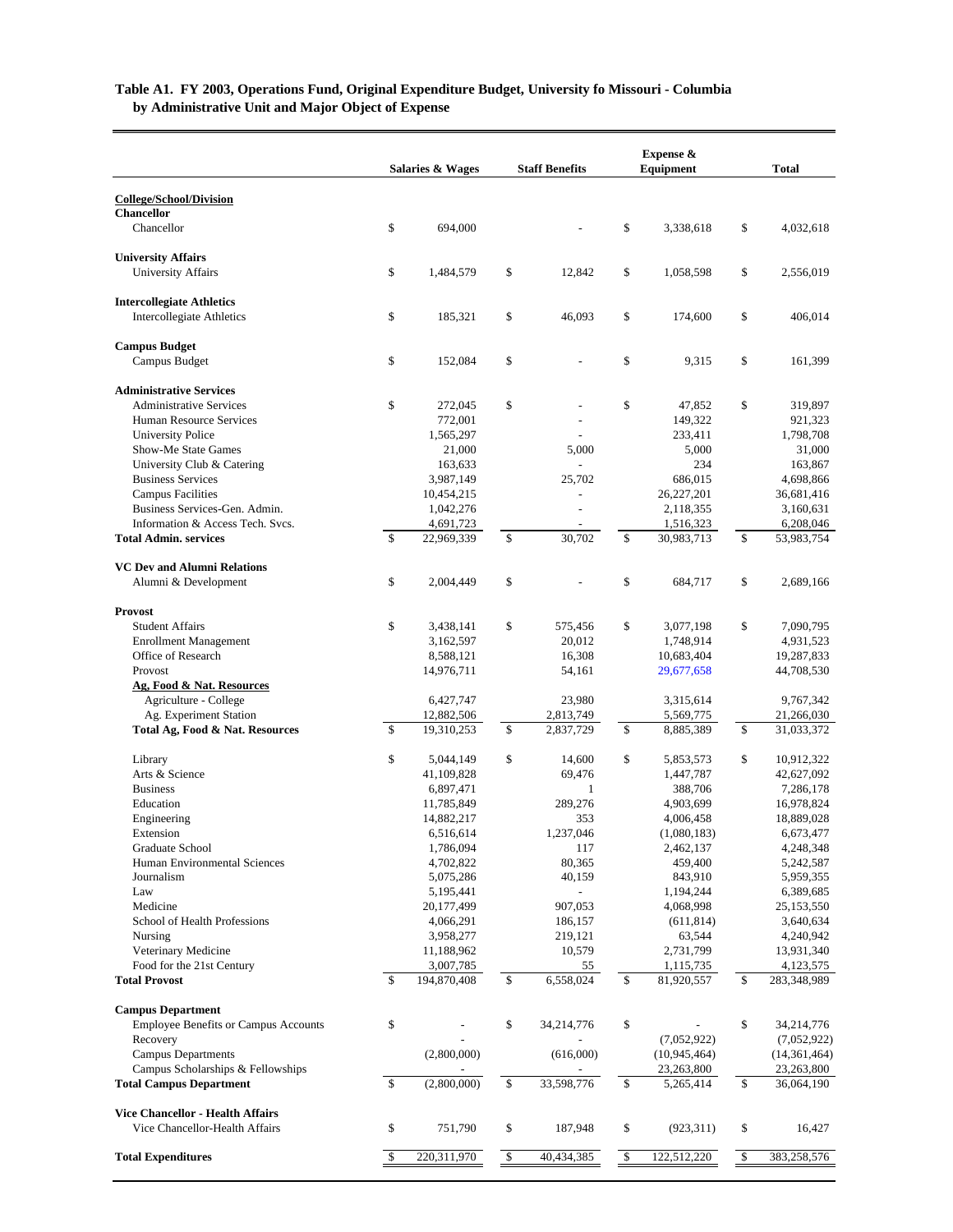# **by Administrative Unit and Major Object of Expense Table A2. FY 2003, Operations Fund, Original Expenditure Budget, University fo Missouri - Kansas City**

|                                        | <b>Staff Benefits</b><br><b>Salaries &amp; Wages</b> |             | Expense &<br>Equipment |            |                          | Total        |               |             |
|----------------------------------------|------------------------------------------------------|-------------|------------------------|------------|--------------------------|--------------|---------------|-------------|
|                                        |                                                      |             |                        |            |                          |              |               |             |
| <b>College/School/Division</b>         |                                                      |             |                        |            |                          |              |               |             |
| <b>Chancellor</b>                      |                                                      |             |                        |            |                          |              |               |             |
| Chancellor                             | \$                                                   | 460,000     | \$                     | 92,000     | \$                       | 896,298      | \$            | 1,448,298   |
| <b>Public Affairs</b>                  |                                                      | 591,446     |                        | 101,960    |                          | 243,989      |               | 937,395     |
| <b>Total Chancellor</b>                | $\mathbb{S}$                                         | 1,051,446   | $\mathbb{S}$           | 193,960    | $\mathbb{S}$             | 1,140,287    | \$            | 2,385,693   |
| <b>Intercollegiate Athletics</b>       |                                                      |             |                        |            |                          |              |               |             |
| <b>Intercollegiate Athletics</b>       | \$                                                   | 507,666     | \$                     | 91,173     | \$                       | 1,459,387    | \$            | 2,058,226   |
| <b>Vice Chancellor Student Affairs</b> |                                                      |             |                        |            |                          |              |               |             |
| Campus Scholarships & Waivers          | \$                                                   |             | \$                     |            | \$                       | 17,845,069   | \$            | 17,845,069  |
| Vice Chancellor Student Affairs        |                                                      | 5,592,144   |                        | 1,016,938  |                          | 2,215,768    |               | 8,824,850   |
| <b>Total VC Student Affairs</b>        | $\mathbb{S}$                                         | 5,592,144   | \$                     | 1,016,938  | \$                       | 20,060,837   | \$            | 26,669,919  |
|                                        |                                                      |             |                        |            |                          |              |               |             |
| <b>VC Administrative Affairs</b>       |                                                      |             |                        |            |                          |              |               |             |
| VC Administration & Finance            | \$                                                   | 7,990,278   | \$                     | 1,904,876  | \$                       | 6,814,032    | \$            | 16,709,186  |
| <b>Campus Wide</b>                     |                                                      |             |                        |            |                          |              |               |             |
| <b>Campus Accounts</b>                 | \$                                                   | 147,700     | \$                     | 250,145    | \$                       | 7,129,679    | \$            | 7,527,524   |
| <b>VC</b> Academic Affairs             |                                                      |             |                        |            |                          |              |               |             |
| School of Interdisc. Comp. & Eng.      | \$                                                   | 3,680,914   | \$                     | 552,213    | \$                       | 1,198,562    | \$            | 5,431,689   |
| <b>Information Services</b>            |                                                      | 2,945,653   |                        | 714,909    |                          | 4,035,431    |               | 7,695,993   |
| VC Academic Affairs                    |                                                      | 1,458,420   |                        | 237,005    |                          | 3,791,350    |               | 5,486,775   |
| College of Arts & Sciences             |                                                      | 11,713,566  |                        | 2,790,381  |                          | 1,092,151    |               | 15,596,098  |
| School of Biological Sciences          |                                                      | 4,583,062   |                        | 947,275    |                          | 927,733      |               | 6,458,070   |
| School of Business & Pub. Admin.       |                                                      | 4,727,069   |                        | 1,129,231  |                          | 771,260      |               | 6,627,560   |
| Computer Sci. Telecommunication        |                                                      | 7,000       |                        | 672        |                          | $\mathbf{0}$ |               | 7,672       |
| Conservatory of Music                  |                                                      | 3,524,289   |                        | 702,158    |                          | 441,966      |               | 4,668,413   |
| School of Dentistry                    |                                                      | 10,908,679  |                        | 2,105,275  |                          | 3,249,339    |               | 16,263,293  |
| School of Education                    |                                                      | 4,027,599   |                        | 916,467    |                          | 75,222       |               | 5,019,288   |
| Graduate Faculties & Research          |                                                      | 1,368,322   |                        | 282,048    |                          | 1,132,066    |               | 2,782,436   |
| School of Law                          |                                                      | 4,369,742   |                        | 787,813    |                          | 930,667      |               | 6,088,222   |
| Libraries                              |                                                      | 2,948,092   |                        | 630,095    |                          | 1,853,775    |               | 5,431,962   |
| School of Medicine                     |                                                      | 20,926,074  |                        | 2,841,059  |                          | 2,497,191    |               | 26,264,324  |
| <b>School of Nursing</b>               |                                                      | 2,464,735   |                        | 428,996    |                          | 379,268      |               | 3,272,999   |
| School of Pharmacy                     |                                                      | 3,608,313   |                        | 690,084    |                          | 321,003      |               | 4,619,400   |
| Office of Cultural Events              |                                                      | 1,183,450   |                        | 174,472    |                          | 498,367      |               | 1,856,289   |
| Continuing Educ. & Extension           |                                                      | 498,200     |                        | 151,603    |                          | 651,510      |               | 1,301,313   |
| Institute for Human Development        |                                                      | 43,500      |                        | 8,200      |                          | (120,000)    |               | (68, 300)   |
| <b>Total VC Academic Affairs</b>       | \$                                                   | 84,986,679  | \$                     | 16,089,956 | $\overline{\mathcal{S}}$ | 23,726,861   | \$            | 124,803,496 |
| <b>VC University Advancement</b>       |                                                      |             |                        |            |                          |              |               |             |
| VC for University Advancement          | \$                                                   | 2,598,942   | \$                     | 540,258    | \$                       | 288,714      | \$            | 3,427,914   |
|                                        |                                                      |             |                        |            |                          |              |               |             |
| <b>Total Expenditures</b>              | -S                                                   | 102,874,855 | \$                     | 20,087,306 | \$                       | 60,619,797   | $\mathcal{S}$ | 183,581,958 |
|                                        |                                                      |             |                        |            |                          |              |               |             |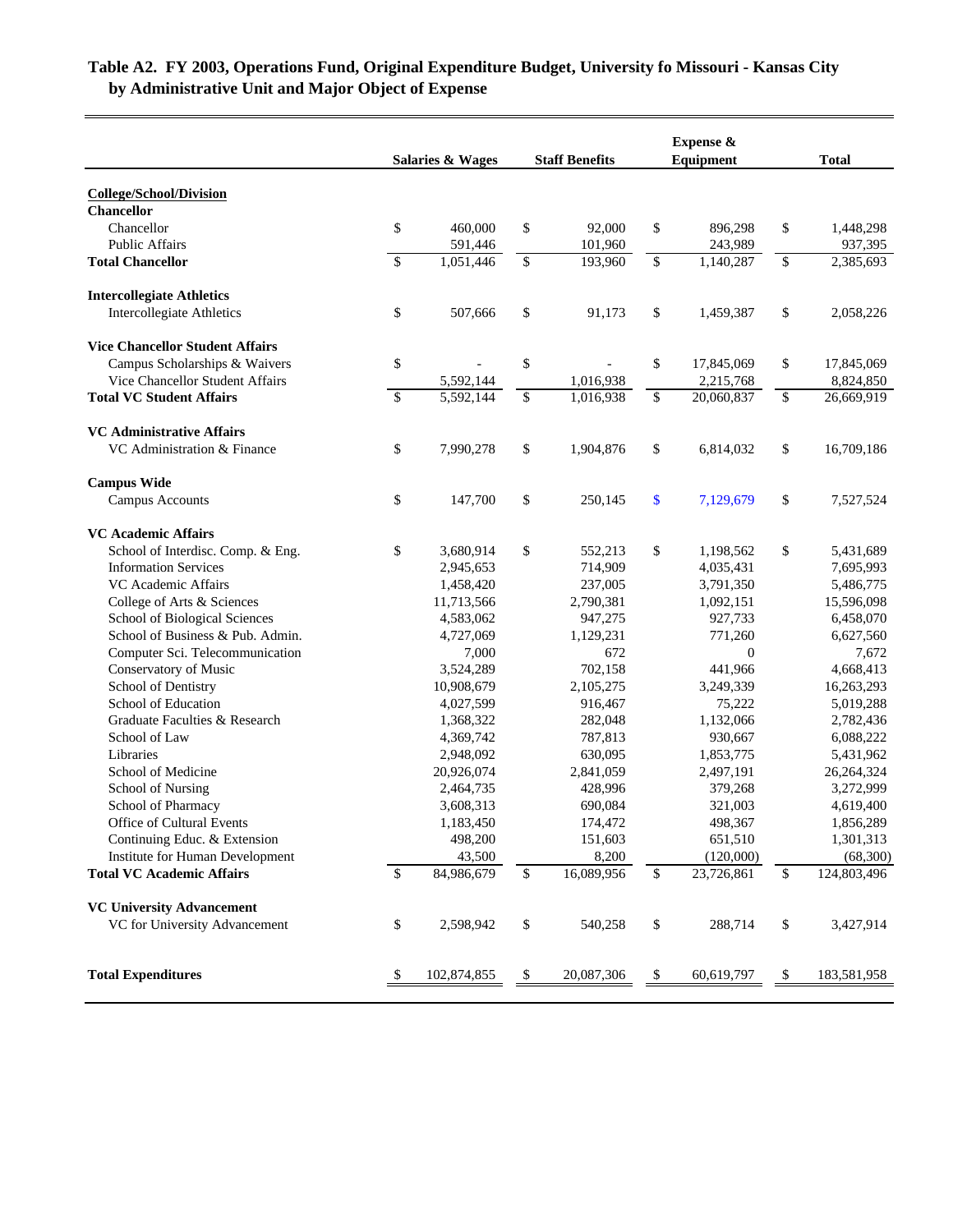# **by Administrative Unit and Major Object of Expense Table A3. FY 2003, Operations Fund, Original Expenditure Budget, University fo Missouri - Rolla**

|                                          |                             |                       | <b>Expenses &amp;</b> |              |
|------------------------------------------|-----------------------------|-----------------------|-----------------------|--------------|
|                                          | <b>Salaries &amp; Wages</b> | <b>Staff Benefits</b> | Equipment             | <b>Total</b> |
| <b>College/School/Division</b>           |                             |                       |                       |              |
| <b>Provost</b>                           |                             |                       |                       |              |
| <b>Undergraduate Studies</b>             | \$242,385                   | \$50,240              | \$249,344             | \$541,969    |
| School of Management & Info. Sys.        | 774,949                     | 149,524               | (70,043)              | \$854,430    |
| Distance & Continuing Educ.              | 215,092                     | 41,772                | (44, 482)             | \$212,382    |
| <b>Sponsored Programs</b>                | 1,816,390                   | 274,563               | 811,014               | \$2,901,967  |
| <b>Enrollment Management</b>             | 1,413,526                   | 298.664               | 701,236               | \$2,413,426  |
| College of Arts & Sciences               | 11,270,292                  | 2,233,659             | 1,348,149             | \$14,852,100 |
| School of Engineering                    | 14,695,628                  | 2,892,645             | 2,776,855             | \$20,365,128 |
| School of Mines & Metallurgy             | 4,837,101                   | 939.804               | 677.055               | \$6,453,960  |
| Provost                                  | 5,216,434                   | 1,102,011             | 5,516,143             | \$11,834,588 |
|                                          | \$40,481,796                | \$7,982,882           | \$11,965,271          | \$60,429,950 |
| <b>Chancellor</b>                        |                             |                       |                       |              |
| <b>Chancellors Office</b>                | \$458,693                   | \$93,821              | \$404,738             | \$957,252    |
| <b>Office of Administrative Services</b> |                             |                       |                       |              |
| Office of Administrative Services        | \$5,867,867                 | \$1,223,062           | \$2,796,011           | \$9,886,940  |
| <b>Office of Student Affairs</b>         |                             |                       |                       |              |
| Office of Student Affairs                | \$2,914,290                 | \$572,868             | \$2,073,609           | \$5,560,767  |
| <b>Office of Univ Advancement</b>        |                             |                       |                       |              |
| Office of University Advancement         | \$1,803,954                 | \$396,513             | \$340,903             | \$2,541,370  |
| <b>Capus Departments</b>                 |                             |                       |                       |              |
| Chancellors Campus Dept.                 | \$377,975                   | \$126,939             | \$15,605,198          | \$16,110,112 |
| <b>Total Expenditures</b>                | \$51,904,575                | \$10,396,085          | \$33,185,732          | \$95,486,392 |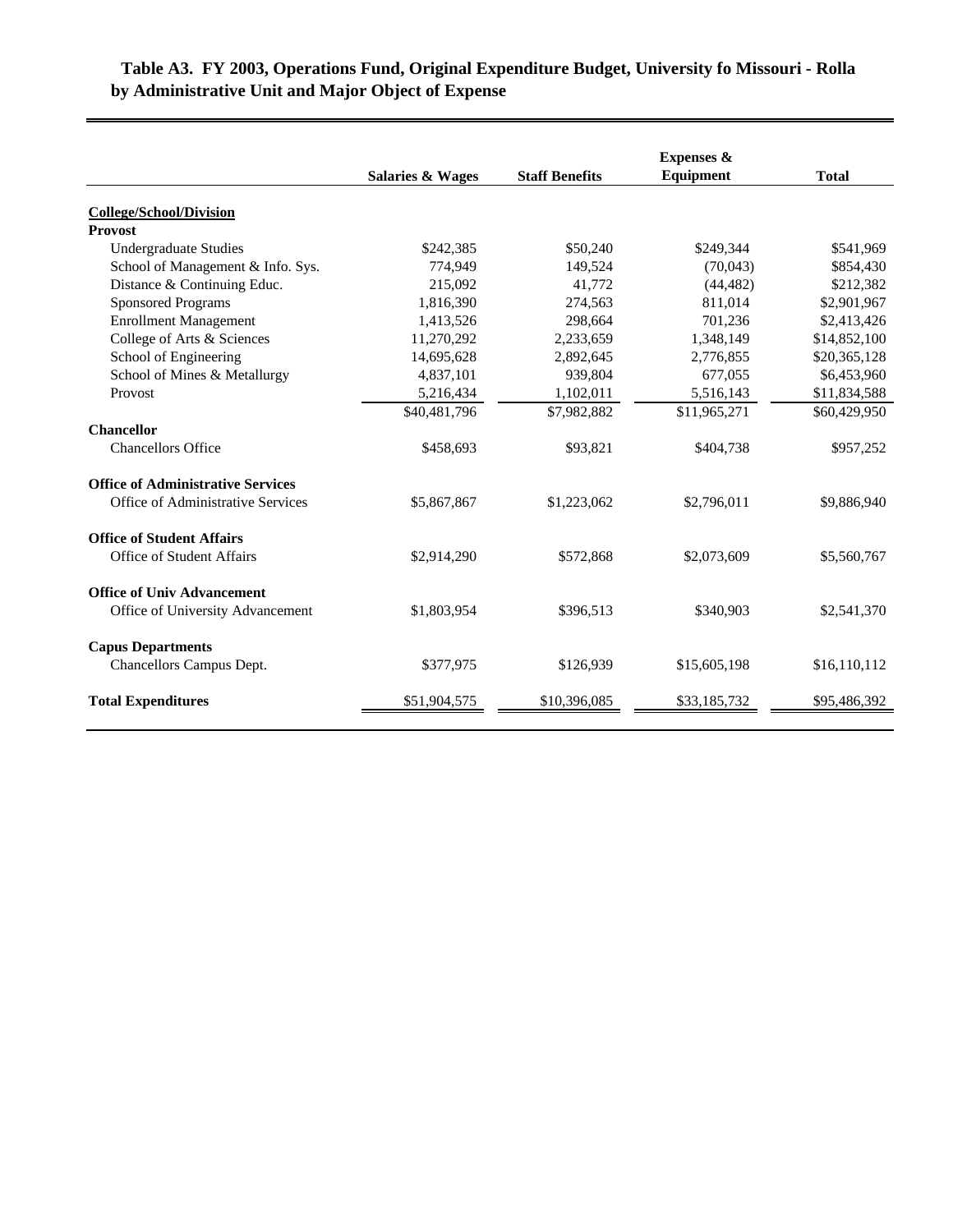### **by Administrative Unit and Major Object of Expense Table A4. FY 2003, Operations Fund, Original Expenditure Budget, University fo Missouri - St. Louis**

|                                                | Salaries & Wages | <b>Staff Benefits</b> | Expense &<br>Equipment | <b>Total</b>  |
|------------------------------------------------|------------------|-----------------------|------------------------|---------------|
| <b>College/School/Division</b>                 |                  |                       |                        |               |
| <b>VC for Academic Affairs</b>                 |                  |                       |                        |               |
| College of Fine Arts & Commun.                 | \$2,174,325      | \$403,847             | \$302,842              | \$2,881,014   |
| College of Arts & Sciences                     | 17,136,280       | 3,150,732             | 1,538,777              | 21,825,789    |
| College of Business Administration             | 5,587,361        | 1,177,273             | 401,406                | 7,166,040     |
| College of Education                           | 5,067,504        | 984,788               | 686,655                | 6,738,947     |
| <b>Evening College</b>                         | 1,733,534        | 225,980               | 58,140                 | 2,017,654     |
| Graduate School                                | 804,655          | 151,054               | 1,349,001              | 2,304,710     |
| <b>Extension Division</b>                      | 1,363,297        | 297,271               | 414,555                | 2,075,123     |
| Libraries                                      | 2,020,196        | 439,672               | 1,709,612              | 4,169,480     |
| School of Optometry                            | 3,617,500        | 708,500               | 2,946,263              | 7,272,263     |
| VC Academic Affairs                            | 1,242,983        | 269,459               | 79,494                 | 1,591,935     |
| Barnes Col. of Nurs. & Hlth. Studies           | 2,600,970        | 449,002               | 894,984                | 3,944,956     |
| <b>Honors College</b>                          | 410,341          | 98,370                | 74,556                 | 583,267       |
| Center for International Studies               | 692,990          | 150,131               | 223,764                | 1,066,885     |
| Center for Academic Development                | 516,623          | 95,888                | 93,900                 | 706,411       |
| Public Policy Research Centers                 | 494,300          | 91,400                | 59,387                 | 645,087       |
| Center for the Humanities                      | 48,755           | 10,425                | 15,500                 | 74,680        |
| <b>Total VC for Academic Affairs</b>           | \$45,511,614     | \$8,703,792           | \$10,848,835           | \$65,064,241  |
| <b>VC</b> Research                             |                  |                       |                        |               |
| <b>VC</b> Research                             | \$441,015        | \$101,199             | \$813,747              | \$1,355,961   |
| <b>Chancellor</b>                              |                  |                       |                        |               |
| <b>Chancellor-Special Units</b>                | \$1,037,421      | \$214,210             | \$154,421              | \$1,406,052   |
| Chancellor                                     | 592,665          | 125,964               | 89,757                 | 808,386       |
| UMSL/Washington Univ. Engineering              | 93,658           | 17,270                | 1,761,822              | 1,872,750     |
| <b>Total Chancellor</b>                        | \$1,723,744      | \$357,444             | \$2,006,000            | \$4,087,188   |
| <b>Vice Chancellor Administrative</b>          |                  |                       |                        |               |
| VC Administrative Services                     | \$1,364,459      | \$329,556             | \$591,050              | \$2,285,065   |
| ASC Financial & Comp. Support                  | 186,144          | 40,635                | 39,775                 | 266,554       |
| <b>Facilities Services</b>                     | 2,621,560        | 572,287               | 4,316,422              | 7,510,269     |
| <b>Institutional Safety</b>                    | 854,746          | 186,591               | 624,770                | 1,666,107     |
| <b>Human Resources</b>                         | 475,442          | 103,789               | 45,725                 | 624,956       |
| <b>Facilities Planning</b>                     | $\mathbf{0}$     | $\mathbf{0}$          | 197,000                | 197,000       |
| <b>Total Vice Chancellor Administrative</b>    | \$5,502,351      | \$1,232,858           | \$5,814,742            | \$12,549,951  |
| <b>VC for Stdent Affairs</b>                   |                  |                       |                        |               |
| <b>Enrollment Services</b>                     | \$1,142,600      | \$360,650             | \$5,528,809            | \$7,032,059   |
| <b>VC Student Affairs</b>                      | 1,118,626        | 242,384               | 1,865,972              | 3,226,982     |
| <b>Total VC for Stdent Affairs</b>             | \$2,261,226      | \$603,034             | \$7,394,781            | \$10,259,041  |
| <b>VC for University Relations</b>             |                  |                       |                        |               |
| <b>VC University Relations</b>                 | \$1,362,285      | \$271,766             | \$1,578,018            | \$3,212,069   |
| <b>Budget Development &amp; Planning</b>       |                  |                       |                        |               |
| Budget Development & Planning                  | \$874,326        | \$504,381             | \$2,143,092            | \$3,521,799   |
| VC for Managerial & Tech Svcs                  |                  |                       |                        |               |
| Information Technology Svcs.                   | \$3,332,382      | \$598,761             | \$3,726,917            | \$7,658,060   |
| VC for Managerial & Technolog.                 | 409,322          | 89,355                | 119,686                | 618,363       |
| Finance                                        | 551,570          | 75,131                | 207                    | 626,908       |
| <b>Total VC for Managerial &amp; Tech Svcs</b> | \$4,293,274      | \$763,247             | \$3,846,810            | \$8,903,331   |
| <b>Total Expenditures</b>                      | \$61,969,835     |                       | \$34,446,025           | \$108,953,583 |
|                                                |                  | \$12,537,721          |                        |               |
| *Columns may not add due to rounding.          |                  |                       |                        |               |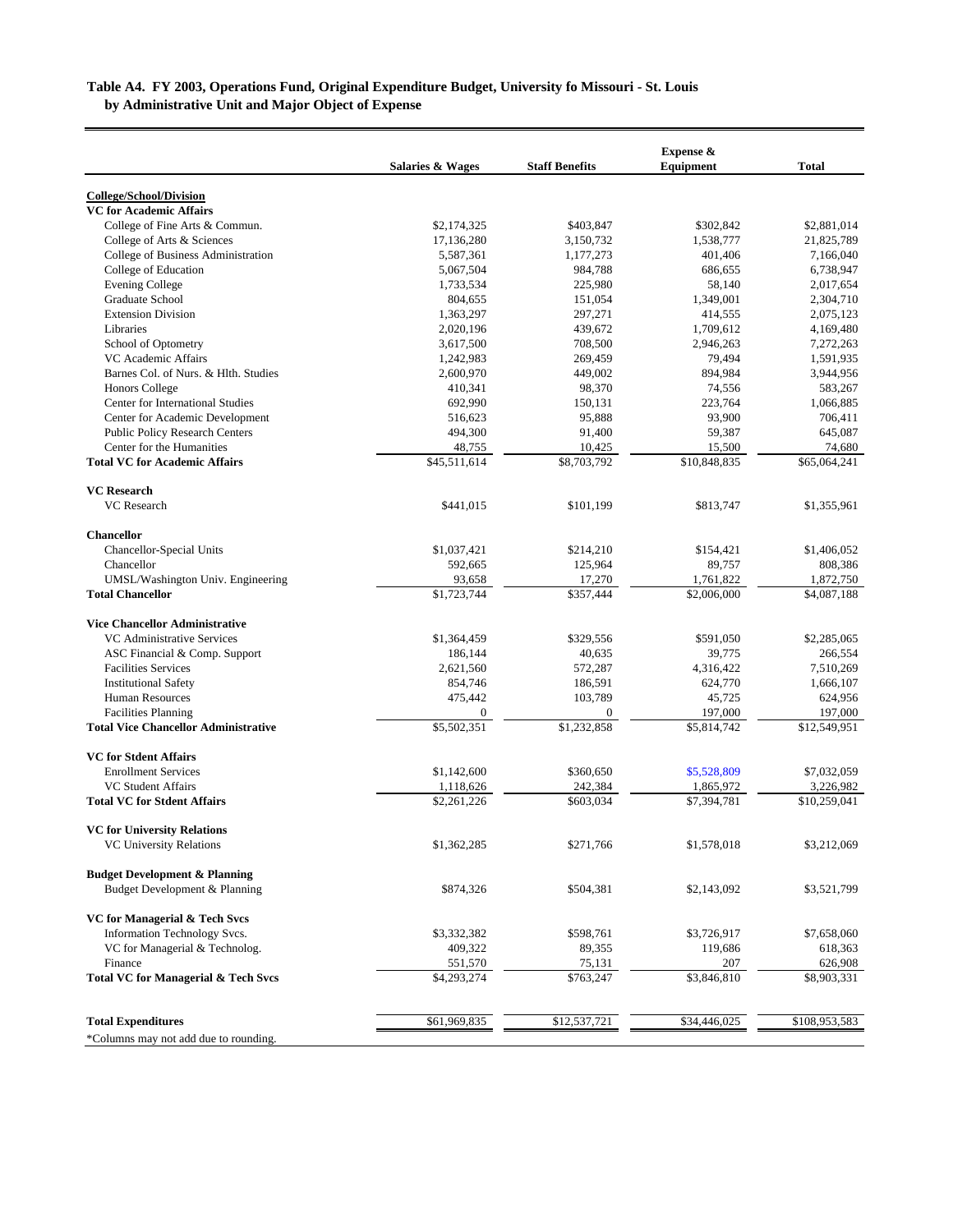#### **Table A5.**

### **FY2003, Operations Fund, Original Expenditure Budget, University of Missouri - University Outreach & Extension**

**by Administrative Unit and Major Object of Expense**

|                                           | <b>Salaries &amp; Wages</b> | <b>Staff Benefits</b> | <b>Expense &amp;</b><br>Equipment | Total        |
|-------------------------------------------|-----------------------------|-----------------------|-----------------------------------|--------------|
|                                           |                             |                       |                                   |              |
| <b>College/School/Division</b>            |                             |                       |                                   |              |
| VP for Outreach & Extension               |                             |                       |                                   |              |
| Agriculture & Natural Resources           | \$5,481,078                 | \$1,419,814           | \$1,758,028                       | \$8,658,920  |
| Business & Industry                       | 181.600                     | 42,070                | (19,358)                          | 204,312      |
| Human Environmental Sciences              | 3,824,863                   | 1,004,390             | 300,176                           | 5,129,429    |
| Youth                                     | 2,581,770                   | 655,769               | $\Omega$                          | 3,237,539    |
| <b>Community Development</b>              | 1.915.745                   | 486,599               | 13,500                            | 2,415,844    |
| <b>Outreach Development Fund</b>          | 856.232                     | 225,389               | 2.334.500                         | 3.416.121    |
| Administration                            | 1,577,606                   | 400.713               | 83.344                            | 2,061,663    |
| Program Support                           | 2,817,269                   | 758,614               | 12,030,746                        | 15,606,629   |
| <b>Total Expenditures &amp; Transfers</b> | \$19,236,163                | \$4,993,358           | \$16,500,936                      | \$40,730,457 |

#### **Table A6.**

#### **FY2003, Operations Fund, Original Expenditure Budget, University of Missouri - System Administration by Administrative Unit and Major Object of Expense**

|                                           |                             | Expense &             |               |               |  |  |  |
|-------------------------------------------|-----------------------------|-----------------------|---------------|---------------|--|--|--|
|                                           | <b>Salaries &amp; Wages</b> | <b>Staff Benefits</b> | Equipment     | <b>Total</b>  |  |  |  |
| <b>College/School/Division</b>            |                             |                       |               |               |  |  |  |
| VP Finance & Administration               |                             |                       |               |               |  |  |  |
| VP Finance & Administration               | \$283,150                   | \$49,870              | \$92,280      | \$425,300     |  |  |  |
| <b>Internal Auditing</b>                  | $\Omega$                    | $\Omega$              | 952,451       | 952,451       |  |  |  |
| Controller                                | 1,059,801                   | 227,135               | 422.590       | 1,709,526     |  |  |  |
| Economic Development                      | 174,000                     | 33,700                | 1,869,000     | 2,076,700     |  |  |  |
| Planning & Budget                         | 663,390                     | 142,178               | 47,662        | 853,230       |  |  |  |
| <b>Management Services</b>                | 3,259,882                   | 665,448               | 1,829,726     | 5,755,056     |  |  |  |
| <b>Treasurer's Office</b>                 | 489,792                     | 107,325               | 138,553       | 735,670       |  |  |  |
| Total VP Finance & Admin                  | \$5,930,015                 | \$1,225,656           | \$5,352,262   | \$12,507,933  |  |  |  |
| <b>Campus Wide Departments</b>            |                             |                       |               |               |  |  |  |
| <b>Campus Wide Departments</b>            | \$24,045                    | \$11,718              | (\$1,426,566) | (\$1,390,803) |  |  |  |
| <b>General Counsel</b>                    |                             |                       |               |               |  |  |  |
| <b>General Counsel</b>                    | \$912,445                   | \$198,750             | (\$14,594)    | \$1,096,601   |  |  |  |
| <b>VP Academic Affairs</b>                |                             |                       |               |               |  |  |  |
| <b>Academic Affairs</b>                   | \$1,395,877                 | \$263,722             | \$1,135,387   | \$2,794,986   |  |  |  |
| <b>President</b>                          |                             |                       |               |               |  |  |  |
| President                                 | \$1,344,859                 | \$283,661             | \$337,843     | \$1,966,363   |  |  |  |
| <b>Board of Curators</b>                  |                             |                       |               |               |  |  |  |
| <b>Board of Curators</b>                  | \$136,251                   | \$29,742              | \$167,066     | \$333,059     |  |  |  |
| <b>Human Resources</b>                    |                             |                       |               |               |  |  |  |
| Human Resources                           | \$981,630                   | \$207,401             | \$639,734     | \$1,828,765   |  |  |  |
| <b>Information Systems</b>                |                             |                       |               |               |  |  |  |
| <b>Information Systems</b>                | \$7,218,655                 | \$1,567,632           | \$5,276,976   | \$14,063,263  |  |  |  |
| <b>Total Expenditures &amp; Transfers</b> | \$17,943,777                | \$3,788,282           | \$11,468,108  | \$33,200,167  |  |  |  |
|                                           |                             |                       |               |               |  |  |  |

#### **Table A7.**

**FY2003, Operations Fund, Original Expenditure Budget, University of Missouri - University Wide Resources by Administrative Unit and Major Object of Expense**

|                                                                      | <b>Salaries &amp; Wages</b> | <b>Staff Benefits</b> | Expense &<br>Equipment | <b>Total</b> |
|----------------------------------------------------------------------|-----------------------------|-----------------------|------------------------|--------------|
| <b>College/School/Division</b>                                       |                             |                       |                        |              |
| <b>University Wide Resources</b><br><b>University Wide Resources</b> | \$217,800                   | \$38,800              | \$6,731,260            | \$6,987,860  |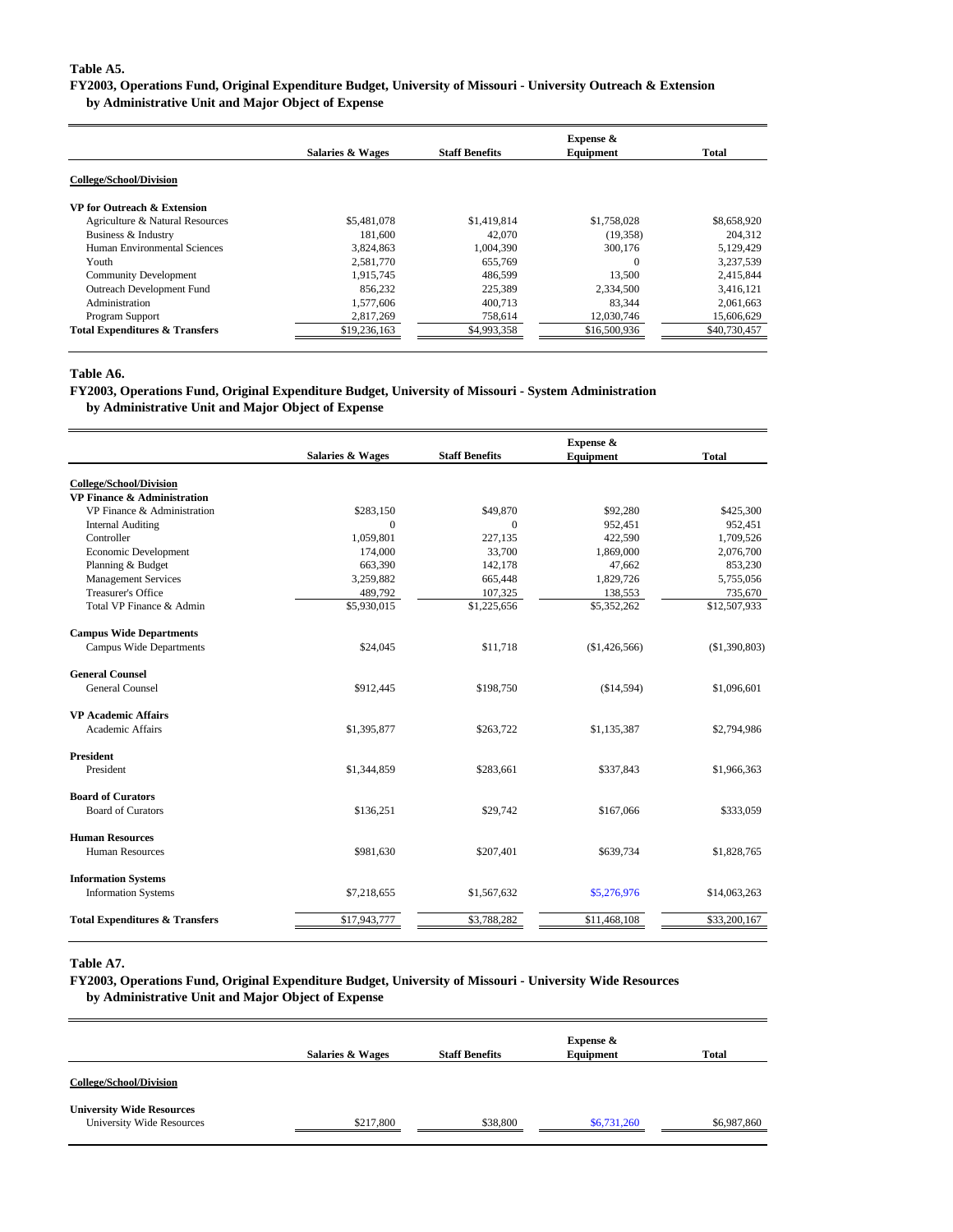### **Table A8. FY2003 Operations Fund Budgeted Expenditures by Program by Major Object of Expense, University of Missouri, Consolidated**

|                                                                | Salaries                   | <b>Staff Benefits</b>    | Expense $&$<br>Equipment   | Capital<br>Expenditures  | <b>TOTAL</b>                 |
|----------------------------------------------------------------|----------------------------|--------------------------|----------------------------|--------------------------|------------------------------|
|                                                                |                            |                          |                            |                          |                              |
| <b>INSTRUCTION</b><br>General Academic Instruction             | \$252,537,299              | \$46,509,675             | \$38,069,391               | \$7,235,727              | \$344,352,091                |
| <b>Community Education</b>                                     | 629,848                    | 108,043                  | 2,717,339                  | 125,234                  | 3,580,464                    |
| Off Campus Instruction                                         | 418,052                    | 91,261                   | 568,393                    | 2,501                    | 1,080,207                    |
| <b>TOTAL INSTRUCTION</b>                                       | \$253,585,199              | \$46,708,979             | \$41,355,123               | \$7,363,462              | \$349,012,763                |
| <b>RESEARCH</b>                                                |                            |                          |                            |                          |                              |
| Institutes & Research Centers                                  | \$18,386,756               | \$3,162,711              | \$4,329,648                | \$5,063,213              | \$30,942,328                 |
| <b>Individual or Project Research</b><br><b>TOTAL RESEARCH</b> | 18,846,086<br>\$37,232,842 | 3,343,140<br>\$6,505,851 | 20,892,003<br>\$25,221,652 | 4,024,474<br>\$9,087,687 | 47, 105, 704<br>\$78,048,032 |
|                                                                |                            |                          |                            |                          |                              |
| <b>PUBLIC SERVICE</b><br><b>Community Services</b>             | \$11,377,911               | \$2,466,352              | \$7,398,112                | \$235,301                | \$21,477,675                 |
| <b>Cooperative Extension Services</b>                          | 23,939,324                 | 6,107,209                | 10,668,247                 | 160,250                  | 40,875,030                   |
| <b>TOTAL PUBLIC SERVICE</b>                                    | \$35,317,235               | \$8,573,561              | \$18,066,359               | \$395,551                | \$62,352,705                 |
| <b>ACADEMIC SUPPORT</b>                                        |                            |                          |                            |                          |                              |
| Libraries                                                      | \$13,120,746               | \$1,593,079              | \$14,740,794               | \$448,303                | \$29,902,922                 |
| Museum & Galleries                                             | 434,105                    | 9,553                    | 40,259                     | 16,101                   | 500,018                      |
| <b>Education Media Services</b>                                | 2,419,922                  | 286,321                  | 1,408,073                  | 62,719                   | 4,177,035                    |
| <b>Ancilliary Support</b>                                      | 12,528,833                 | 1,272,986                | 12,724,002                 | 455,929                  | 26,981,750                   |
| Acad Admin & Personnel Develop                                 | 24,723,983                 | 6,661,653                | 8,988,466                  | 147,759                  | 40,521,861                   |
| <b>TOTAL ACADEMIC SUPPORT</b>                                  | \$53,227,589               | \$9,823,592              | \$37,901,594               | \$1,130,811              | \$102,083,585                |
| <b>STUDENT SERVICES</b>                                        |                            |                          |                            |                          |                              |
| <b>Student Services Admin</b>                                  | \$4,550,888                | \$1,494,942              | \$1,720,799                | \$129,828                | \$7,896,457                  |
| Social & Cultural Development                                  | 5,212,247                  | 837,155                  | 7,094,912                  | 392,802                  | 13,537,116                   |
| Counseling & Career Guidance<br>Financial Aid Administration   | 3,766,330<br>2,656,590     | 623,247<br>348,057       | 320,740<br>1,070,637       | 28,111<br>5,010          | 4,738,429                    |
| <b>Student Health Services</b>                                 | 2,629,527                  | 566,591                  | 1,385,354                  | 8,001                    | 4,080,294<br>4,589,473       |
| Intercollegiate Athletics                                      | 1,110,686                  | 219,666                  | 3,365,535                  | 27,500                   | 4,723,387                    |
| Student Admission & Records                                    | 6,308,777                  | 926,013                  | 3,696,349                  | 63,119                   | 10,994,258                   |
| <b>TOTAL STUDENT SVCS</b>                                      | \$26,235,045               | \$5,015,671              | \$18,654,325               | \$654,371                | \$50,559,414                 |
| <b>INSTITUTIONAL SUPPORT</b>                                   |                            |                          |                            |                          |                              |
| <b>Executive Management</b>                                    | \$8,038,104                | \$1,050,781              | $(\$8,246,412)$            | \$60,687                 | \$903,160                    |
| <b>Fiscal Operations</b>                                       | 5,749,500                  | 726,716                  | 2,197,724                  | 64,000                   | 8,737,940                    |
| Gen Administrative Services                                    | 20,180,877                 | 7,042,145                | (5,717,365)                | 903,022                  | 22,408,679                   |
| Public Relations & Development                                 | 11,051,609                 | 1,472,878                | 6,852,878                  | 571,129                  | 19,948,494                   |
| <b>TOTAL INSTUITIONAL SUPPORT</b>                              | \$45,020,090               | \$10,292,520             | $(\$4,913,175)$            | \$1,598,838              | \$51,998,273                 |
| <b>OPERATIONS &amp; MAINTENANCE OF PLANT</b>                   |                            |                          |                            |                          |                              |
| Physical Plant Administration                                  | \$3,005,982                | \$2,702,267              | \$127,114                  | \$90,453                 | \$5,925,816                  |
| <b>Building Maintenance</b>                                    | 6,853,530                  | 681,362                  | 1,498,491                  | 12,288,853               | 21.322.236                   |
| <b>Custodial Services</b><br>Landscape & Grounds Maintenance   | 8,863,589<br>1,247,006     | 1,297,784<br>92,735      | 713,102<br>484,735         | 106,103<br>177,340       | 10,980,578<br>2,001,816      |
| Fuel & Utility Purchases                                       | $\boldsymbol{0}$           | 0                        | 9,100,565                  | 0                        | 9,100,565                    |
| Architecture/Engineering                                       | 99,578                     | 21,740                   | 216,314                    | $\boldsymbol{0}$         | 337,632                      |
| Fuel & Utility Generated                                       | 2,662,116                  | 369,984                  | 17,196,237                 | 95,125                   | 20,323,462                   |
| <b>Building Repairs</b>                                        | 869,846                    | 189,889                  | 2,679,785                  | 1,825,567                | 5,565,087                    |
| <b>Equipment Repairs</b>                                       | $\bf{0}$                   | 0                        | 50,001                     | 250,001                  | 300,002                      |
| TOTAL OPERATION & MAINTENANCE-PLANT                            | \$23,601,647               | \$5,355,761              | \$32,066,344               | \$14,833,442             | \$75,857,194                 |
| <b>SCHOLARSHIPS</b>                                            |                            |                          |                            |                          |                              |
| Scholarships                                                   | \$43,218                   | \$1                      | \$55,434,511               | \$0                      | \$55,477,730                 |
| Fellowships                                                    | 196,110                    | 1                        | 26,613,183                 | $\overline{\mathbf{c}}$  | 26,809,296                   |
| <b>TOTAL SCHOLARSHIPS</b>                                      | \$239,328                  | \$2                      | \$82,047,694               | $\$2$                    | \$82,287,026                 |
| <b>TOTAL GENERAL OPERATING EXPENDITURES</b>                    | \$474,458,976              | \$92,275,936             | \$250,399,915              | \$35,064,164             | \$852,198,992                |
| <b>TRANSFERS</b>                                               |                            |                          |                            |                          |                              |
| <b>Mandatory Transfers</b>                                     | \$0                        | \$0                      | \$435,200                  | \$0                      | \$435,200                    |
| Non-Mandatory Transfers                                        | $\boldsymbol{0}$           | $\boldsymbol{0}$         | 97,762                     | $\boldsymbol{0}$         | 97,762                       |
| <b>TOTAL TRANSFERS</b>                                         | \$0                        | \$0                      | \$532,962                  | \$0                      | \$532,962                    |
| <b>TOTAL GO EXPENDTUES &amp; TRANSFERS</b>                     | \$474,458,976              | \$92,275,936             | \$250,932,877              | \$35,064,164             | \$852,731,954                |
| *Columns may not add due to rounding.                          |                            |                          |                            |                          |                              |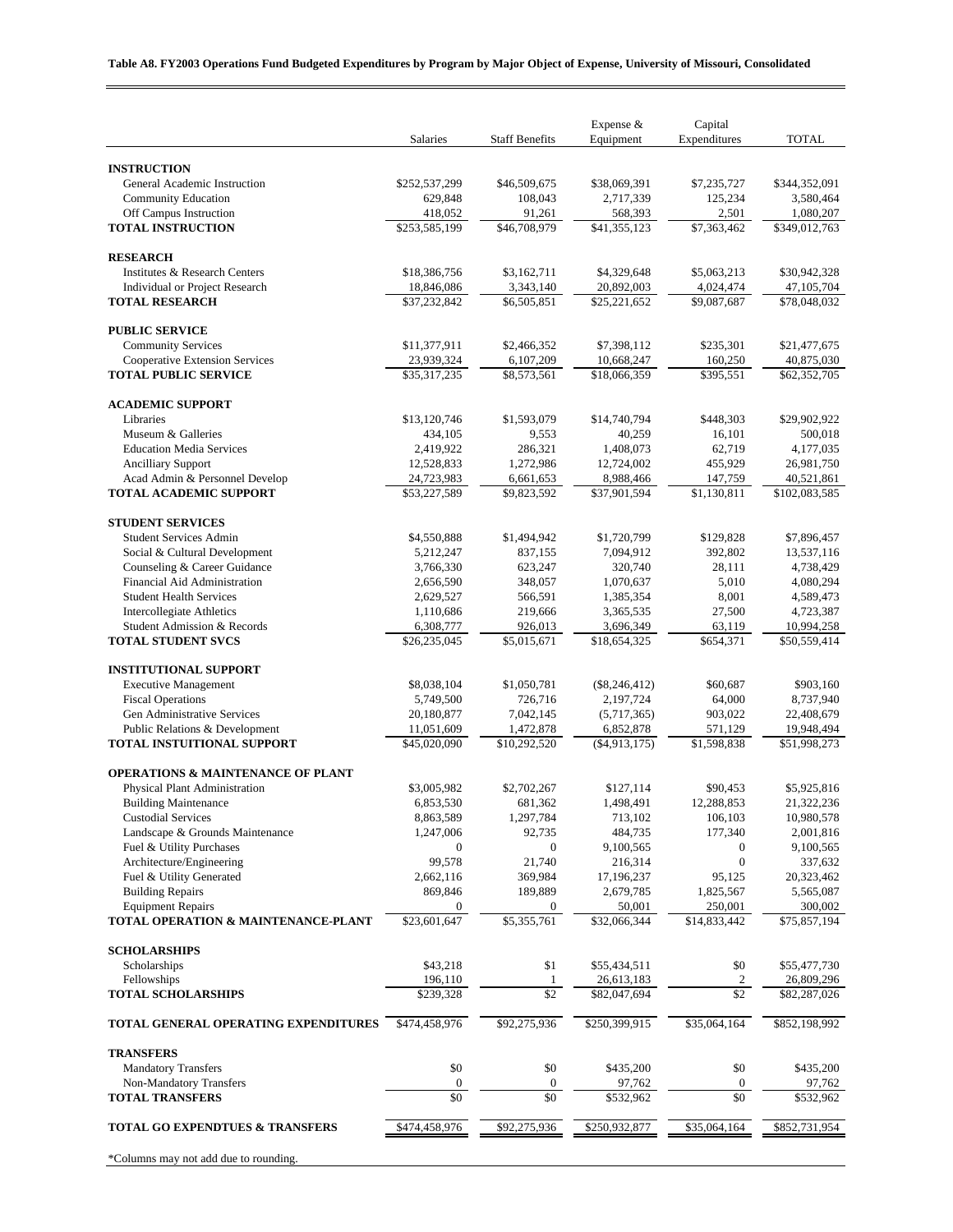|                                                                 | Salaries                   | <b>Staff Benefits</b>              | Expense &<br>Equipment    | Capital<br>Expenditures     | <b>TOTAL</b>               |
|-----------------------------------------------------------------|----------------------------|------------------------------------|---------------------------|-----------------------------|----------------------------|
|                                                                 |                            |                                    |                           |                             |                            |
| <b>INSTRUCTION</b>                                              |                            |                                    |                           |                             |                            |
| General Academic Instruction<br><b>Community Education</b>      | \$114,765,309<br>386,047   | \$20,492,101<br>12,846             | \$17,128,166<br>2,410,819 | \$5,355,459<br>35,033       | \$157,741,035<br>2,844,745 |
| Off Campus Instruction                                          | $\mathbf{0}$               | $\boldsymbol{0}$                   | 316,567                   | 0                           | 316,567                    |
| <b>TOTAL INSTRUCTION</b>                                        | \$115,151,356              | \$20,504,947                       | \$19,855,552              | \$5,390,492                 | \$160,902,347              |
| <b>RESEARCH</b>                                                 |                            |                                    |                           |                             |                            |
| Institutes & Research Centers                                   | \$15,664,640               | \$2,717,143                        | \$3,898,632               | \$4,931,180                 | \$27,211,595               |
| Individual or Project Research                                  | 14,959,430                 | 2,662,153                          | 11,126,017                | 2,095,219                   | 30,842,819                 |
| <b>TOTAL RESEARCH</b>                                           | \$30,624,070               | \$5,379,296                        | \$15,024,649              | \$7,026,399                 | \$58,054,414               |
| <b>PUBLIC SERVICE</b>                                           |                            |                                    |                           |                             |                            |
| <b>Community Services</b>                                       | \$5,737,293                | \$1,256,589                        | \$4,480,233               | \$153,992                   | \$11,628,107               |
| Cooperative Extension Services                                  | 4,552,480                  | 1,090,022                          | (5,717,735)               | 31,850                      | (43, 383)                  |
| <b>TOTAL PUBLIC SERVICE</b>                                     | \$10,289,773               | \$2,346,611                        | (\$1,237,502)             | \$185,842                   | \$11,584,724               |
| <b>ACADEMIC SUPPORT</b>                                         |                            |                                    |                           |                             |                            |
| Libraries                                                       | \$5,723,969                | \$23,009                           | \$5,985,075               | \$199,602                   | \$11,931,655               |
| Museum & Galleries                                              | 389,581                    | 101                                | 32,149                    | 16,101                      | 437,932                    |
| <b>Education Media Services</b>                                 | 1,148,456                  | 18,000                             | 331,377                   | 50,214                      | 1,548,047                  |
| <b>Ancilliary Support</b>                                       | 7,179,338                  | 169,934                            | 3,555,039                 | 248,210                     | 11,152,521                 |
| Acad Admin & Personnel Develop<br><b>TOTAL ACADEMIC SUPPORT</b> | 13,475,872<br>\$27,917,216 | 4,500,131<br>\$4,711,175           | 3,765,109<br>\$13,668,749 | 66,190<br>\$580,317         | 21,807,302<br>\$46,877,457 |
|                                                                 |                            |                                    |                           |                             |                            |
| <b>STUDENT SERVICES</b>                                         |                            |                                    |                           |                             |                            |
| <b>Student Services Admin</b>                                   | \$1,649,883                | \$920,419                          | \$977,059                 | \$1,314                     | \$3,548,675                |
| Social & Cultural Development                                   | 2,355,848                  | 367,403                            | 2,665,837                 | 29,850                      | 5,418,938                  |
| Counseling & Career Guidance<br>Financial Aid Administration    | 1,740,784                  | 175,173<br>$\overline{2}$          | 75,445                    | 4,111<br>10                 | 1,995,513                  |
| <b>Student Health Services</b>                                  | 1,150,744<br>2,168,027     | 488,716                            | 322,839<br>1,309,879      | $\mathbf{1}$                | 1,473,595<br>3,966,623     |
| <b>Intercollegiate Athletics</b>                                | $\mathbf{0}$               | $\overline{0}$                     | 1,674,600                 | $\overline{0}$              | 1,674,600                  |
| Student Admission & Records                                     | 2,262,999                  | 20,012                             | 1,460,226                 | 18,018                      | 3,761,255                  |
| <b>TOTAL STUDENT SVCS</b>                                       | \$11,328,285               | \$1,971,725                        | \$8,485,885               | \$53,304                    | \$21,839,199               |
| <b>INSTITUTIONAL SUPPORT</b>                                    |                            |                                    |                           |                             |                            |
| <b>Executive Management</b>                                     | \$982,136                  | $(\$428,051)$                      | $(\$9,425,495)$           | \$9,001                     | $(\$8,862,409)$            |
| <b>Fiscal Operations</b>                                        | 2,148,105                  | 3,900                              | 185,134                   | 6,000                       | 2,343,139                  |
| Gen. Administrative Services                                    | 6,992,266                  | 3,541,761                          | (6,910,865)               | 41,168                      | 3,664,330                  |
| Public Relations & Development                                  | 3,936,668                  | 4,910                              | 1,968,213                 | 7,517                       | 5,917,308                  |
| <b>TOTAL INSTUITIONAL SUPPORT</b>                               | \$14,059,175               | \$3,122,520                        | (\$14,183,013)            | \$63,686                    | \$3,062,368                |
| <b>OPERATIONS &amp; MAINTENANCE OF PLANT</b>                    |                            |                                    |                           |                             |                            |
| Physical Plant Administration                                   | \$1,454,133                | \$2,353,850                        | (\$58,404)                | \$42,753                    | \$3,792,332                |
| <b>Building Maintenance</b>                                     | 4,009,858                  | 28.985                             | 481,354                   | 5.834.404                   | 10,354,601                 |
| <b>Custodial Services</b>                                       | 3,379,525                  | 15,274                             | 497,993                   | 1,102                       | 3,893,894                  |
| Landscape & Grounds Maintenance<br>Fuel & Utility Purchases     | 806,090<br>$\mathbf{0}$    | $\boldsymbol{0}$<br>$\overline{0}$ | 253,432<br>184,040        | 120,102<br>$\boldsymbol{0}$ | 1,179,624<br>184,040       |
| Architecture/Engineering                                        | $\mathbf{0}$               | $\overline{0}$                     | $\mathbf{0}$              | $\overline{0}$              | $\boldsymbol{0}$           |
| Fuel & Utility Generated                                        | 1,053,161                  | $\mathbf{0}$                       | 17,053,237                | $\overline{0}$              | 18,106,398                 |
| <b>Building Repairs</b>                                         | $\mathbf{0}$               | $\mathbf{0}$                       | 1,647,152                 | 500,000                     | 2,147,152                  |
| <b>Equipment Repairs</b>                                        | $\boldsymbol{0}$           | $\overline{0}$                     | 1                         | 1                           | 2                          |
| TOTAL OPERATION & MAINTENANCE-PLANT                             | \$10,702,767               | \$2,398,109                        | \$20,058,805              | \$6,498,362                 | \$39,658,043               |
| <b>SCHOLARSHIPS</b>                                             |                            |                                    |                           |                             |                            |
| Scholarships                                                    | \$43,218                   | \$1                                | \$23,258,500              | \$0                         | \$23,301,719               |
| Fellowships                                                     | 196,110                    | $\mathbf{1}$                       | 17,782,192                | $\boldsymbol{2}$            | 17,978,305                 |
| <b>TOTAL SCHOLARSHIPS</b>                                       | \$239,328                  | $\overline{32}$                    | \$41,040,692              | $\overline{32}$             | \$41,280,024               |
| TOTAL GENERAL OPERATING EXPENDITURES                            | \$220,311,970              | \$40,434,385                       | 102,713,816               | \$19,798,404                | 383,258,576                |
| <b>TRANSFERS</b>                                                |                            |                                    |                           |                             |                            |
| <b>Mandatory Transfers</b>                                      | \$0                        | \$0                                | \$10,200                  | \$0                         | \$10,200                   |
| Non-Mandatory Transfers                                         | $\boldsymbol{0}$           | $\boldsymbol{0}$                   |                           | $\boldsymbol{0}$            |                            |
| <b>TOTAL TRANSFERS</b>                                          | \$0                        | \$0                                | 10,200                    | \$0                         | \$10,200                   |
| <b>TOTAL GO EXPENDTUES &amp; TRANSFERS</b>                      | \$220,311,970              | \$40,434,385                       | \$102,724,016             | \$19,798,404                | \$383,268,776              |
| *Columns may not add due to rounding.                           |                            |                                    |                           |                             |                            |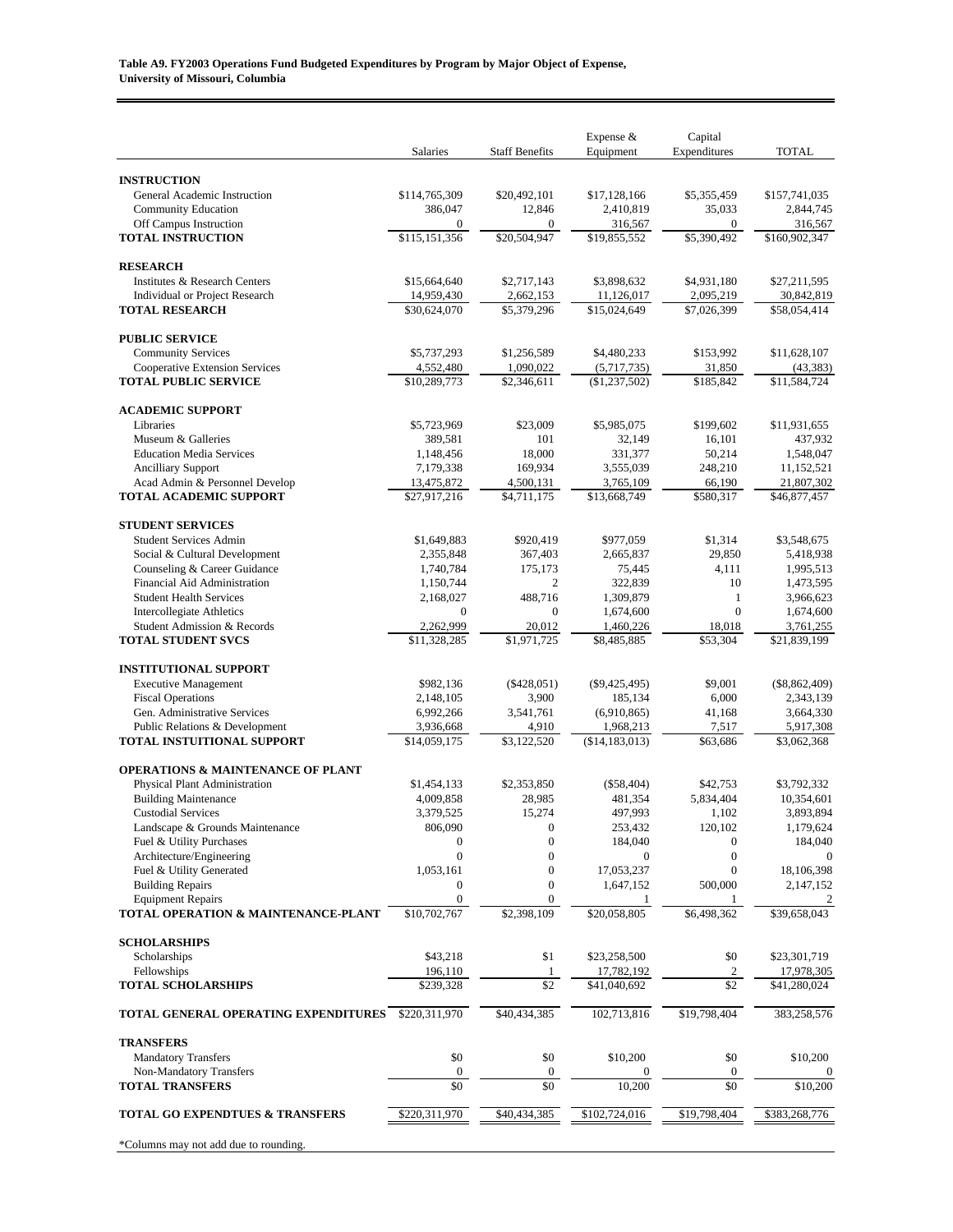|                                                                 | Salaries                         | <b>Staff Benefits</b>            | Expense &<br>Equipment   | Capital<br>Expenditures          | <b>TOTAL</b>              |
|-----------------------------------------------------------------|----------------------------------|----------------------------------|--------------------------|----------------------------------|---------------------------|
|                                                                 |                                  |                                  |                          |                                  |                           |
| <b>INSTRUCTION</b><br>General Academic Instruction              | \$69,164,706                     | \$12,728,727                     | \$11,144,757             | \$734,918                        | \$93,773,108              |
| <b>Community Education</b>                                      | 201,700                          | 88,987                           | 266,500                  | 90,200                           | 647,387                   |
| Off Campus Instruction                                          | $\boldsymbol{0}$                 | $\boldsymbol{0}$                 | $\mathbf{0}$             | $\boldsymbol{0}$                 | $\boldsymbol{0}$          |
| <b>TOTAL INSTRUCTION</b>                                        | \$69,366,406                     | \$12,817,714                     | \$11,411,257             | \$825,118                        | \$94,420,495              |
| <b>RESEARCH</b>                                                 |                                  |                                  |                          |                                  |                           |
| Institutes & Research Centers                                   | \$177,000                        | \$40,123                         | (\$172,500)              | \$0                              | \$44,623                  |
| Individual or Project Research                                  | 1,983,369                        | 429,246                          | 3,625,142                | 137,000                          | 6,174,757                 |
| <b>TOTAL RESEARCH</b>                                           | \$2,160,369                      | \$469,369                        | \$3,452,642              | \$137,000                        | \$6,219,380               |
| <b>PUBLIC SERVICE</b>                                           |                                  |                                  |                          |                                  |                           |
| <b>Community Services</b>                                       | \$1,023,014                      | \$212,960                        | \$26,594                 | \$4,000                          | \$1,266,568               |
| Cooperative Extension Services                                  | 95,503                           | 19,414                           | 150,159                  | $\overline{0}$                   | 265,076                   |
| <b>TOTAL PUBLIC SERVICE</b>                                     | \$1,118,517                      | \$232,374                        | \$176,753                | \$4,000                          | \$1,531,644               |
| <b>ACADEMIC SUPPORT</b>                                         |                                  |                                  |                          |                                  |                           |
| Libraries                                                       | \$3,622,019                      | \$768,375                        | \$2,339,057              | \$77,500                         | \$6,806,951               |
| Museum & Galleries                                              | $\boldsymbol{0}$                 | $\boldsymbol{0}$                 | $\boldsymbol{0}$         | $\boldsymbol{0}$                 | $\theta$                  |
| <b>Education Media Services</b>                                 | $\mathbf{0}$                     | $\overline{0}$                   | 1,300                    | $\mathbf{0}$                     | 1,300                     |
| <b>Ancilliary Support</b>                                       | 804,023                          | 165,783                          | 2,582,673                | 70,000                           | 3,622,479                 |
| Acad Admin & Personnel Develop<br><b>TOTAL ACADEMIC SUPPORT</b> | 5,189,943<br>\$9,615,985         | 978,591<br>\$1,912,749           | 3,278,002<br>\$8,201,032 | 51,365<br>\$198,865              | 9,497,901<br>\$19,928,631 |
|                                                                 |                                  |                                  |                          |                                  |                           |
| <b>STUDENT SERVICES</b>                                         |                                  |                                  |                          |                                  |                           |
| <b>Student Services Admin</b>                                   | \$1,253,711                      | \$228,281                        | \$424,672                | \$112,519                        | \$2,019,183               |
| Social & Cultural Development                                   | 1,696,099                        | 276,191                          | 1,024,166                | 10,600                           | 3,007,056                 |
| Counseling & Career Guidance<br>Financial Aid Administration    | 763,133<br>905,018               | 159,251<br>180,112               | (16, 179)<br>632,502     | 4,000<br>$\boldsymbol{0}$        | 910,205<br>1,717,632      |
| <b>Student Health Services</b>                                  | $\mathbf{0}$                     | $\mathbf{0}$                     | $\mathbf{0}$             | $\mathbf{0}$                     | $\theta$                  |
| Intercollegiate Athletics                                       | 507,666                          | 91,173                           | 1,458,887                | 500                              | 2,058,226                 |
| Student Admission & Records                                     | 1,298,005                        | 245,890                          | 597,870                  | $\boldsymbol{0}$                 | 2,141,765                 |
| <b>TOTAL STUDENT SVCS</b>                                       | \$6,423,632                      | \$1,180,898                      | \$4,121,918              | \$127,619                        | \$11,854,067              |
| <b>INSTITUTIONAL SUPPORT</b>                                    |                                  |                                  |                          |                                  |                           |
| <b>Executive Management</b>                                     | \$1,631,415                      | \$322,251                        | (324, 401.00)            | \$16,000                         | \$1,645,265               |
| <b>Fiscal Operations</b>                                        | 799,308                          | 157,997                          | 808,360                  | 42,000                           | 1,807,665                 |
| Gen Administrative Services                                     | 4,322,924                        | 1,262,388                        | 1,243,974                | 234,000                          | 7,063,286                 |
| Public Relations & Development                                  | 2,851,439                        | 572,881                          | 1,100,972                | $\overline{0}$                   | 4,525,292                 |
| <b>TOTAL INSTUITIONAL SUPPORT</b>                               | \$9,605,086                      | \$2,315,517                      | \$2,828,905              | \$292,000                        | \$15,041,508              |
| <b>OPERATIONS &amp; MAINTENANCE OF PLANT</b>                    |                                  |                                  |                          |                                  |                           |
| Physical Plant Administration                                   | \$488,255                        | \$116,470                        | \$196,155                | \$0                              | \$800,880                 |
| <b>Building Maintenance</b>                                     | 428,158                          | 100,617                          | 169,000                  | 5,493,000                        | 6,190,775                 |
| <b>Custodial Services</b>                                       | 2,874,558                        | 747,385                          | 194,000                  | $\mathbf{0}$                     | 3,815,943                 |
| Landscape & Grounds Maintenance                                 | $\boldsymbol{0}$                 | $\boldsymbol{0}$                 | 40,000                   | $\boldsymbol{0}$                 | 40,000                    |
| Fuel & Utility Purchases<br>Architecture/Engineering            | $\overline{0}$<br>$\overline{0}$ | $\boldsymbol{0}$<br>$\mathbf{0}$ | 4,242,470<br>1,000       | $\overline{0}$<br>$\overline{0}$ | 4,242,470<br>1,000        |
| Fuel & Utility Generated                                        | 793,889                          | 194,213                          | 50,000                   | 15,000                           | 1,053,102                 |
| <b>Building Repairs</b>                                         | $\boldsymbol{0}$                 | 0                                | $\boldsymbol{0}$         | $\mathbf{0}$                     | $\mathbf{0}$              |
| <b>Equipment Repairs</b>                                        | $\mathbf{0}$                     | $\mathbf{0}$                     | 50,000                   | 250,000                          | 300,000                   |
| TOTAL OPERATION & MAINTENANCE-PLANT                             | \$4,584,860                      | \$1,158,685                      | \$4,942,625              | \$5,758,000                      | \$16,444,170              |
| <b>SCHOLARSHIPS</b>                                             |                                  |                                  |                          |                                  |                           |
| Scholarships                                                    | \$0                              | \$0                              | \$18,142,063             | \$0                              | \$18,142,063              |
| Fellowships                                                     | $\boldsymbol{0}$                 | $\boldsymbol{0}$                 |                          | $\boldsymbol{0}$                 |                           |
| <b>TOTAL SCHOLARSHIPS</b>                                       | \$0                              | \$0                              | \$18,142,063             | \$0                              | \$18,142,063              |
| TOTAL GENERAL OPERATING EXPENDITURES                            | \$102,874,855                    | \$20,087,306                     | \$53,277,195             | \$7,342,602                      | \$183,581,958             |
| <b>TRANSFERS</b>                                                |                                  |                                  |                          |                                  |                           |
| <b>Mandatory Transfers</b>                                      | \$0                              | \$0                              | \$425,000                | \$0                              | \$425,000                 |
| Non-Mandatory Transfers                                         | $\boldsymbol{0}$                 | $\boldsymbol{0}$                 |                          | $\boldsymbol{0}$                 |                           |
| <b>TOTAL TRANSFERS</b>                                          | \$0                              | \$0                              | \$425,000                | \$0                              | \$425,000                 |
| TOTAL GO EXPENDTUES & TRANSFERS                                 | \$102,874,855                    | \$20,087,306                     | \$53,702,195             | \$7,342,602                      | \$184,006,958             |
| *Columns may not add due to rounding.                           |                                  |                                  |                          |                                  |                           |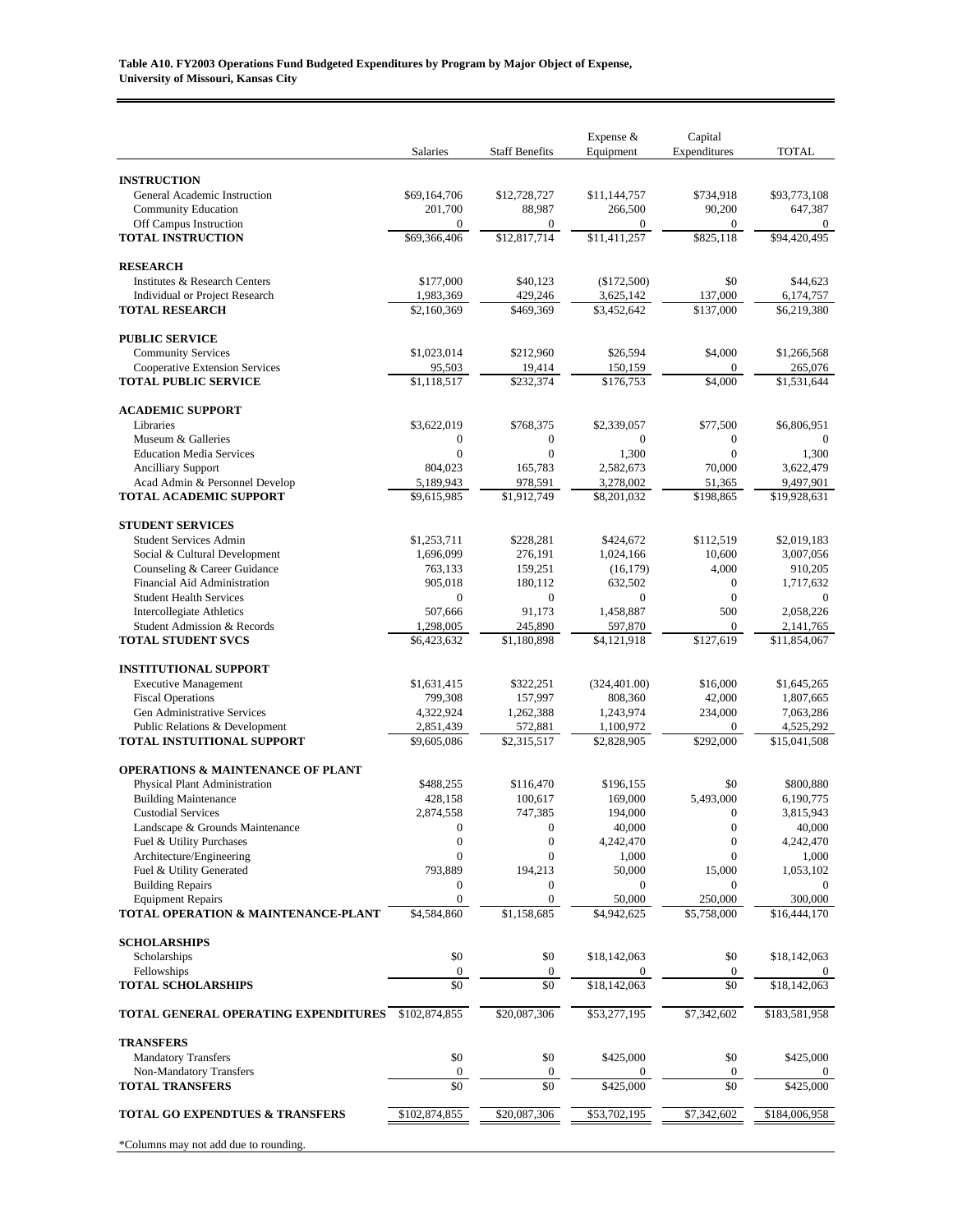|                                                                 | Salaries                 | <b>Staff Benefits</b>      | Expense &<br>Equipment  | Capital<br>Expenditures          | <b>TOTAL</b>             |
|-----------------------------------------------------------------|--------------------------|----------------------------|-------------------------|----------------------------------|--------------------------|
|                                                                 |                          |                            |                         |                                  |                          |
| <b>INSTRUCTION</b>                                              |                          |                            |                         |                                  |                          |
| General Academic Instruction                                    | \$31,036,467<br>27,100   | \$6,210,252<br>4,410       | \$3,389,659<br>47,321   | \$420,166<br>$\mathbf{0}$        | \$41,056,543<br>78,831   |
| <b>Community Education</b><br>Off Campus Instruction            | $\boldsymbol{0}$         | $\boldsymbol{0}$           | 925                     | $\boldsymbol{0}$                 | 925                      |
| <b>TOTAL INSTRUCTION</b>                                        | \$31,063,567             | \$6,214,662                | \$3,437,905             | \$420,166                        | \$41,136,300             |
| <b>RESEARCH</b>                                                 |                          |                            |                         |                                  |                          |
| Institutes & Research Centers                                   | \$1,287,672              | \$166,163                  | \$280,270               | \$96,500                         | \$1,830,605              |
| Individual or Project Research                                  | 1,268,879                | 137,542                    | 2,314,464               | 1,378,251                        | 5,099,136                |
| <b>TOTAL RESEARCH</b>                                           | \$2,556,551              | \$303,705                  | \$2,594,734             | \$1,474,751                      | \$6,929,741              |
| <b>PUBLIC SERVICE</b>                                           |                          |                            |                         |                                  |                          |
| <b>Community Services</b>                                       | \$327,590                | \$75,479                   | \$224,749               | \$0                              | \$627,818                |
| Cooperative Extension Services                                  | 160,291                  | 33,425                     | (123,716)               | $\boldsymbol{0}$                 | 70,000                   |
| <b>TOTAL PUBLIC SERVICE</b>                                     | \$487,881                | \$108,904                  | \$101,033               | \$0                              | \$697,818                |
| <b>ACADEMIC SUPPORT</b>                                         |                          |                            |                         |                                  |                          |
| Libraries                                                       | \$795,191                | \$165,098                  | \$1,388,372             | \$120,000                        | \$2,468,661              |
| Museum & Galleries                                              | $\mathbf{0}$             | $\boldsymbol{0}$           | $\boldsymbol{0}$        | $\mathbf{0}$                     | $\mathbf{0}$             |
| <b>Education Media Services</b>                                 | 215,092                  | 41,772                     | (54, 482)               | 10,000                           | 212,382                  |
| <b>Ancilliary Support</b>                                       | 2,100,098                | 445,797                    | 513,070                 | 112,000                          | 3,170,965                |
| Acad Admin & Personnel Develop<br><b>TOTAL ACADEMIC SUPPORT</b> | 1,392,023<br>\$4,502,404 | 308,573<br>\$961,240       | 222,640<br>\$2,069,600  | 25,000<br>\$267,000              | 1,948,236<br>\$7,800,244 |
|                                                                 |                          |                            |                         |                                  |                          |
| <b>STUDENT SERVICES</b>                                         |                          |                            |                         |                                  |                          |
| <b>Student Services Admin</b>                                   | \$442,202                | \$98,136                   | \$65,612                | \$0                              | \$605,950                |
| Social & Cultural Development                                   | 755,360                  | 132,283                    | 896.028                 | 45,000                           | 1,828,671                |
| Counseling & Career Guidance<br>Financial Aid Administration    | 832,293<br>225,828       | 181,962<br>49,193          | 163,215<br>70,296       | $\boldsymbol{0}$<br>$\mathbf{0}$ | 1,177,470<br>345,317     |
| <b>Student Health Services</b>                                  | 450,000                  | 75,000                     | 74,900                  | 3,000                            | 602,900                  |
| Intercollegiate Athletics                                       | 603,020                  | 128,493                    | 232,048                 | 27,000                           | 990,561                  |
| Student Admission & Records                                     | 1,380,807                | 287,534                    | 995,463                 | 100                              | 2,663,904                |
| <b>TOTAL STUDENT SVCS</b>                                       | \$4,689,510              | \$952,601                  | \$2,497,562             | \$75,100                         | \$8,214,773              |
| <b>INSTITUTIONAL SUPPORT</b>                                    |                          |                            |                         |                                  |                          |
| <b>Executive Management</b>                                     | \$918,660                | \$194,233                  | \$451,703               | \$5,000                          | \$1,569,596              |
| <b>Fiscal Operations</b>                                        | 889,879                  | 189,076                    | 186,191                 | $\mathbf{0}$                     | 1,265,146                |
| Gen Administrative Services                                     | 1,648,777                | 390,847                    | 349,632                 | 272,846                          | 2,662,102                |
| Public Relations & Development                                  | 1,552,792                | 341,680                    | 621,909                 | 16,700                           | 2,533,081                |
| <b>TOTAL INSTUITIONAL SUPPORT</b>                               | \$5,010,108              | \$1,115,836                | \$1,609,435             | \$294,546                        | \$8,029,925              |
| <b>OPERATIONS &amp; MAINTENANCE OF PLANT</b>                    |                          |                            |                         |                                  |                          |
| Physical Plant Administration                                   | \$202,188                | \$43,924                   | \$35,413                | \$0                              | \$281,525                |
| <b>Building Maintenance</b>                                     | 888,685                  | 188,861                    | 208,108                 | 562,748                          | 1,848,402                |
| <b>Custodial Services</b>                                       | 1,161,228<br>289,483     | 218,966                    | (49,930)<br>16,405      | 105,000                          | 1,435,264<br>422,803     |
| Landscape & Grounds Maintenance<br>Fuel & Utility Purchases     | $\boldsymbol{0}$         | 59,677<br>$\boldsymbol{0}$ | 2,286,419               | 57,238<br>0                      | 2,286,419                |
| Architecture/Engineering                                        | 99,578                   | 21,740                     | 18,314                  | $\boldsymbol{0}$                 | 139,632                  |
| Fuel & Utility Generated                                        | 815,066                  | 175,771                    | 93,000                  | 80,125                           | 1,163,962                |
| <b>Building Repairs</b>                                         | 138,327                  | 30,198                     | 0                       | 1,293,567                        | 1,462,092                |
| <b>Equipment Repairs</b>                                        | $\boldsymbol{0}$         | 0                          | $\mathbf{0}$            | 0                                | 0                        |
| TOTAL OPERATION & MAINTENANCE-PLANT                             | \$3,594,555              | \$739,137                  | \$2,607,729             | \$2,098,678                      | \$9,040,099              |
| <b>SCHOLARSHIPS</b>                                             |                          |                            |                         |                                  |                          |
| Scholarships                                                    | \$0                      | \$0                        | \$7,632,637             | \$0                              | \$7,632,637              |
| Fellowships                                                     | $\boldsymbol{0}$         | $\boldsymbol{0}$           | 6,004,855               | $\boldsymbol{0}$                 | 6,004,855                |
| <b>TOTAL SCHOLARSHIPS</b>                                       | \$0                      | \$0                        | \$13,637,492            | \$0                              | \$13,637,492             |
| TOTAL GENERAL OPERATING EXPENDITURES                            | \$51,904,575             | \$10,396,085               | \$28,555,491            | \$4,630,240                      | \$95,486,393             |
| <b>TRANSFERS</b>                                                |                          |                            |                         |                                  |                          |
| <b>Mandatory Transfers</b>                                      | \$0                      | \$0                        | \$0                     | \$0                              | \$0                      |
| Non-Mandatory Transfers<br><b>TOTAL TRANSFERS</b>               | $\boldsymbol{0}$<br>\$0  | $\boldsymbol{0}$<br>\$0    | $\boldsymbol{0}$<br>\$0 | $\boldsymbol{0}$<br>\$0          | $\boldsymbol{0}$<br>\$0  |
|                                                                 |                          |                            |                         |                                  |                          |
| <b>TOTAL GO EXPENDTUES &amp; TRANSFERS</b>                      | \$51,904,575             | \$10,396,085               | \$28,555,491            | \$4,630,240                      | \$95,486,392             |
| *Columns may not add due to rounding.                           |                          |                            |                         |                                  |                          |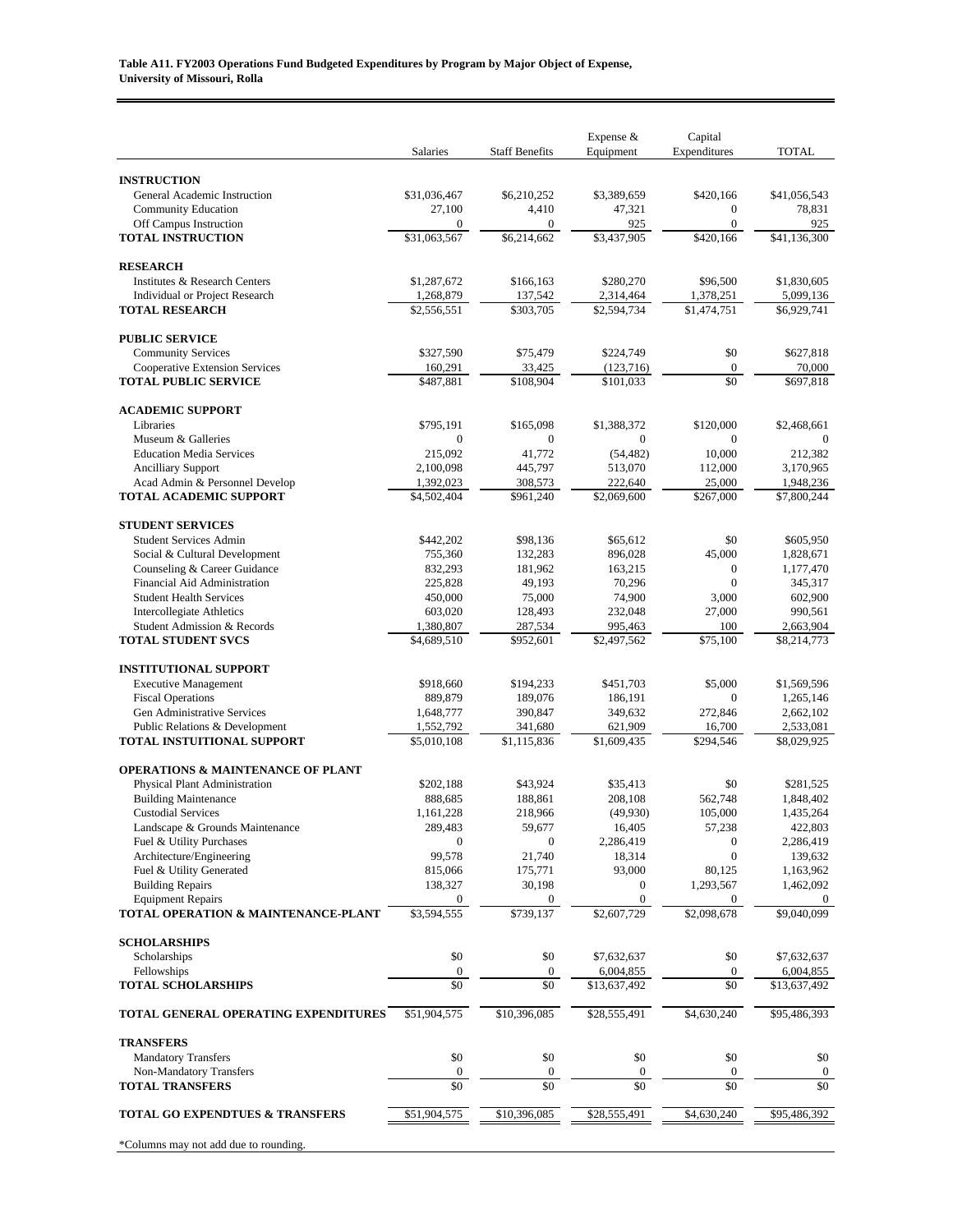|                                                                 | Salaries                             | <b>Staff Benefits</b>                | Expense $&$<br>Equipment | Capital<br>Expenditures          | <b>TOTAL</b>             |
|-----------------------------------------------------------------|--------------------------------------|--------------------------------------|--------------------------|----------------------------------|--------------------------|
| <b>INSTRUCTION</b>                                              |                                      |                                      |                          |                                  |                          |
| General Academic Instruction                                    | \$37,444,617                         | \$7,051,595                          | 5,970,009                | \$725,184                        | \$51,191,405             |
| <b>Community Education</b>                                      | 15,001                               | 1,800                                | (7, 301)                 | 1                                | 9,501                    |
| Off Campus Instruction                                          | 418,052                              | 91,261                               | 250,901                  | 2,501                            | 762,715                  |
| <b>TOTAL INSTRUCTION</b>                                        | \$37,877,670                         | \$7,144,656                          | \$6,213,609              | \$727,686                        | \$51,963,621             |
| <b>RESEARCH</b>                                                 |                                      |                                      |                          |                                  |                          |
| Institutes & Research Centers                                   | \$1,257,444                          | \$239,282                            | \$323,246                | \$35,533                         | \$1,855,505              |
| Individual or Project Research<br><b>TOTAL RESEARCH</b>         | 622,409<br>\$1,879,853               | 113,299<br>\$352,581                 | 1,659,280<br>\$1,982,526 | 414,004<br>\$449,537             | 2,808,992<br>\$4,664,497 |
|                                                                 |                                      |                                      |                          |                                  |                          |
| <b>PUBLIC SERVICE</b>                                           |                                      |                                      |                          |                                  |                          |
| <b>Community Services</b><br>Cooperative Extension Services     | \$1,785,831<br>55,310                | \$378,184<br>11,738                  | \$367,415<br>(12,997)    | \$23,000<br>$\overline{0}$       | \$2,554,430<br>54,051    |
| <b>TOTAL PUBLIC SERVICE</b>                                     | \$1,841,141                          | \$389,922                            | \$354,418                | \$23,000                         | \$2,608,481              |
|                                                                 |                                      |                                      |                          |                                  |                          |
| <b>ACADEMIC SUPPORT</b><br>Libraries                            | \$1,977,322                          | \$430,240                            | \$1,706,802              | \$200                            | \$4,114,564              |
| Museum & Galleries                                              | 44,524                               | 9,452                                | 8,110                    | $\mathbf{0}$                     | 62,086                   |
| <b>Education Media Services</b>                                 | 1,022,401                            | 219,133                              | 183,877                  | 2,504                            | 1,427,915                |
| <b>Ancilliary Support</b><br>Acad Admin & Personnel Develop     | 2,229,270<br>4,179,828               | 445,927<br>801,902                   | 1,518,624<br>827,928     | 25,719<br>5,204                  | 4,219,540<br>5,814,862   |
| <b>TOTAL ACADEMIC SUPPORT</b>                                   | \$9,453,345                          | \$1,906,654                          | \$4,245,341              | \$33,627                         | \$15,638,967             |
|                                                                 |                                      |                                      |                          |                                  |                          |
| <b>STUDENT SERVICES</b><br><b>Student Services Admin</b>        | \$562,600                            | \$107,850                            | \$142,199                | \$10,000                         | \$822,649                |
| Social & Cultural Development                                   | 404,940                              | 61,278                               | 2,508,881                | 307,352                          | 3,282,451                |
| Counseling & Career Guidance                                    | 430,120                              | 106,861                              | 98,259                   | 20,000                           | 655,240                  |
| Financial Aid Administration                                    | 375,000                              | 118,750                              | 45,000                   | 5,000                            | 543,750                  |
| <b>Student Health Services</b><br>Intercollegiate Athletics     | 11,500<br>$\mathbf{0}$               | 2,875<br>$\boldsymbol{0}$            | 575<br>$\mathbf{0}$      | 5,000<br>$\mathbf{0}$            | 19,950<br>$\mathbf{0}$   |
| Student Admission & Records                                     | 1,366,966                            | 372,577                              | 642,790                  | 45,001                           | 2,427,334                |
| <b>TOTAL STUDENT SVCS</b>                                       | \$3,151,126                          | \$770,191                            | \$3,437,704              | \$392,353                        | $\overline{57,}751,374$  |
| <b>INSTITUTIONAL SUPPORT</b>                                    |                                      |                                      |                          |                                  |                          |
| <b>Executive Management</b>                                     | \$1,558,888                          | \$333,132                            | \$208,960                | \$24,686                         | \$2,125,666              |
| <b>Fiscal Operations</b>                                        | 551,570                              | 75,131                               | 672,987                  | $\mathbf{0}$                     | 1,299,688                |
| Gen Administrative Services<br>Public Relations & Development   | (281, 651)                           | 265,240                              | 360,893                  | 18,409                           | 362,891                  |
| <b>TOTAL INSTUITIONAL SUPPORT</b>                               | 1,761,352<br>\$3,590,159             | 358,882<br>\$1,032,385               | 1,603,068<br>\$2,845,908 | 14,812<br>\$57,907               | 3,738,114<br>\$7,526,359 |
|                                                                 |                                      |                                      |                          |                                  |                          |
| <b>OPERATIONS &amp; MAINTENANCE OF PLANT</b>                    |                                      |                                      |                          |                                  |                          |
| Physical Plant Administration<br><b>Building Maintenance</b>    | 318,482.00<br>1,526,829              | \$69,525<br>362,899                  | ( \$7,958)<br>389,314    | \$41,700<br>136,701              | \$421,749<br>2,415,743   |
| <b>Custodial Services</b>                                       | 1,448,278                            | 316,159                              | 71,039                   | 1                                | 1,835,477                |
| Landscape & Grounds Maintenance                                 | 151,433                              | 33,058                               | 174,898                  | $\boldsymbol{0}$                 | 359,389                  |
| Fuel & Utility Purchases<br>Architecture/Engineering            | $\boldsymbol{0}$<br>$\boldsymbol{0}$ | $\boldsymbol{0}$<br>$\boldsymbol{0}$ | 2,387,636<br>197,000     | $\boldsymbol{0}$<br>$\mathbf{0}$ | 2,387,636<br>197,000     |
| Fuel & Utility Generated                                        | $\overline{0}$                       | $\mathbf{0}$                         | $\mathbf{0}$             | $\overline{0}$                   | 0                        |
| <b>Building Repairs</b>                                         | 731,519                              | 159,691                              | 1,032,633                | 32,000                           | 1,955,843                |
| <b>Equipment Repairs</b><br>TOTAL OPERATION & MAINTENANCE-PLANT | 0<br>\$4,176,541                     | 0<br>\$941,332                       |                          | $\overline{0}$<br>\$210,402      | \$9,572,837              |
|                                                                 |                                      |                                      | \$4,244,562              |                                  |                          |
| <b>SCHOLARSHIPS</b>                                             |                                      |                                      |                          |                                  |                          |
| Scholarships                                                    | \$0                                  | \$0                                  | \$6,401,311              | \$0                              | \$6,401,311              |
| Fellowships<br><b>TOTAL SCHOLARSHIPS</b>                        | $\mathbf{0}$<br>\$0                  | $\mathbf{0}$<br>\$0                  | 2,826,136<br>\$9,227,447 | $\boldsymbol{0}$<br>\$0          | 2,826,136<br>\$9,227,447 |
|                                                                 |                                      |                                      |                          |                                  |                          |
| TOTAL GENERAL OPERATING EXPENDITURES                            | \$61,969,835                         | \$12,537,721                         | \$32,551,515             | \$1,894,512                      | \$108,953,583            |
| <b>TRANSFERS</b>                                                |                                      |                                      |                          |                                  |                          |
| <b>Mandatory Transfers</b>                                      | \$0                                  | \$0                                  | \$0                      | \$0                              | \$0                      |
| Non-Mandatory Transfers<br><b>TOTAL TRANSFERS</b>               | $\boldsymbol{0}$<br>\$0              | $\boldsymbol{0}$<br>\$0              | $\boldsymbol{0}$<br>\$0  | $\boldsymbol{0}$<br>\$0          | $\boldsymbol{0}$<br>\$0  |
|                                                                 |                                      |                                      |                          |                                  |                          |
| TOTAL GO EXPENDTUES & TRANSFERS                                 | \$61,969,835                         | \$12,537,721                         | \$32,551,515             | \$1,894,512                      | \$108,953,583            |
| *Columns may not add due to rounding.                           |                                      |                                      |                          |                                  |                          |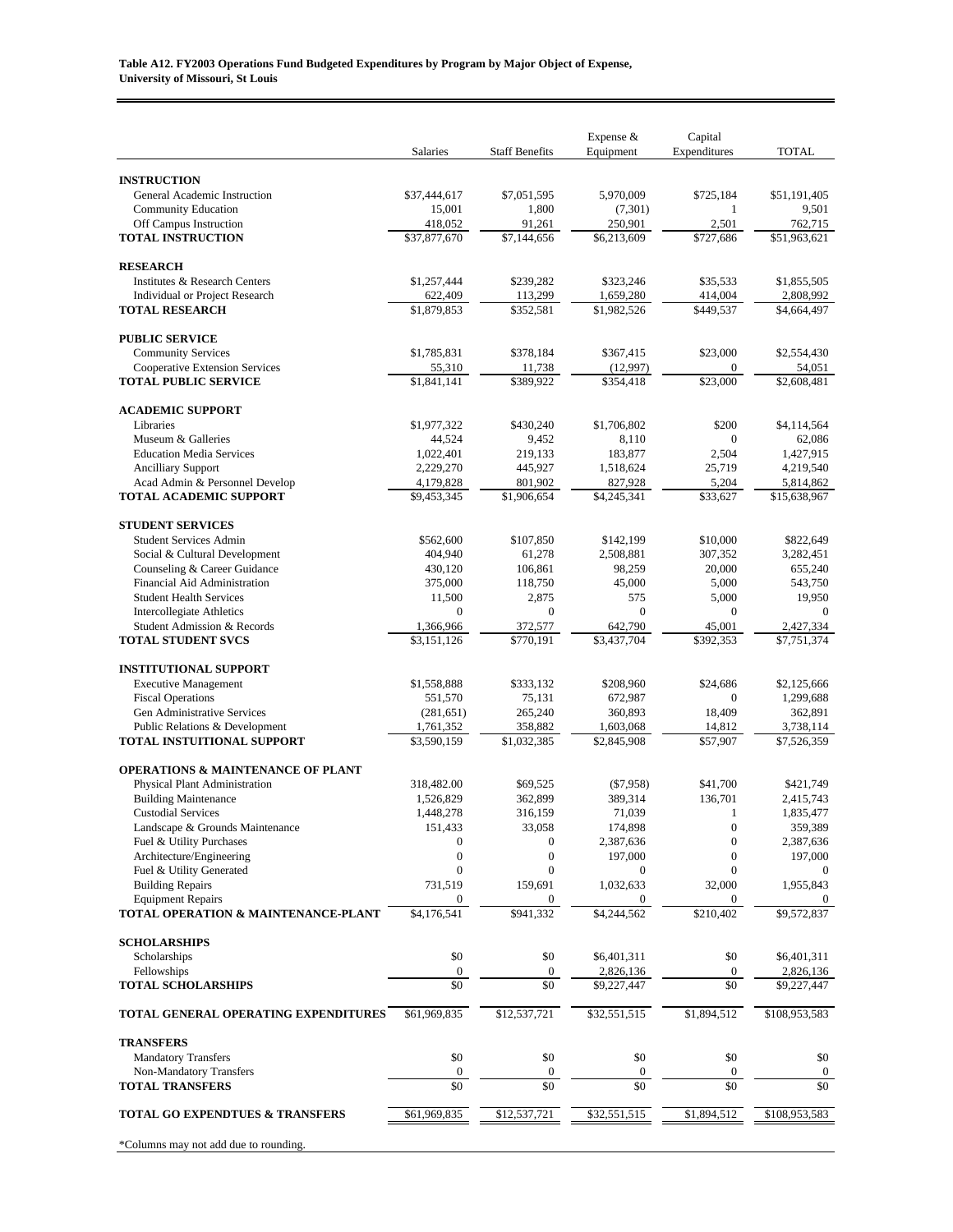|                                                                     | Salaries                           | <b>Staff Benefits</b>                | Expense &<br>Equipment               | Capital<br>Expenditures          | <b>TOTAL</b>                         |
|---------------------------------------------------------------------|------------------------------------|--------------------------------------|--------------------------------------|----------------------------------|--------------------------------------|
|                                                                     |                                    |                                      |                                      |                                  |                                      |
| <b>INSTRUCTION</b><br>General Academic Instruction                  | \$0                                | \$0                                  | \$0                                  | \$0                              | \$0                                  |
| <b>Community Education</b>                                          | $\mathbf{0}$                       | $\mathbf{0}$                         | $\mathbf{0}$                         | $\mathbf{0}$                     | $\mathbf{0}$                         |
| Off Campus Instruction                                              | $\boldsymbol{0}$                   | $\boldsymbol{0}$                     | $\mathbf{0}$                         | $\boldsymbol{0}$                 | $\boldsymbol{0}$                     |
| <b>TOTAL INSTRUCTION</b>                                            | \$0                                | \$0                                  | \$0                                  | \$0                              | \$0                                  |
| <b>RESEARCH</b>                                                     |                                    |                                      |                                      |                                  |                                      |
| Institutes & Research Centers                                       | \$0                                | \$0                                  | \$0                                  | \$0                              | \$0                                  |
| Individual or Project Research<br><b>TOTAL RESEARCH</b>             | $\boldsymbol{0}$<br>\$0            | $\boldsymbol{0}$<br>\$0              | $\boldsymbol{0}$<br>\$0              | $\mathbf{0}$<br>\$0              | $\boldsymbol{0}$<br>\$0              |
|                                                                     |                                    |                                      |                                      |                                  |                                      |
| <b>PUBLIC SERVICE</b>                                               | \$0                                | \$0                                  | \$0                                  | \$0                              |                                      |
| <b>Community Services</b><br>Cooperative Extension Services         | 19,075,740                         | 4,952,610                            | 16,372,536                           | 128,400                          | \$0<br>40,529,286                    |
| <b>TOTAL PUBLIC SERVICE</b>                                         | \$19,075,740                       | \$4,952,610                          | \$16,372,536                         | \$128,400                        | \$40,529,286                         |
| <b>ACADEMIC SUPPORT</b>                                             |                                    |                                      |                                      |                                  |                                      |
| Libraries                                                           | \$0                                | \$0                                  | \$0                                  | \$0                              | \$0                                  |
| Museum & Galleries                                                  | $\boldsymbol{0}$                   | $\mathbf{0}$                         | $\mathbf{0}$                         | $\mathbf{0}$                     | $\boldsymbol{0}$                     |
| <b>Education Media Services</b>                                     | $\mathbf{0}$                       | $\mathbf{0}$                         | $\overline{0}$                       | $\mathbf{0}$                     | $\boldsymbol{0}$                     |
| <b>Ancilliary Support</b><br>Acad Admin & Personnel Develop         | $\mathbf{0}$<br>$\boldsymbol{0}$   | $\mathbf{0}$<br>$\boldsymbol{0}$     | $\mathbf{0}$<br>$\boldsymbol{0}$     | $\mathbf{0}$<br>$\boldsymbol{0}$ | $\mathbf{0}$<br>$\boldsymbol{0}$     |
| <b>TOTAL ACADEMIC SUPPORT</b>                                       | \$0                                | \$0                                  | \$0                                  | $\overline{50}$                  | \$0                                  |
|                                                                     |                                    |                                      |                                      |                                  |                                      |
| <b>STUDENT SERVICES</b><br><b>Student Services Admin</b>            | \$0                                | \$0                                  | \$0                                  | \$0                              | \$0                                  |
| Social & Cultural Development                                       | $\mathbf{0}$                       | $\mathbf{0}$                         | $\overline{0}$                       | $\mathbf{0}$                     | $\mathbf{0}$                         |
| Counseling & Career Guidance                                        | $\mathbf{0}$                       | $\mathbf{0}$                         | $\overline{0}$                       | $\mathbf{0}$                     | $\overline{0}$                       |
| Financial Aid Administration                                        | $\theta$                           | $\mathbf{0}$                         | $\theta$                             | $\Omega$                         | $\overline{0}$                       |
| <b>Student Health Services</b>                                      | $\boldsymbol{0}$<br>$\overline{0}$ | $\boldsymbol{0}$<br>$\boldsymbol{0}$ | $\mathbf{0}$<br>$\overline{0}$       | $\mathbf{0}$<br>$\mathbf{0}$     | $\boldsymbol{0}$<br>$\boldsymbol{0}$ |
| <b>Intercollegiate Athletics</b><br>Student Admission & Records     | $\boldsymbol{0}$                   | $\mathbf{0}$                         | $\boldsymbol{0}$                     | $\mathbf{0}$                     | $\boldsymbol{0}$                     |
| <b>TOTAL STUDENT SVCS</b>                                           | \$0                                | \$0                                  | \$0                                  | \$0                              | \$0                                  |
| <b>INSTITUTIONAL SUPPORT</b>                                        |                                    |                                      |                                      |                                  |                                      |
| <b>Executive Management</b>                                         | \$160,423                          | \$40,748                             | \$0                                  | \$0                              | \$201,171                            |
| <b>Fiscal Operations</b>                                            | $\mathbf{0}$                       | $\boldsymbol{0}$                     | $\boldsymbol{0}$                     | $\mathbf{0}$                     | $\mathbf{0}$                         |
| Gen Administrative Services                                         | $\boldsymbol{0}$                   | $\mathbf{0}$                         | $\boldsymbol{0}$                     | $\mathbf{0}$                     | $\mathbf{0}$                         |
| Public Relations & Development<br><b>TOTAL INSTUITIONAL SUPPORT</b> | $\boldsymbol{0}$<br>\$160,423      | $\boldsymbol{0}$<br>\$40.748         | $\boldsymbol{0}$<br>\$0              | $\mathbf{0}$<br>\$0              | $\boldsymbol{0}$<br>\$201,171        |
|                                                                     |                                    |                                      |                                      |                                  |                                      |
| <b>OPERATIONS &amp; MAINTENANCE OF PLANT</b>                        |                                    |                                      |                                      |                                  |                                      |
| Physical Plant Administration<br><b>Building Maintenance</b>        | \$0<br>$\mathbf{0}$                | \$0<br>$\boldsymbol{0}$              | \$0<br>$\mathbf{0}$                  | \$0<br>$\theta$                  | \$0<br>$\boldsymbol{0}$              |
| <b>Custodial Services</b>                                           | $\mathbf{0}$                       | $\mathbf{0}$                         | $\mathbf{0}$                         | $\mathbf{0}$                     | $\mathbf{0}$                         |
| Landscape & Grounds Maintenance                                     | $\boldsymbol{0}$                   | $\boldsymbol{0}$                     | $\boldsymbol{0}$                     | $\mathbf{0}$                     | $\boldsymbol{0}$                     |
| Fuel & Utility Purchases                                            | $\boldsymbol{0}$                   | $\boldsymbol{0}$                     | $\overline{0}$                       | $\mathbf{0}$                     | $\boldsymbol{0}$                     |
| Architecture/Engineering                                            | $\mathbf{0}$                       | $\mathbf{0}$                         | $\mathbf{0}$                         | $\mathbf{0}$<br>$\boldsymbol{0}$ | $\boldsymbol{0}$<br>$\boldsymbol{0}$ |
| Fuel & Utility Generated<br><b>Building Repairs</b>                 | $\mathbf{0}$<br>$\boldsymbol{0}$   | $\boldsymbol{0}$<br>$\boldsymbol{0}$ | $\boldsymbol{0}$<br>$\boldsymbol{0}$ | $\boldsymbol{0}$                 | $\boldsymbol{0}$                     |
| <b>Equipment Repairs</b>                                            | $\mathbf{0}$                       | $\boldsymbol{0}$                     | $\mathbf{0}$                         | $\boldsymbol{0}$                 | $\boldsymbol{0}$                     |
| TOTAL OPERATION & MAINTENANCE-PLANT                                 | \$0                                | \$0                                  | \$0                                  | \$0                              | \$0                                  |
| <b>SCHOLARSHIPS</b>                                                 |                                    |                                      |                                      |                                  |                                      |
| Scholarships                                                        | \$0                                | \$0                                  | \$0                                  | \$0                              | \$0                                  |
| Fellowships                                                         | $\boldsymbol{0}$                   | $\boldsymbol{0}$                     | $\mathbf{0}$                         | $\mathbf{0}$                     | $\boldsymbol{0}$                     |
| <b>TOTAL SCHOLARSHIPS</b>                                           | \$0                                | \$0                                  | \$0                                  | \$0                              | \$0                                  |
| TOTAL GENERAL OPERATING EXPENDITURES                                | \$19,236,163                       | \$4,993,358                          | \$16,372,536                         | \$128,400                        | \$40,730,457                         |
| <b>TRANSFERS</b>                                                    |                                    |                                      |                                      |                                  |                                      |
| <b>Mandatory Transfers</b>                                          | \$0                                | \$0                                  | \$0                                  | \$0                              | \$0                                  |
| Non-Mandatory Transfers<br><b>TOTAL TRANSFERS</b>                   | $\boldsymbol{0}$<br>\$0            | $\mathbf{0}$<br>\$0                  | $\boldsymbol{0}$<br>\$0              | $\boldsymbol{0}$<br>\$0          | $\boldsymbol{0}$<br>\$0              |
| TOTAL GO EXPENDTUES & TRANSFERS                                     | \$19,236,163                       | \$4,993,358                          | \$16,372,536                         | \$128,400                        | \$40,730,457                         |
| *Columns may not add due to rounding.                               |                                    |                                      |                                      |                                  |                                      |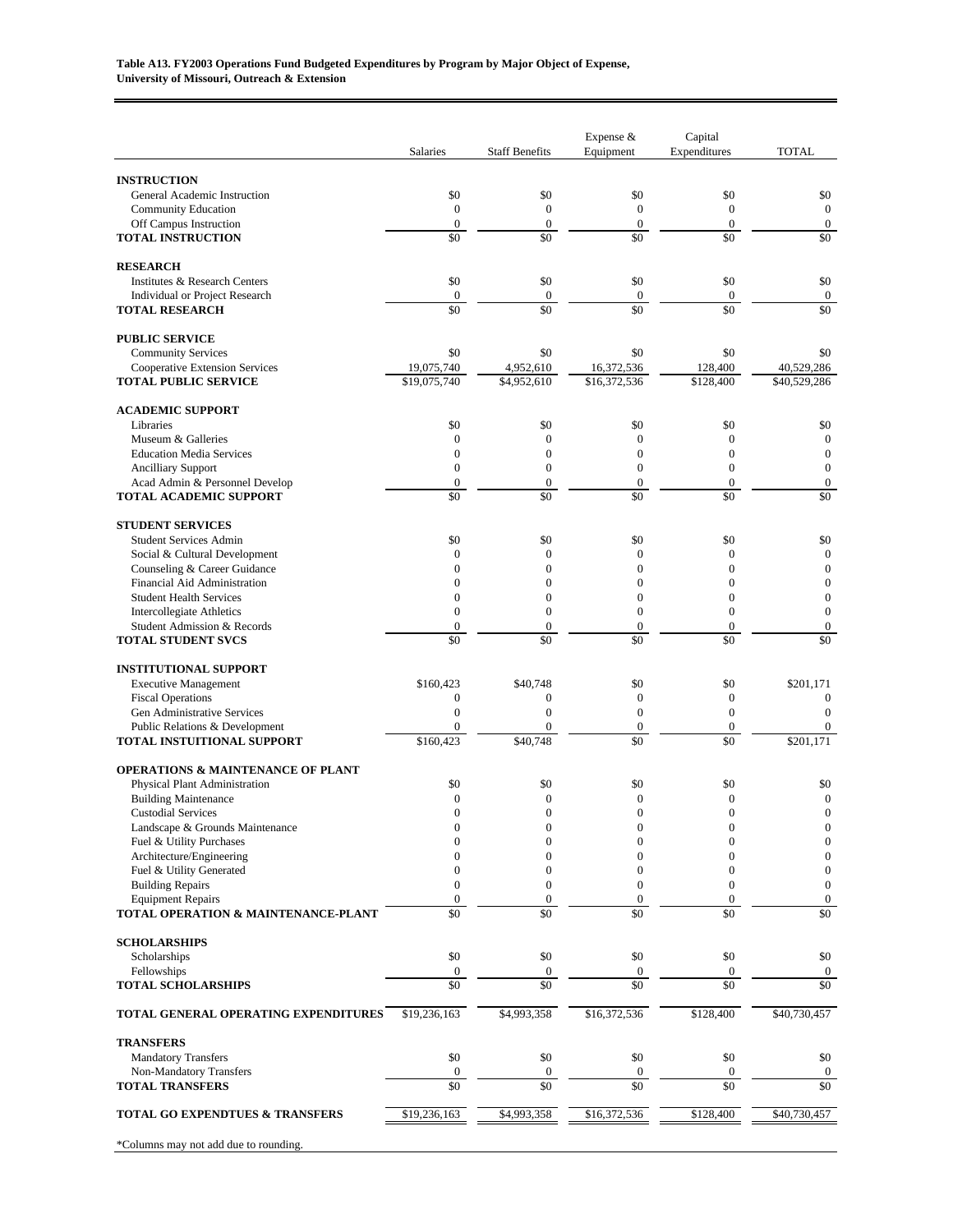|                                                               | Salaries                         | <b>Staff Benefits</b>        | Expense &<br>Equipment           | Capital<br>Expenditures          | <b>TOTAL</b>                     |
|---------------------------------------------------------------|----------------------------------|------------------------------|----------------------------------|----------------------------------|----------------------------------|
| <b>INSTRUCTION</b>                                            |                                  |                              |                                  |                                  |                                  |
| General Academic Instruction                                  | \$0                              | \$0                          | \$0                              | \$0                              | \$0                              |
| <b>Community Education</b>                                    | $\overline{0}$                   | $\boldsymbol{0}$             | $\boldsymbol{0}$                 | $\boldsymbol{0}$                 | $\mathbf{0}$                     |
| Off Campus Instruction                                        | $\mathbf{0}$                     | $\mathbf{0}$                 | $\mathbf{0}$                     | $\boldsymbol{0}$                 | $\boldsymbol{0}$                 |
| <b>TOTAL INSTRUCTION</b>                                      | \$0                              | \$0                          | \$0                              | \$0                              | \$0                              |
| <b>RESEARCH</b>                                               |                                  |                              |                                  |                                  |                                  |
| Institutes & Research Centers                                 | \$0                              | \$0                          | \$0                              | \$0                              | \$0                              |
| Individual or Project Research                                | $\boldsymbol{0}$<br>\$0          | $\mathbf{0}$<br>\$0          | $\mathbf{0}$<br>\$0              | $\boldsymbol{0}$<br>\$0          | $\boldsymbol{0}$<br>\$0          |
| <b>TOTAL RESEARCH</b>                                         |                                  |                              |                                  |                                  |                                  |
| <b>PUBLIC SERVICE</b>                                         |                                  |                              |                                  |                                  |                                  |
| <b>Community Services</b>                                     | \$2,504,183                      | \$543,140                    | \$2,299,121                      | \$54,309                         | \$5,400,753                      |
| Cooperative Extension Services<br><b>TOTAL PUBLIC SERVICE</b> | $\mathbf{0}$<br>\$2,504,183      | $\mathbf{0}$<br>\$543,140    | $\overline{0}$<br>\$2,299,121    | $\mathbf{0}$<br>\$54,309         | $\mathbf{0}$<br>\$5,400,753      |
|                                                               |                                  |                              |                                  |                                  |                                  |
| <b>ACADEMIC SUPPORT</b>                                       |                                  |                              |                                  |                                  |                                  |
| Libraries<br>Museum & Galleries                               | \$1,002,245<br>$\mathbf{0}$      | \$206,357<br>$\mathbf{0}$    | \$3,321,488<br>$\Omega$          | \$51,001<br>$\boldsymbol{0}$     | \$4,581,091<br>$\theta$          |
| <b>Education Media Services</b>                               | 33,973                           | 7,416                        | 946,001                          | $\mathbf{1}$                     | 987,391                          |
| <b>Ancilliary Support</b>                                     | 216,104                          | 45,545                       | 674,986                          | $\mathbf{0}$                     | 936,635                          |
| Acad Admin & Personnel Develop                                | 406,717                          | 61,556                       | 677,037                          | $\mathbf{0}$                     | 1,145,310                        |
| <b>TOTAL ACADEMIC SUPPORT</b>                                 | \$1,659,039                      | \$320,874                    | \$5,619,512                      | \$51.002                         | \$7,650,427                      |
| <b>STUDENT SERVICES</b>                                       |                                  |                              |                                  |                                  |                                  |
| <b>Student Services Admin</b>                                 | \$642,492                        | \$140,256                    | \$111,257                        | \$5,995                          | \$900,000                        |
| Social & Cultural Development                                 | $\overline{0}$                   | $\mathbf{0}$                 | $\overline{0}$                   | $\boldsymbol{0}$                 | $\boldsymbol{0}$                 |
| Counseling & Career Guidance                                  | $\overline{0}$                   | $\mathbf{0}$                 | $\overline{0}$                   | $\overline{0}$                   | $\boldsymbol{0}$                 |
| Financial Aid Administration                                  | $\overline{0}$                   | $\mathbf{0}$                 | $\overline{0}$                   | $\overline{0}$                   | $\mathbf{0}$                     |
| <b>Student Health Services</b>                                | $\overline{0}$<br>$\overline{0}$ | $\mathbf{0}$<br>$\mathbf{0}$ | $\overline{0}$<br>$\overline{0}$ | $\overline{0}$<br>$\overline{0}$ | $\overline{0}$<br>$\overline{0}$ |
| Intercollegiate Athletics<br>Student Admission & Records      | $\Omega$                         | $\Omega$                     | $\Omega$                         | $\Omega$                         | $\overline{0}$                   |
| <b>TOTAL STUDENT SVCS</b>                                     | \$642,492                        | \$140,256                    | \$111,257                        | \$5,995                          | \$900,000                        |
|                                                               |                                  |                              |                                  |                                  |                                  |
| <b>INSTITUTIONAL SUPPORT</b>                                  |                                  |                              |                                  |                                  | \$4,223,871                      |
| <b>Executive Management</b><br><b>Fiscal Operations</b>       | \$2,786,582<br>1,360,638         | \$588,468<br>300,612         | \$842,821<br>315,052             | \$6,000<br>16,000                | 1,992,302                        |
| Gen. Administrative Services                                  | 7,498,561                        | 1,581,909                    | (760, 999)                       | 336,599                          | 8,656,070                        |
| Public Relations & Development                                | 949,358                          | 194,525                      | 1,558,716                        | 532,100                          | 3,234,699                        |
| <b>TOTAL INSTUITIONAL SUPPORT</b>                             | \$12,595,139                     | \$2,665,514                  | \$1,955,590                      | \$890,699                        | \$18,106,942                     |
| <b>OPERATIONS &amp; MAINTENANCE OF PLANT</b>                  |                                  |                              |                                  |                                  |                                  |
| Physical Plant Administration                                 | \$542,924                        | \$118,498                    | $(\$38,092)$                     | \$6,000                          | \$629,330                        |
| <b>Building Maintenance</b>                                   | $\theta$                         | $\mathbf{0}$                 | 250,715                          | 262,000                          | 512,715                          |
| <b>Custodial Services</b>                                     | $\theta$                         | $\overline{0}$               | $\overline{0}$                   | $\overline{0}$                   | $\mathbf{0}$                     |
| Landscape & Grounds Maintenance                               | 0                                | $\boldsymbol{0}$             | $\boldsymbol{0}$                 | $\boldsymbol{0}$                 | $\boldsymbol{0}$                 |
| Fuel & Utility Purchases                                      | $\mathbf{0}$<br>$\theta$         | $\mathbf{0}$                 | $\overline{0}$<br>$\Omega$       | $\overline{0}$<br>$\Omega$       | $\boldsymbol{0}$                 |
| Architecture/Engineering<br>Fuel & Utility Generated          | $\mathbf{0}$                     | $\mathbf{0}$<br>$\mathbf{0}$ | $\mathbf{0}$                     | $\overline{0}$                   | 0<br>$\boldsymbol{0}$            |
| <b>Building Repairs</b>                                       | $\overline{0}$                   | $\mathbf{0}$                 | $\mathbf{0}$                     | $\overline{0}$                   | $\boldsymbol{0}$                 |
| <b>Equipment Repairs</b>                                      | $\Omega$                         | $\mathbf{0}$                 | $\Omega$                         | $\Omega$                         | $\mathbf{0}$                     |
| TOTAL OPERATION & MAINTENANCE-PLANT                           | \$542,924                        | \$118,498                    | \$212,623                        | \$268,000                        | \$1,142,045                      |
| <b>SCHOLARSHIPS</b>                                           |                                  |                              |                                  |                                  |                                  |
| Scholarships                                                  | \$0                              | \$0                          | \$0                              | \$0                              | \$0                              |
| Fellowships                                                   | $\boldsymbol{0}$                 | $\boldsymbol{0}$             | $\boldsymbol{0}$                 | $\boldsymbol{0}$                 | 0                                |
| <b>TOTAL SCHOLARSHIPS</b>                                     | \$0                              | \$0                          | \$0                              | \$0                              | \$0                              |
| TOTAL GENERAL OPERATING EXPENDITURES                          | \$17,943,777                     | \$3,788,282                  | \$10,198,103                     | \$1,270,005                      | \$33,200,167                     |
| <b>TRANSFERS</b>                                              |                                  |                              |                                  |                                  |                                  |
| <b>Mandatory Transfers</b>                                    | \$0                              | \$0                          | \$0                              | \$0                              | \$0                              |
| Non-Mandatory Transfers                                       | $\boldsymbol{0}$                 | $\boldsymbol{0}$             | 97,762                           | $\boldsymbol{0}$                 | 97,762                           |
| <b>TOTAL TRANSFERS</b>                                        | \$0                              | $\overline{50}$              | \$97,762                         | \$0                              | \$97,762                         |
| TOTAL GO EXPENDTUES & TRANSFERS                               | \$17,943,777                     | \$3,788,282                  | \$10,295,865                     | \$1,270,005                      | \$33,297,929                     |
| *Columns may not add due to rounding.                         |                                  |                              |                                  |                                  |                                  |